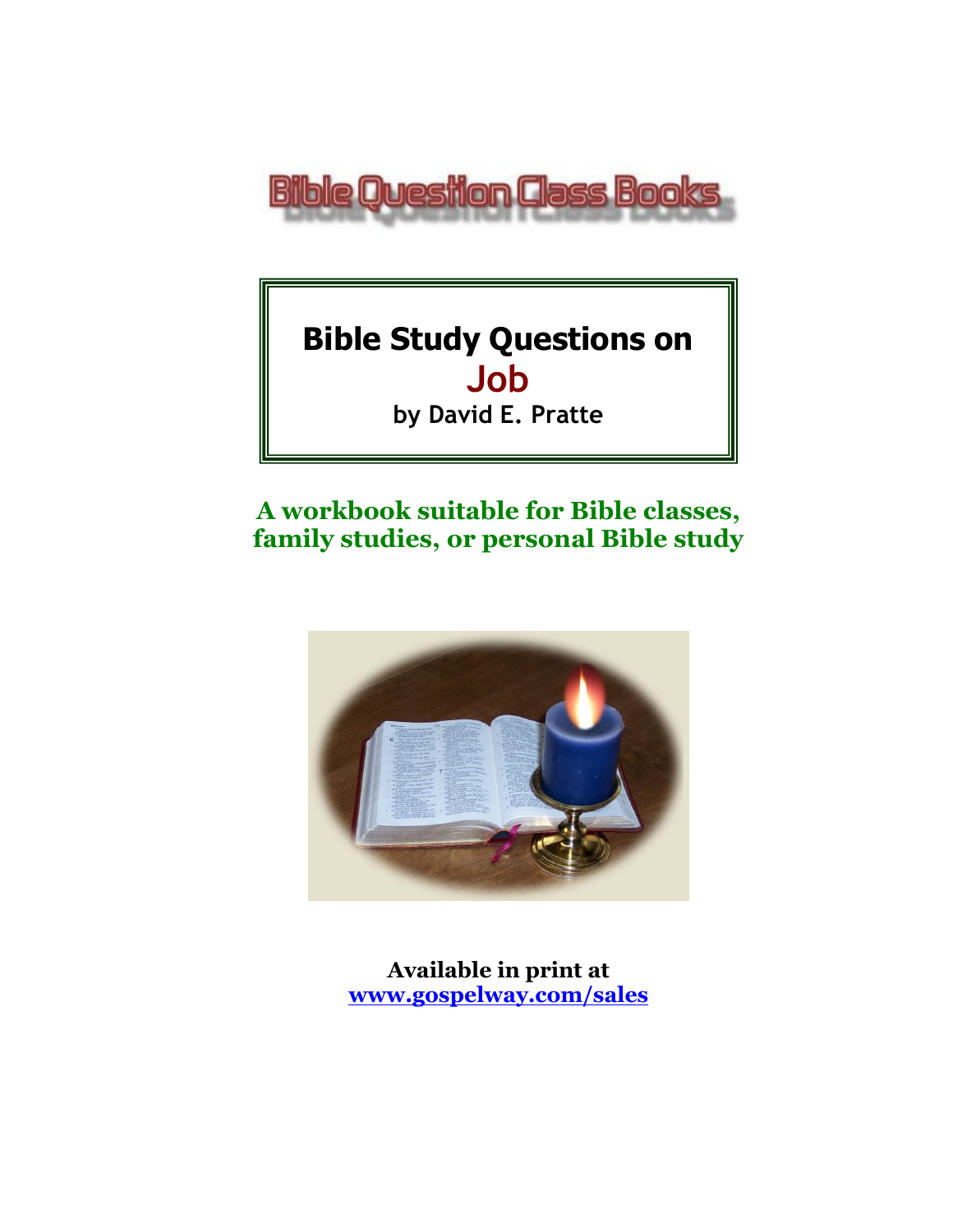#### **Bible Study Questions on Job: A workbook suitable for Bible classes, family studies, or personal Bible study**

© Copyright David E. Pratte, 2013, 2014 Minor revisions, 2016 All rights reserved

> ISBN-13: 978-1495476860 ISBN-10: 1495476863

#### **Printed books, booklets, and tracts available at [www.gospelway.com/sales](https://www.gospelway.com/sales) Free Bible study articles online at [www.gospelway.com](http://www.gospelway.com/) Free Bible courses online at [www.biblestudylessons.com](http://www.biblestudylessons.com/) Free class books at [www.biblestudylessons.com/classbooks](http://www.biblestudylessons.com/classbooks) Free commentaries on Bible books at [www.gospelway.com/commentary](http://www.gospelway.com/commentary) Contact the author at [www.gospelway.com/comments](http://www.gospelway.com/comments)**

**Note carefully: No teaching in any of our materials is intended or should ever be construed to justify or to in any way incite or encourage personal vengeance or physical violence against any person.**

#### **"He who glories, let him glory in the Lord" – 1 Corinthians 1:31**

#### **Front page photo**

Statue with artist's conception of Job Photo credit: Jörg Syrlin the Younger distributed under GNU free documentation license, via Wikimedia Commons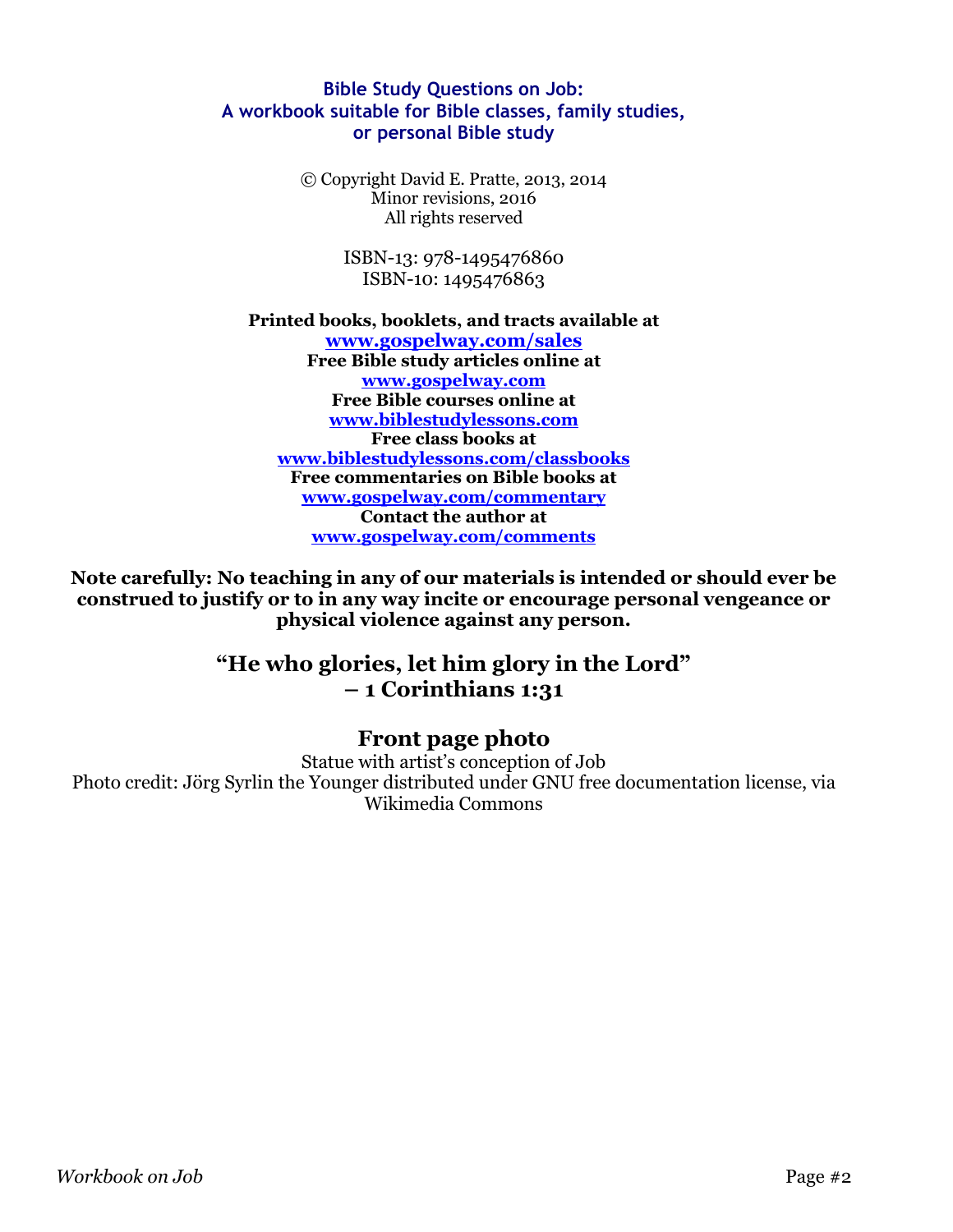#### **Other Books by the Author**

#### **Topical Bible Studies**

*Growing a Godly Marriage & Raising Godly Children Why Believe in God, Jesus, and the Bible? (evidences) The God of the Bible (study of the Father, Son, and Holy Spirit) Grace, Faith, and Obedience: The Gospel or Calvinism? Kingdom of Christ: Future Millennium or Present Spiritual Reign? Do Not Sin Against the Child: Abortion, Unborn Life, & the Bible True Words of God: Bible Inspiration and Preservation*

#### **Commentaries on Bible Books**

*Genesis Joshua and Ruth Judges 1 Samuel Ezra, Nehemiah, and Esther Job Proverbs*

*Gospel of Mark Gospel of John Acts Romans Ephesians Philippians and Colossians Hebrews 1 & 2 Peter*

#### **Bible Question Class Books**

*Genesis Joshua and Ruth Judges 1 Samuel Ezra, Nehemiah, and Esther Job Proverbs Ecclesiastes Isaiah Gospel of Matthew Gospel of Mark Gospel of Luke*

*Gospel of John Acts Romans 1 Corinthians 2 Corinthians and Galatians Ephesians and Philippians Colossians, 1&2 Thessalonians 1 & 2 Timothy, Titus, Philemon Hebrews General Epistles (James - Jude) Revelation*

#### **Workbooks with Study Notes**

*Jesus Is Lord: Workbook on the Fundamentals of the Gospel of Christ Following Jesus: Workbook on Discipleship God's Eternal Purpose in Christ: Workbook on the Theme of the Bible*

#### **Visit our website at [www.gospelway.com/sales](https://www.gospelway.com/sales) to see a current list of books in print.**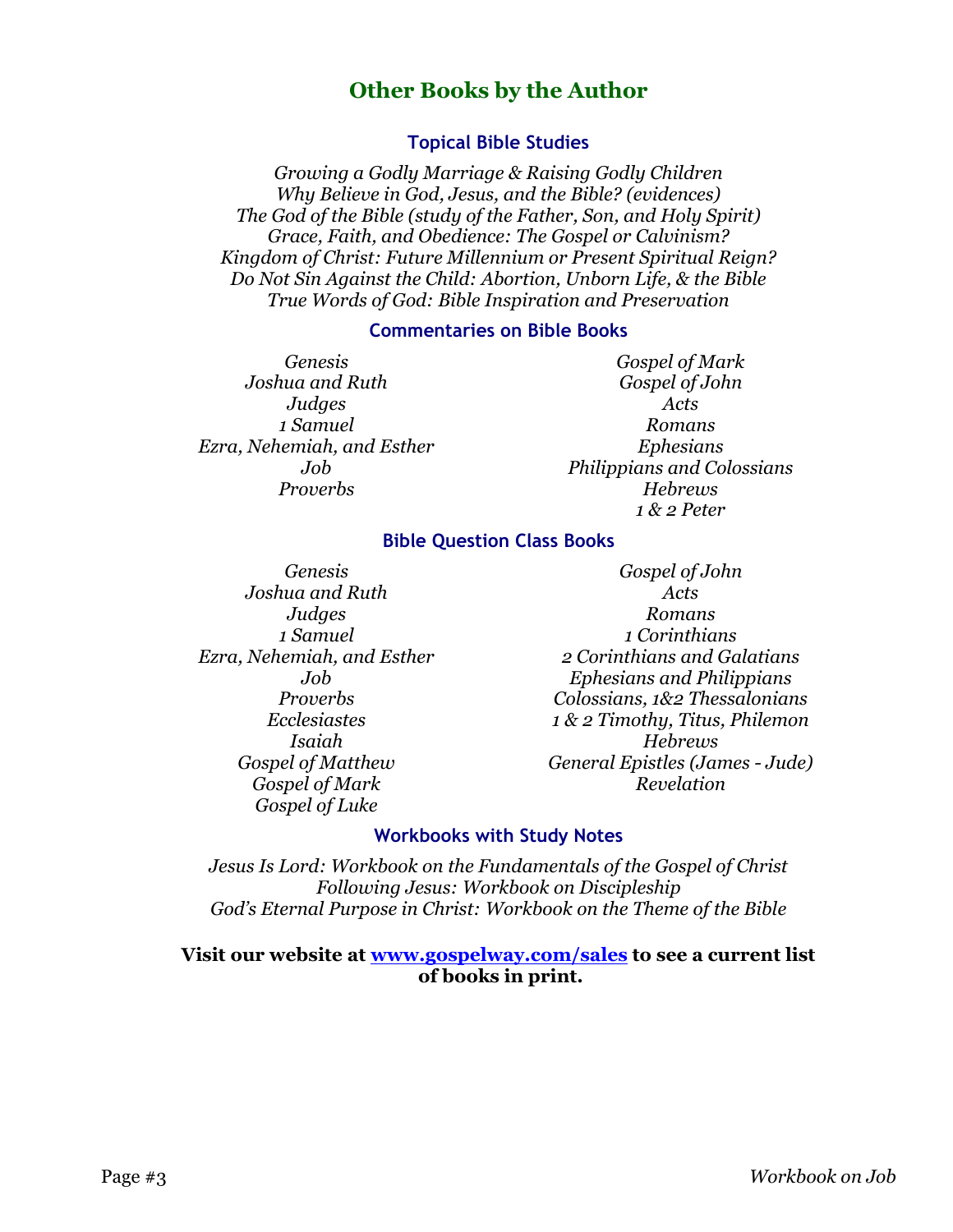#### **Bible Study Questions on Job**

Introduction:

This workbook was designed for Bible class study, family study, or personal study. The class book is suitable for teens and up. The questions contain minimal human commentary, but instead urge students to study to understand Scripture.

Enough questions are included for teachers to assign as many questions as they want for each study session. Studies may proceed at whatever speed and depth will best accomplish the needs of the students.

Questions labeled "think" are intended to encourage students to apply what they have learned. When questions refer to a map, students should consult maps in a Bible dictionary or similar reference work or in the back of their Bibles. (Note: My abbreviation "*b/c/v*" means "book, chapter, and verse.")

For class instruction, I urge teachers to assign the questions as homework so students come to class prepared. Then let class time consist of *discussion* that focuses on the Scriptures themselves. Let the teacher use other Scriptures, questions, applications, and comments to promote productive discussion, not just reading the questions to see whether they were answered "correctly." Please, do *not* let the class period consist primarily of the following: "Joe, will you answer number 1?" "Sue, what about number 2?" Etc.

I also urge students to emphasize the *Bible* teaching. Please, do not become bogged down over "What did the author mean by question #5?" My meaning is relatively unimportant. The issue is what the Bible says. Concentrate on the meaning and applications of Scripture. If a question helps promote Bible understanding, stay with it. If it becomes unproductive, move on.

The questions are not intended just to help students understand the Scriptures. They are also designed to help students learn good principles of Bible study. Good Bible study requires defining the meaning of keywords, studying parallel passages, explaining the meaning of the text clearly, making applications, and defending the truth as well as exposing religious error. I have included questions to encourage students to practice all these study principles.

Finally, I encourage plain applications of the principles studied. God's word is written so souls may please God and have eternal life. Please study it with the respect and devotion it deserves!

For whatever good this material achieves, to God be the glory.

#### **You can find Bible study commentary and notes to accompany these questions at [www.gospelway.com/sales](https://www.gospelway.com/sales)**

© David E. Pratte, June 21, 2017

**Workbooks, commentaries, and topical studies for sale in print at [www.gospelway.com/sales](https://www.gospelway.com/sales)**

**To join our mailing list to be informed of new books or special sales, contact the author at [www.gospelway.com/comments](http://www.gospelway.com/comments)**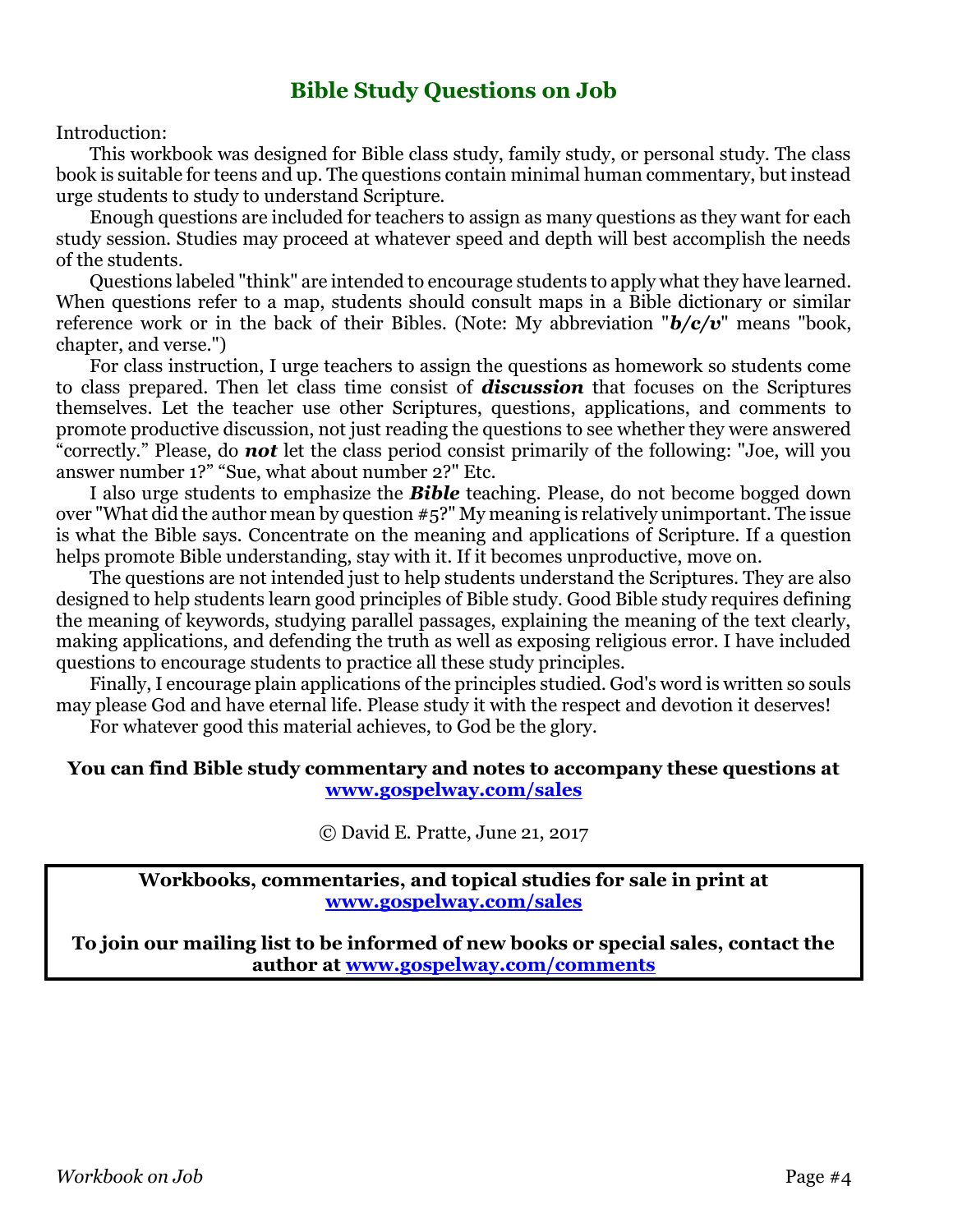Please read Job 1 and answer the following questions: 1. Skim the book of Job, especially chap. 1,2,42. State the theme of the book.

2. List passages (*book/chapter/verse*) from other books of the Bible that mention Job. What can we learn about Job and his story?

3. Compare chap. 1 to 42:16. What can we learn about Job's age? What does this tell about the time period in which Job lived?

4. What other evidences can help us estimate at what time period Job lived?

5. List some of the main characters of the book.

6. *Special Assignment:* Read 42:1-8. What does this tell you about the accuracy of statements made by Job and by his friends in the book? How do you harmonize this with the inspiration of the Bible?

7. List some aspects of the topic of suffering that you expect to study in this book.

8. Where did Job live, and what kind of man was he morally and spiritually – 1:1?

9. Describe his family – 1:2.

10. Describe his possessions – 1:3.

11. What would his children do from time to time  $-1:4$ ?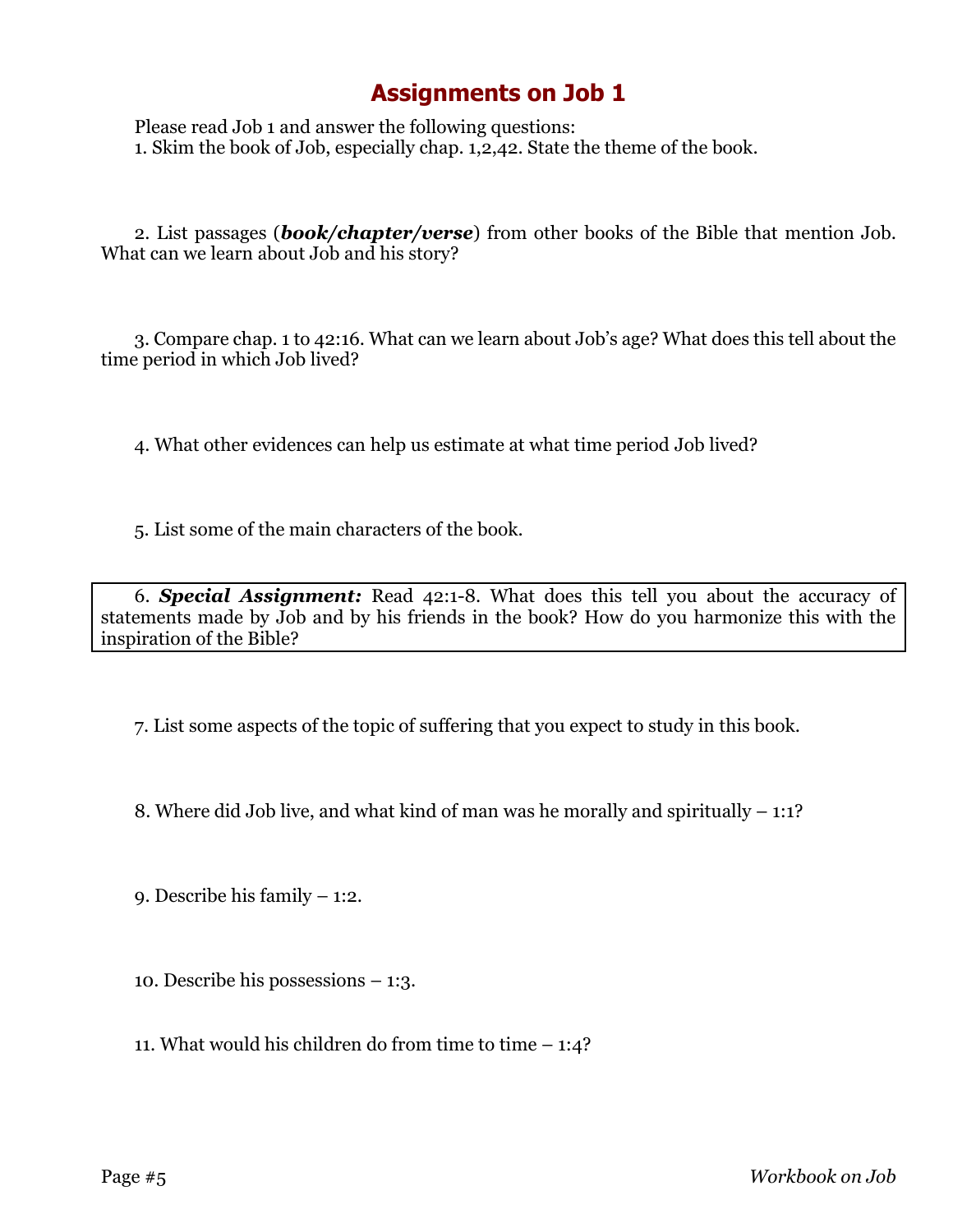12. What would Job do afterward – 1:5? What does this tell you about Job?

13. What happened on a certain day – 1:6? (Think: Who were the "sons of God"?)

14. What did God ask Satan, and what did he respond – 1:7?

15. *Application:* What do you learn from this regarding Satan?

16. What challenge did God give Satan – 1:8?

17. *Application:* What can we learn about Job, God, and Satan?

18. How did Satan explain Job's uprightness? What would change Job – 1:9-11?

19. Explain the view of suffering that Satan expressed here.

20. *Special Assignment:* Is suffering the only means Satan uses to tempt people? Do all people sin as a result of their suffering? Does suffering sometimes have beneficial effects? Can prosperity lead to sin? Explain and give evidence for your answers.

21. What permission did God grant Satan – 1:12? What limit did He place on him?

22. *Application:* What have we learned so far about Satan, God, and suffering?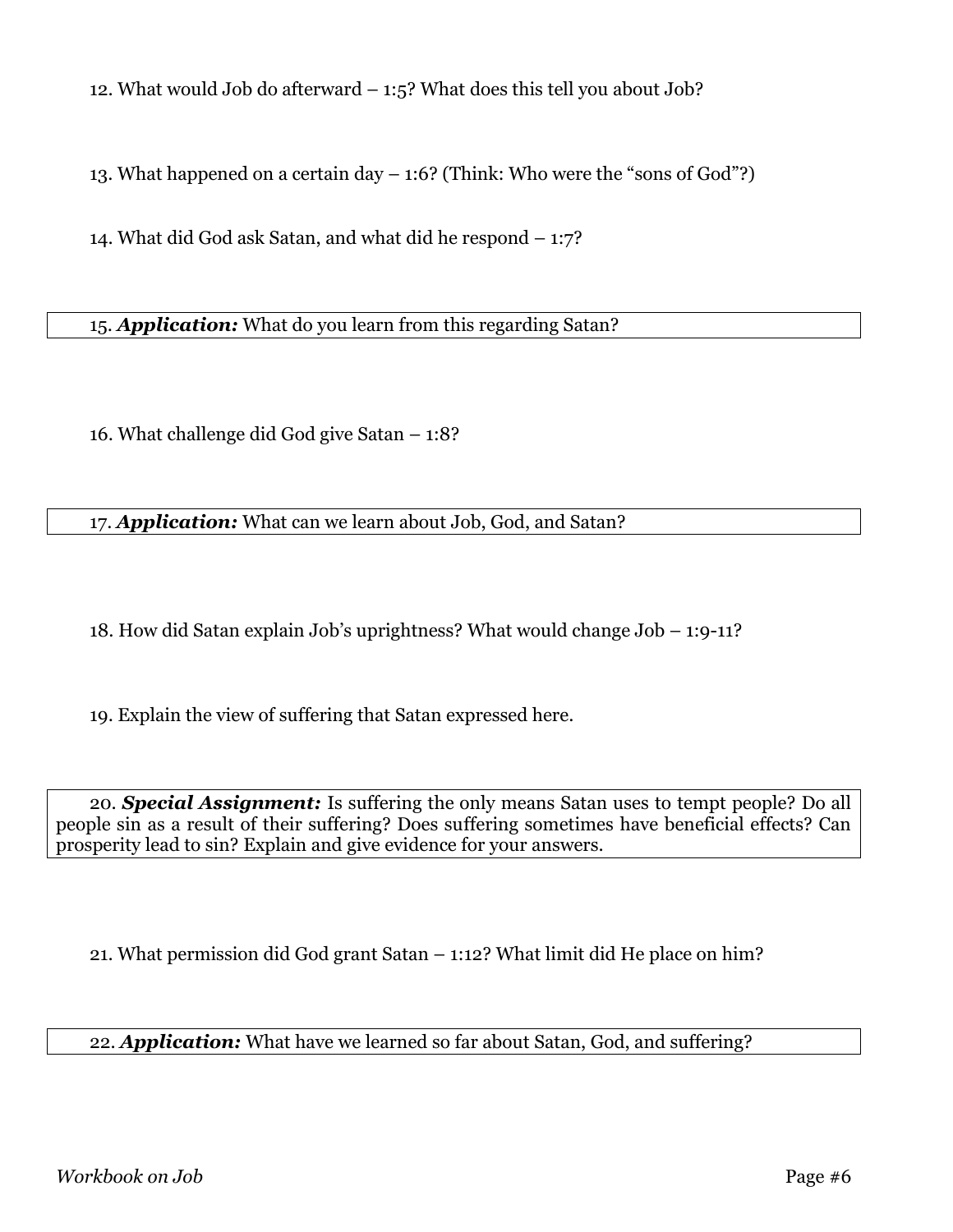23. Describe the tragedies that occurred in each of the following verses: Vv 14,15 -

V16 -

V17 -

24. *Application:* Try to put yourself in Job's place and explain why such losses as Job suffered would be a spiritual temptation.

25. What tragedy occurred next – 1:18,19?

26. Why is a tragedy such as this especially difficult to bear?

27. What do we learn from these events about the power of Satan?

28. Why are multiple tragedies especially difficult to bear?

#### 29. *Special Assignment:* Is all suffering a sign that God is trying to tell us something?

30. How did Job react to these tragedies – 1:20-22?

31. Did Job sin as Satan had predicted he would?

32. *Application:* What lessons can we learn from Job's reaction to suffering?

33. Consider Job's statement: "The Lord has taken away." Was this strictly true? Could there be a seed here that might lead to larger errors later? Does this concept sometimes lead people today into error?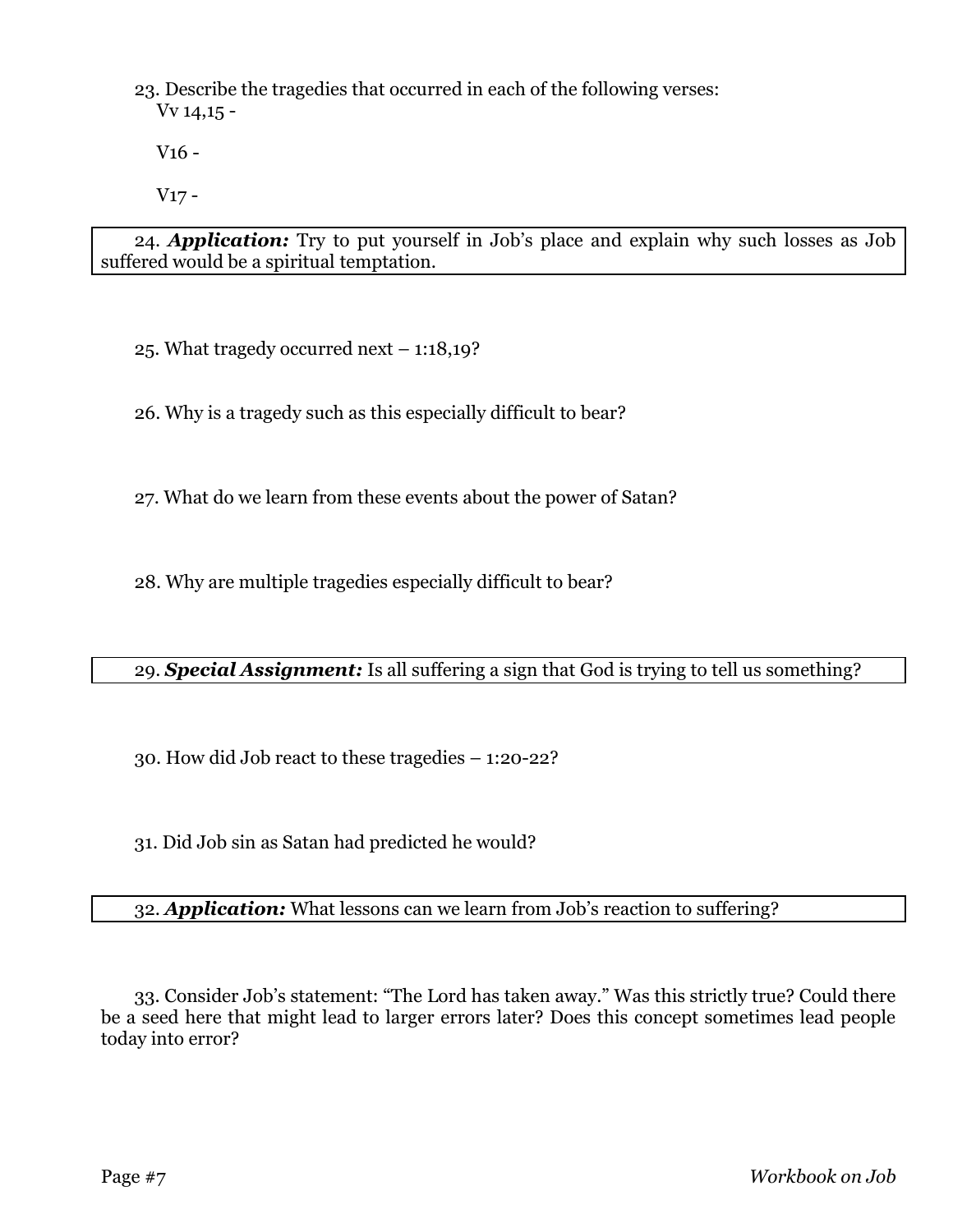Please read Job 2 and answer the following questions: 1. What scene was repeated in 2:1,2?

2. What did God remind Satan of in 2:3? What was different here from chap. 1?

3. Whom did God blame for what happened to Job? What can we learn?

4. Note the words "without cause." What does this show about the grounds for Job's suffering? (Think: Consider how this affects the subsequent discussion of why Job was suffering.)

5. What did Satan next claim would lead Job to become unfaithful – 2:4,5?

6. *Special Assignment:* How does this compare to Satan's previous argument? What can we learn from this about Satan and the arguments he makes?

7. What restrictions did God place on Satan this time – 2:6?

8. What did Satan do to further tempt Job – 2:7?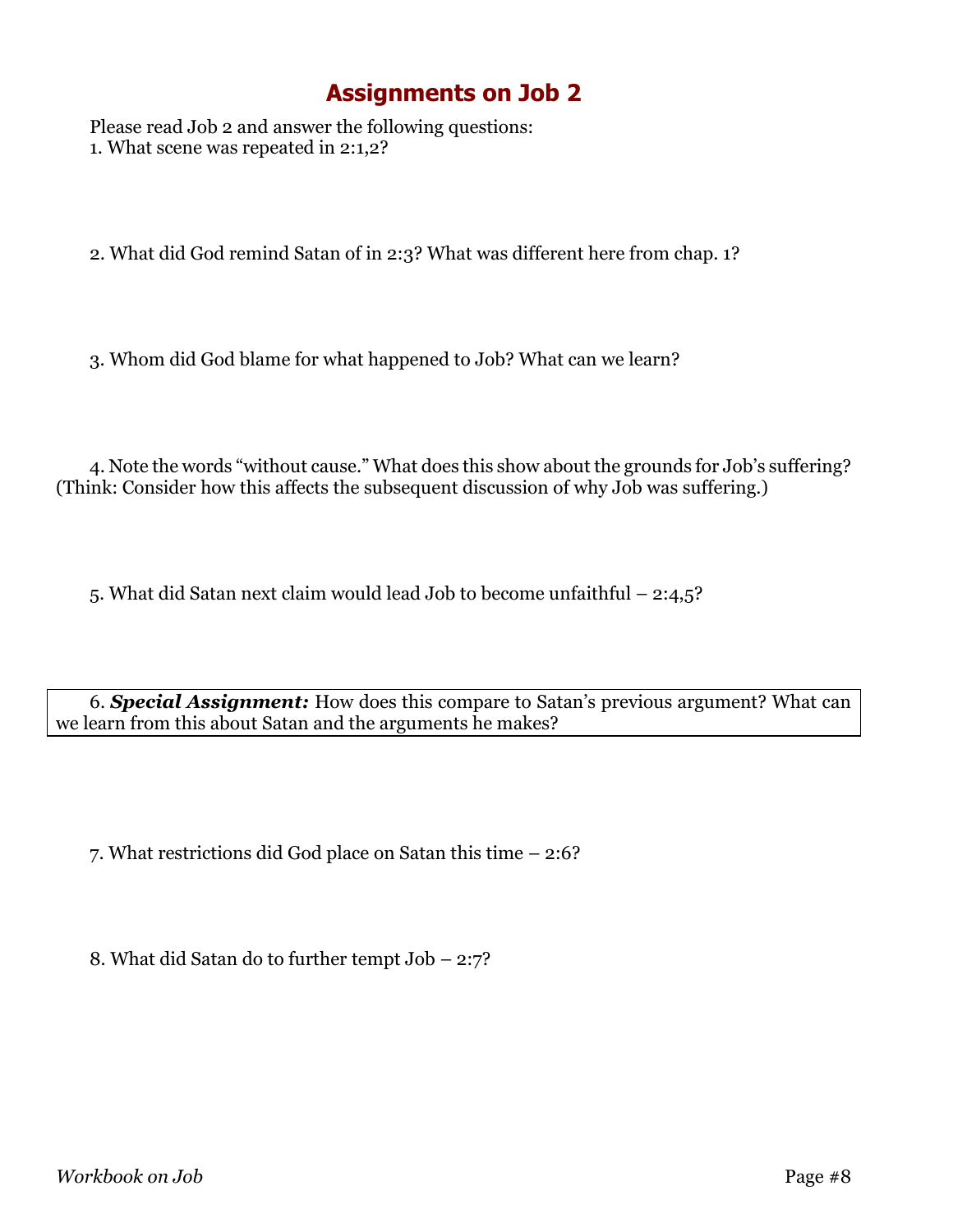9. *Special Assignment:* As we proceed in our study, *we* now know about God's conversation with Satan, but neither Job nor his friends know about it. How is this similar to our own suffering and what can we learn from this?

10. What did Job do to deal with his suffering – 2:8?

11. *Application:* What does this show about the spiritual consequences of physical pain and suffering?

12. Who gave Job advice? What was the advice – 2:9?

13. Explain in what ways this advice was bad or good.

14. *Special Assignment:* Explain how Job's wife would have been affected by the tragedies that struck Job. How would his suffering cause trouble for her?

15. In what ways would his wife's views affect Job?

16. How did Job respond to her – 2:10?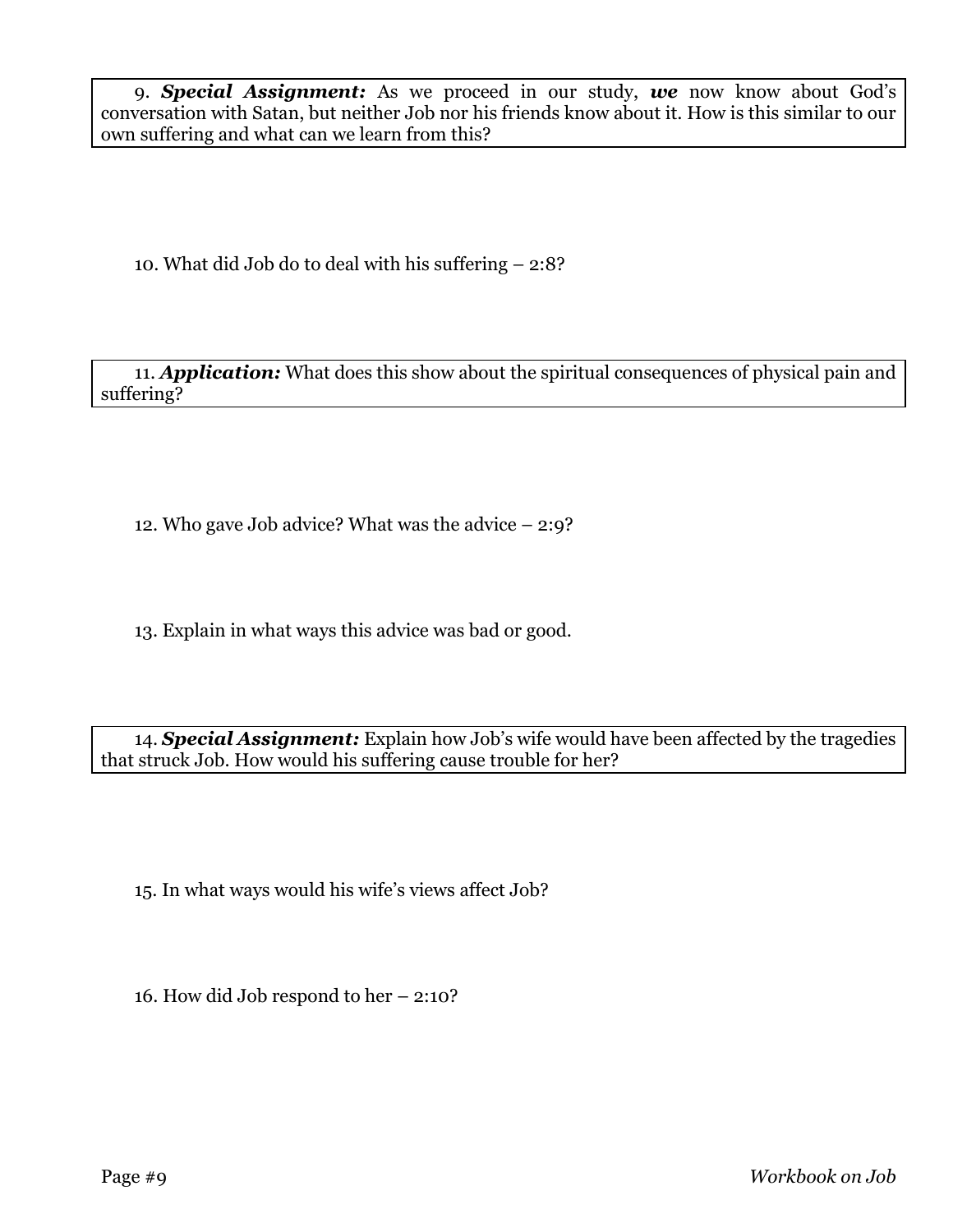18. Is it possible to endure suffering without sinning? Discuss.

19. To whom are we next introduced – 2:11?

20. What was their purpose in coming?

21. *Application:* What does the Bible teach about helping friends and comforting those who suffer? Give *book/chapter/verse*.

22. What happened when they saw Job – 2:12? (Think: What does this show regarding Job's suffering?)

23. What did they do when they arrived? Why – 2:13? (Think: Is silence acceptable, even beneficial, at times?)

24. *Special Assignment:* The friends eventually accused Job of sin. List *passages* regarding false accusation.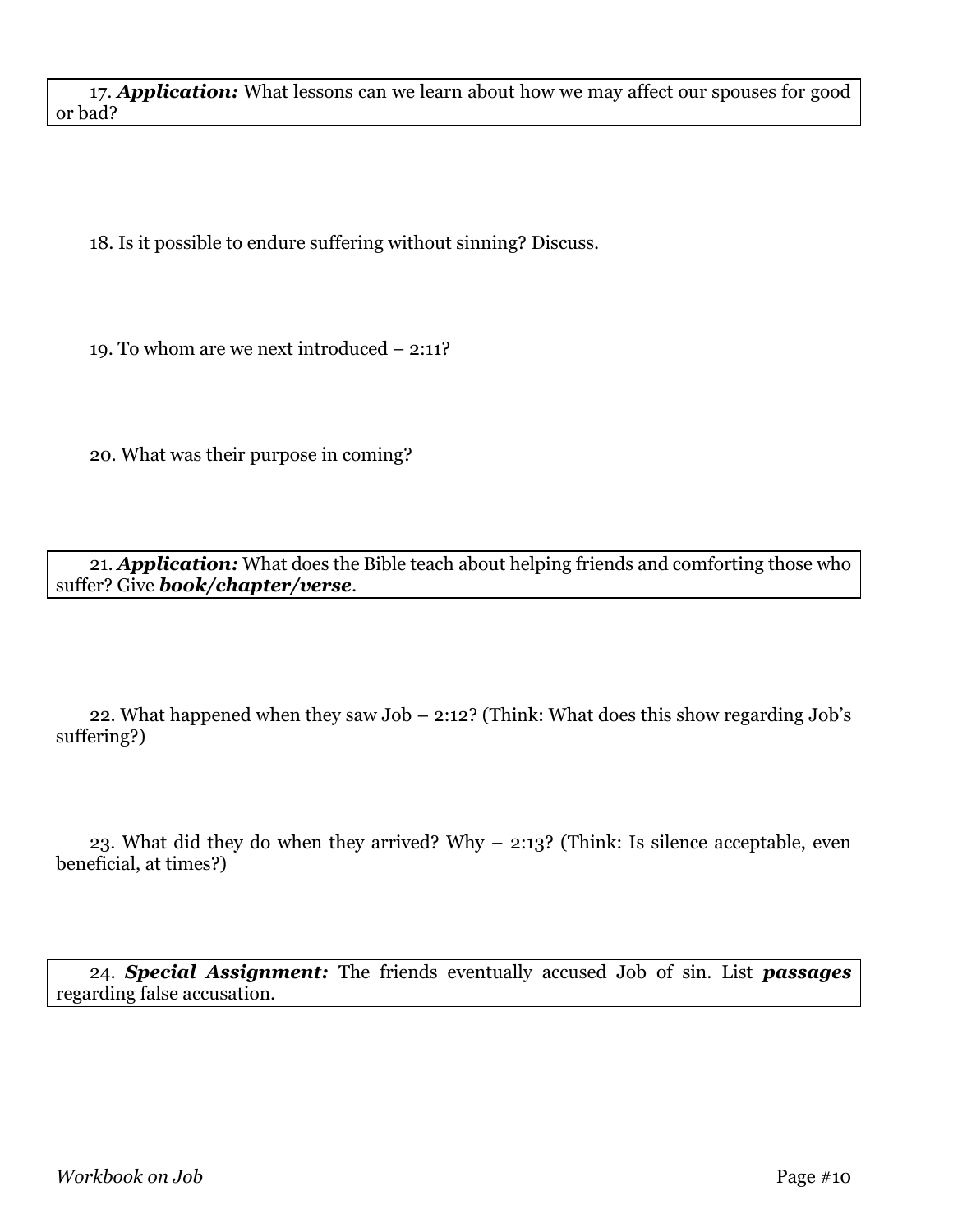Please read Job 3 and answer the following questions: 1. What subject did Job begin discussing in 3:1?

2. List some things he said about this subject – 3:1-9.

3. Explain Job's point in your own words.

4. How did Job refer to himself on the night of his conception – 3:3? (Think: What would this teach about the humanity of life in a mother's womb?)

5. What did Job say he wished would have happened to him – 3:10-12?

6. If this had happened, what would have been his condition  $-$  3:13-15? Explain.

7. What did he wish for in 3:16?

8. Note again how Job referred to one who dies before birth (v16). If today such a life in the mother's womb is slain in abortion, what is it that has been killed?

9. How did Job describe those who die – 3:17-19?

10. How did he express the view of one who wished he had not been born – 3:20-23?

11. Summarize the grief Job expressed in 3:24-26.

12. *Case study:* Many in Job's situation would choose or justify suicide. Did Job ever express such an intention? What can we learn?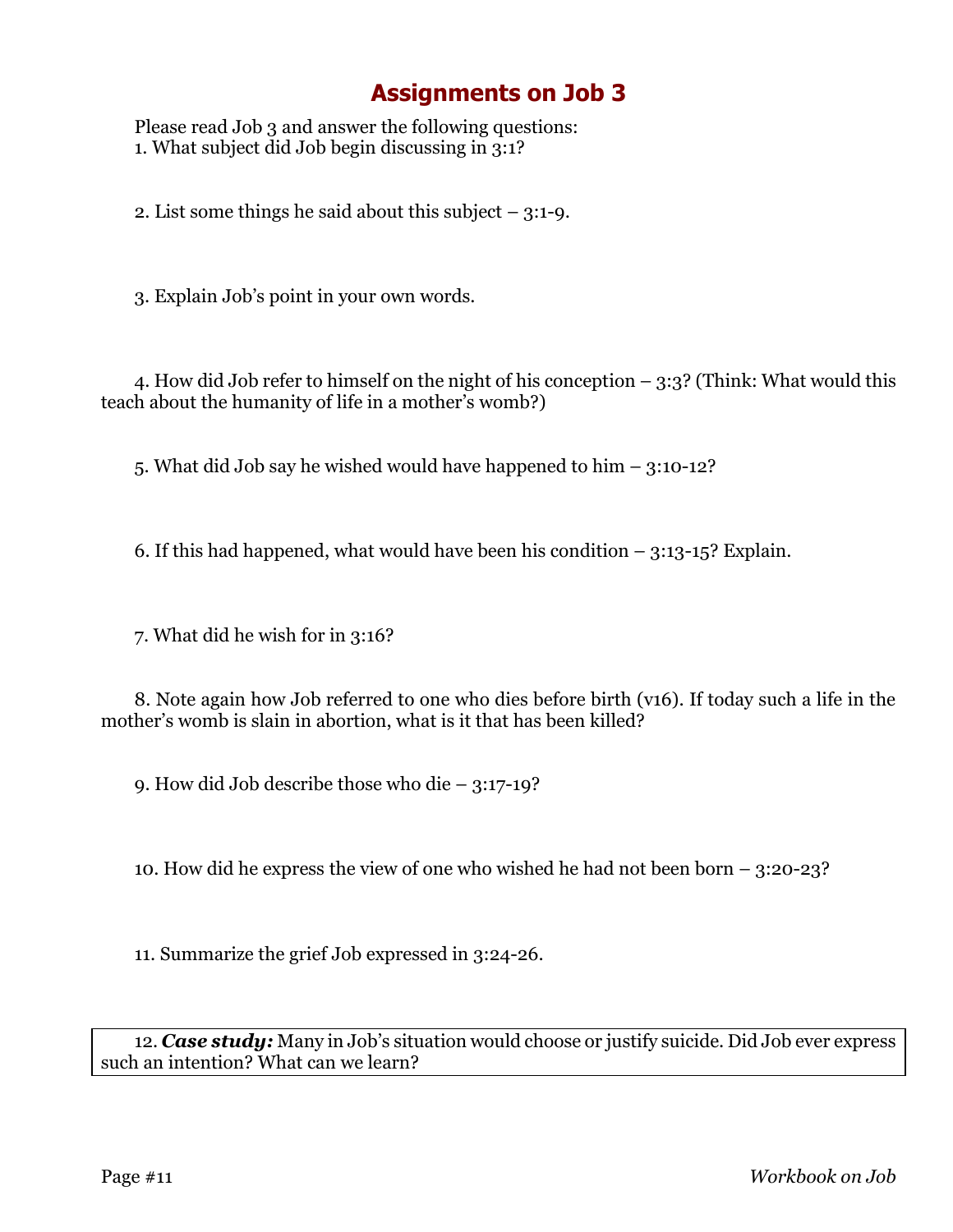Please read Job 4 and answer the following questions: 1. Which friend spoke first? How did he begin – 4:1,2? (Think: What is his point?)

2. What had Job done for others  $-$  4:3,4? What was different now  $(v_5)$ ? Explain.

3. In 4:6-9 Eliphaz stated the fundamental view of the friends regarding suffering (the proposition for the debate). Explain it in your own words.

4. *Application:* Can you think of beliefs or groups today that hold similar views? List them and describe their views.

5. What evidence did Eliphaz offer for his view – 4:8?

6. *Special Assignment:* Explain the mistake Eliphaz made. What did he miss? Does God always punish the wicked in this life? Is God unjust?

7. What illustration did he use – 4:10,11?

8. What evidence did Eliphaz claim next for his view – 4:12-15? (Think: Is this a convincing argument? Explain.)

9. What did the form say that spoke to Eliphaz – 4:16-19? Explain the point.

10. What was the conclusion regarding men  $-$  4:20,21?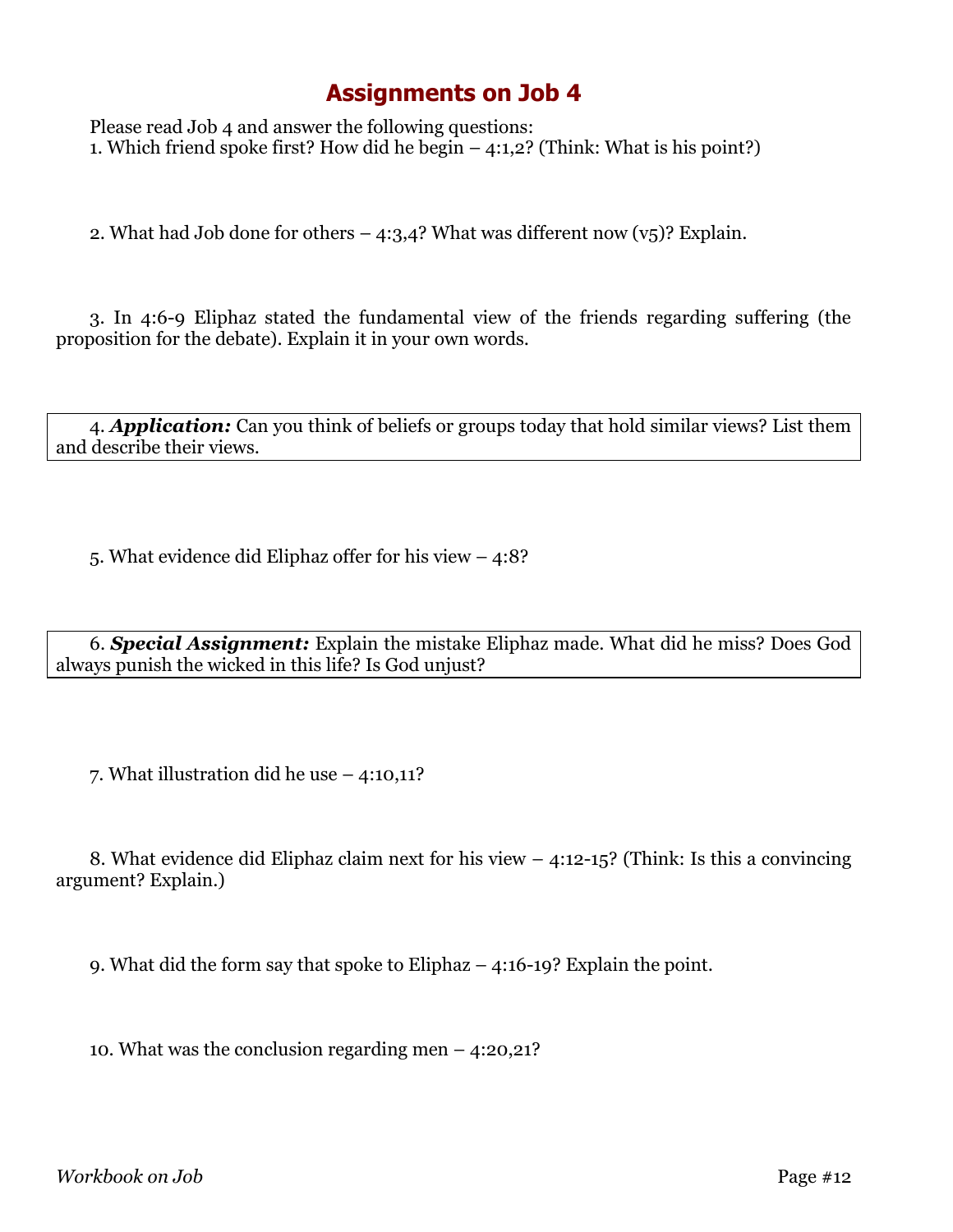Please read Job 5 and answer the following questions: 1. How did Eliphaz repeat his view in 5:1-3? Was postponement possible? Explain.

2. Who else suffers with the foolish man  $-$  5:4,5? What happens to them? (Think: Is this always true?)

3. How did he illustrate his argument – 5:6,7?

4. What advice did he give Job in 5:8,9? How would this follow from his argument?

5. What did he say God does for men  $-$  5:9-11?

6. What did he claim God does for crafty people – 5:12-14? (Think: How would this apply to Job's situation?)

7. How does God treat the needy and poor – 5:15,16?

8. What application did he make in 5:17,18? How would this apply to Job's case?

9. *Special Assignment:* What do other *passages* teach about God's chastisement of men? How do these passages compare to Eliphaz' statement?

10. What would God do in the end for one who heeds His chastisement – 5:19-21?

11. What blessings would such a man receive – 5:22-26?

12. How would all this fit Job's case? (Compare to what had already happened to him.)

Page #13 *Workbook on Job*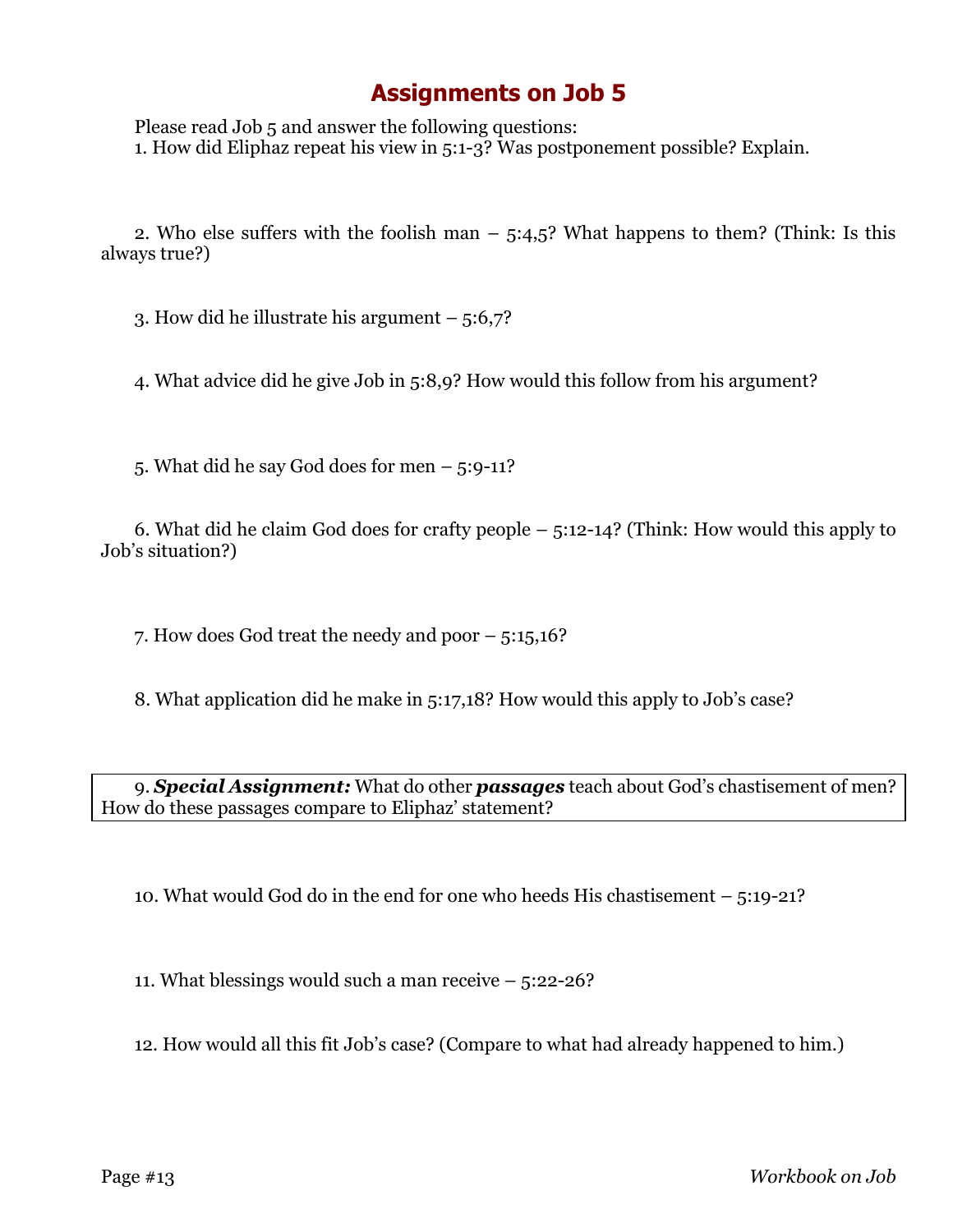Please read Job 6 and answer the following questions: 1. How did Job describe the weight of his grief – 6:1-3?

2. Whom did Job think caused his problems – 6:4? How did he describe this?

3. *Special Assignment:* What point(s) has Job and his friends all missed in their views of why Job is suffering?

4. What illustrations did Job use in 6:5-7. Explain his point.

5. What request did he seek to be granted – 6:8-10?

6. What problem did he have – 6:11-13?

7. What did he claim his friend(s) should have done – 6:14? How did he illustrate their treatment –  $6:15-18?$ 

8. How would travelers be disappointed – 6:19-21?

9. What had Job not asked of others – 6:22,23?

10. What willingness did he express – 6:24-27?

11. What challenge did he offer them – 6:28-30?

*Workbook on Job* Page #14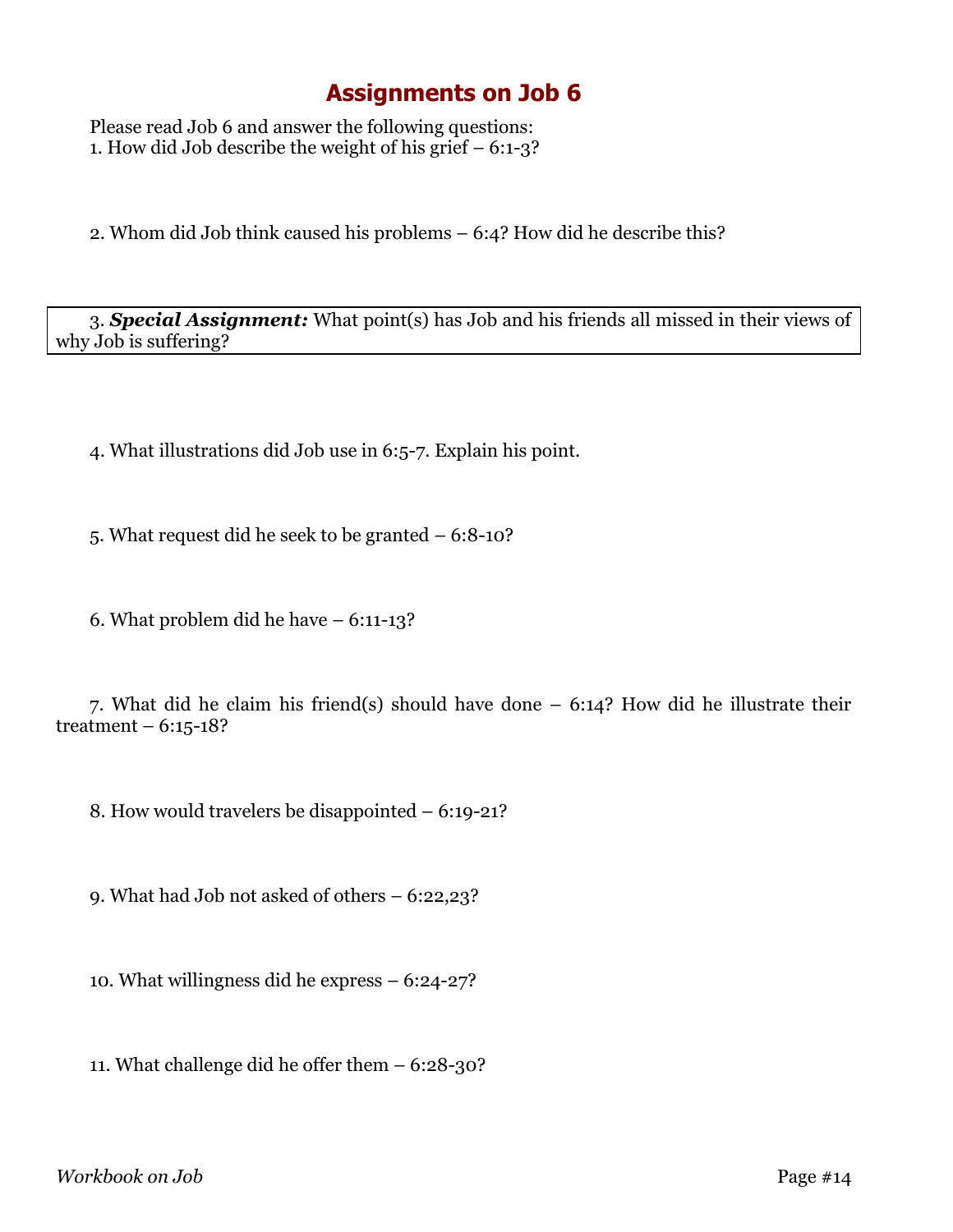Please read Job 7 and answer the following questions: 1. How did Job illustrate his life  $-7:1,2$ ? Explain.

2. What were his nights like  $-7:3,4$ ?

3. How did he describe his flesh  $-7:5$ ? (Think: What caused this?)

4. What illustration did he use in 7:6,7, and what was his point?

5. How did he describe death in 7:8-10? What lessons should we learn?

6. What did he think, because of his troubles, he had a right to  $d_0 - 7:11,12$ ?

7. Where did he seek comfort, and what happened when he did – 7:13,14?

8. What conclusion did he reach, and how did this relate to his previous statements – 7:15,16?

9. How did he think God treats men  $-7:17,18$ ? Explain.

10. What appeal did he make in 7:19?

11. What question did he ask of God – 7:20,21? (Think: What is Job's point in all this? Has he responded to Eliphaz' arguments? Explain.)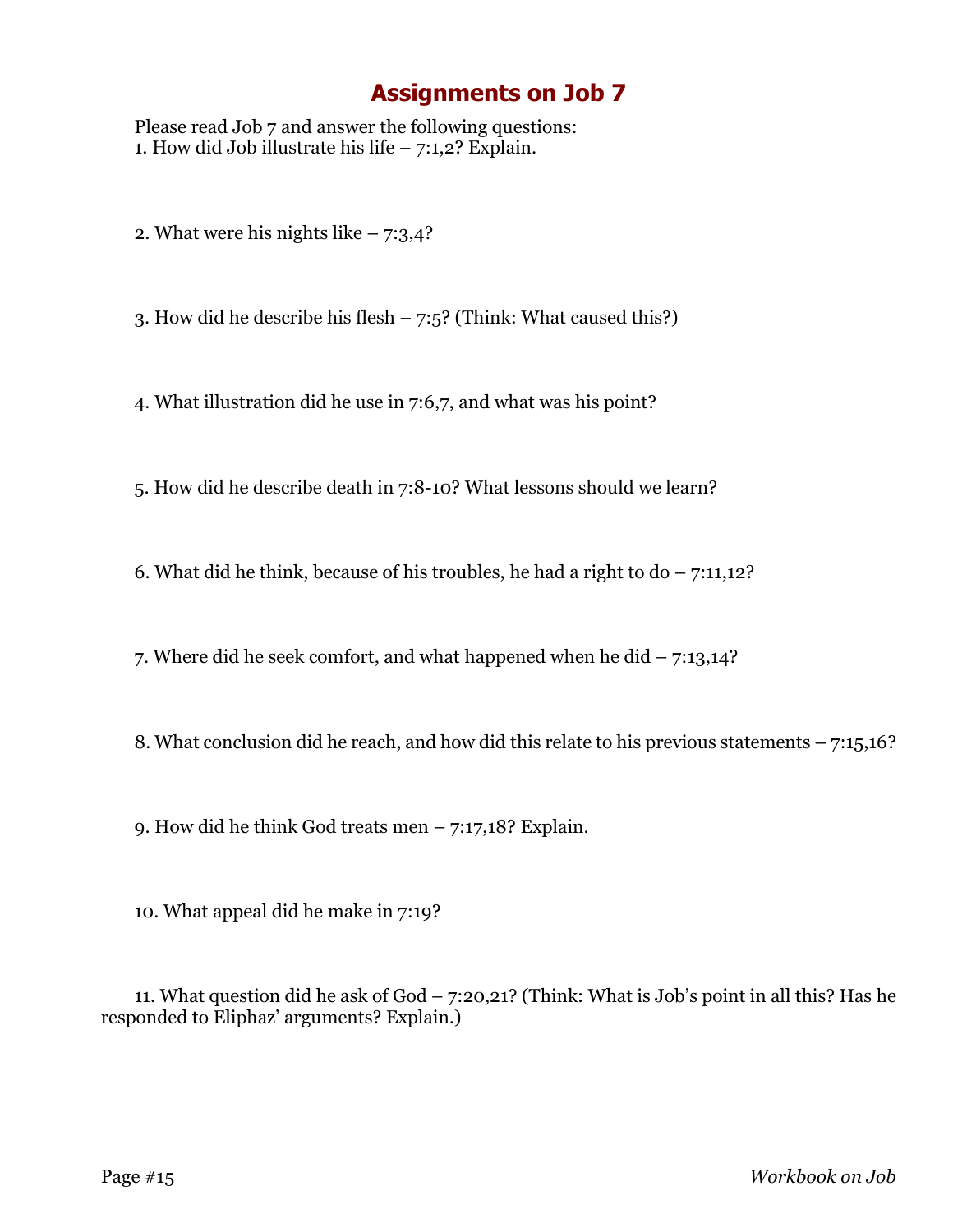Please read Job 8 and answer the following questions: 1. Who spoke in this chapter? To what did he compare Job's speech – 8:1,2?

2. How did he try to prove his case – 8:3? What conclusion did he reach – 8:4?

3. *Special Assignment:* Note again how the friends' position is here clearly stated. Explain the connection between v3 and v4. Is the conclusion correct in Job's case? Explain.

4. What solution did Bildad offer Job – 8:5-7?

5. To what source of authority did he appeal – 8:8-10?

6. *Application:* Give examples of how people today sometimes appeal to the same authority Bildad did. Is this valid proof? Explain and prove your answer.

7. What illustration did he use in 8:11-13? Explain.

8. What illustration is used in 8:14,15? Explain it.

9. Still another illustration is used in 8:16-19. Explain this one.

10. What principle did Bildad state in 8:20?

11. What was his conclusion in application to Job – 8:21,22?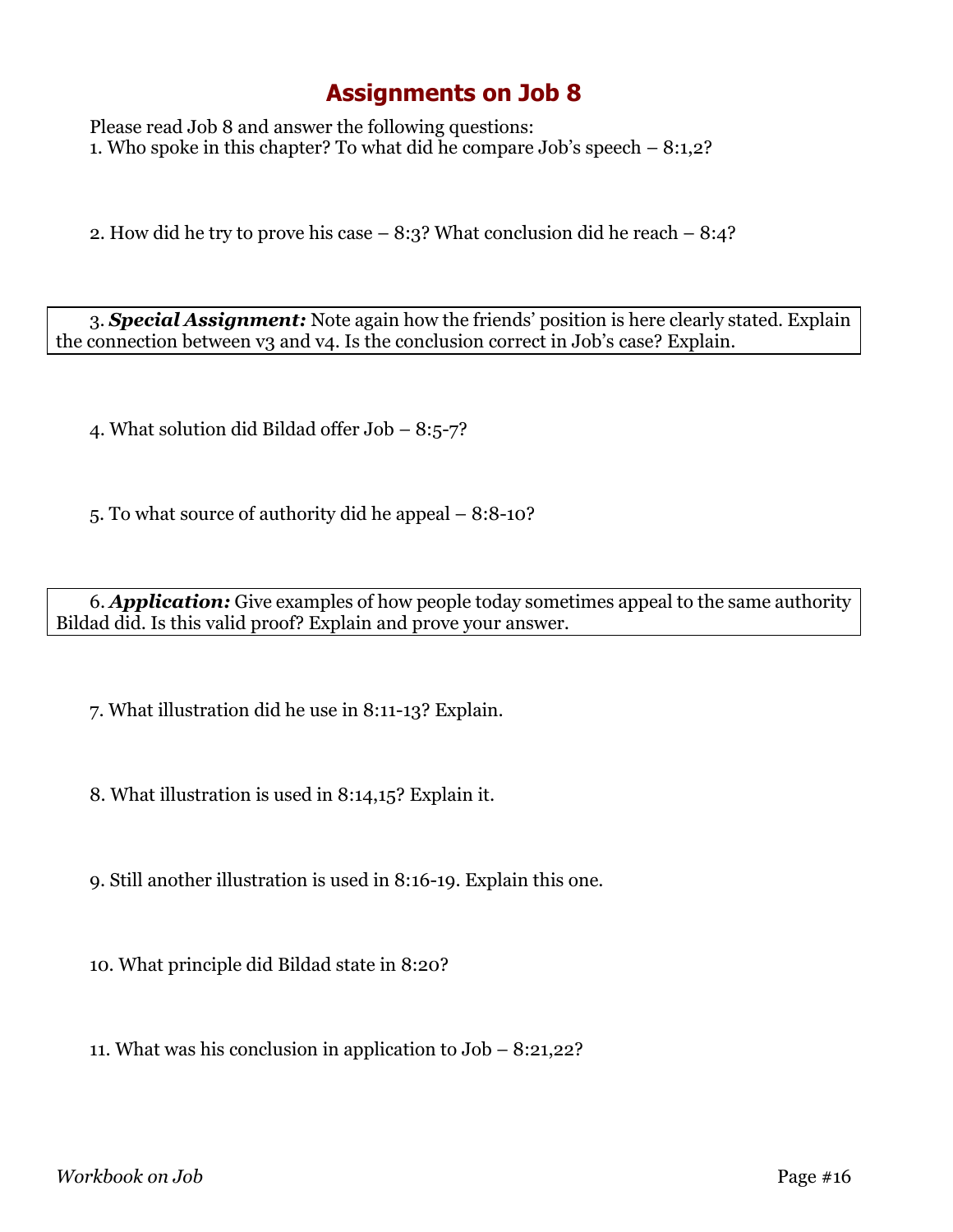Please read Job 9 and answer the following questions: 1. What problems did Job express regarding his dealings with God – 9:2,3?

2. List some things he said about God's character and power – 9:4-6?

3. What are some things God has done – 9:7-9?

4. What conclusion did Job reach about God's works – 9:10?

5. What can God do that man cannot understand or prevent – 9:11-13?

6. What problem did Job think he faced because God is so great – 9:14-16? Explain.

7. What did he accuse God of doing – 9:17,18? (Think: Do you agree with Job? Explain.)

8. Why was he convinced he could not succeed with God – 9:19,20?

9. *Special Assignment:* Note Job's accusation against God in 9:21-24. Explain whether or not he was right. Why do you answer as you do?

10. How did he describe the brevity of life – 9:25,26?

11. What measures did Job say he might try, but what would the result be – 9:27-31?

12. If he could confront God, what problems would he have – 9:32-35?

Page #17 *Workbook on Job*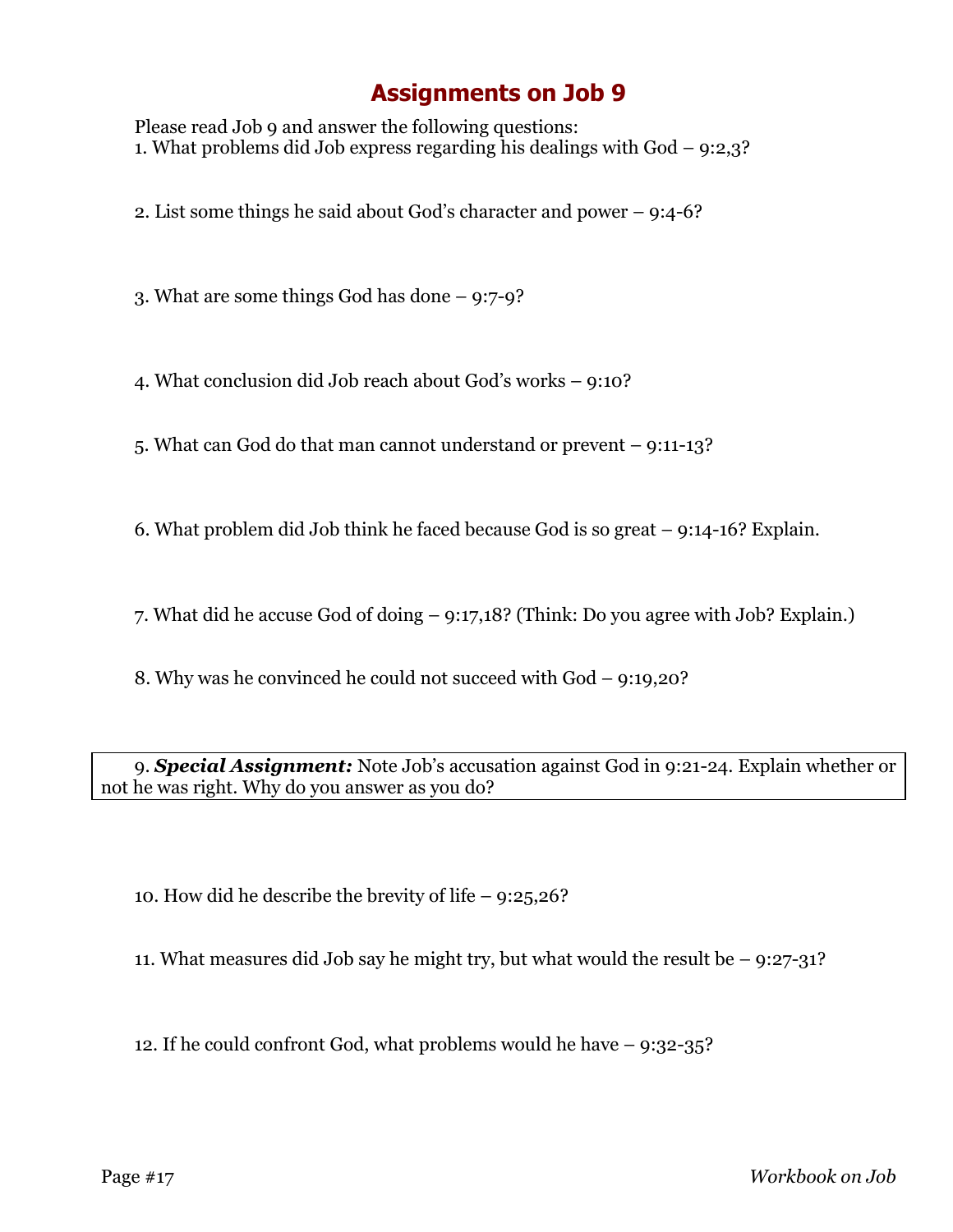Please read Job 10 and answer the following questions: 1. How did Job view his life, and what did he do as a result – 10:1?

2. What would he say to God if given a chance – 10:2-5?

3. What did he think God was doing – 10:6,7? Did he think he deserved this? Explain.

4. What had God done for Job – 10:8,9? What about this bothered Job?

5. How did he describe his creation – 10:10,11?

6. What blessing had God given Job – 10:12,13?

7. Yet how did he feel God was treating him – 10:14,15?

8. How did he describe God's antagonism toward him – 10:16,17?

9. What wish did he renew in 10:18,19?

10. What request did he finally make of God – 10:20-22?

*Workbook on Job* Page #18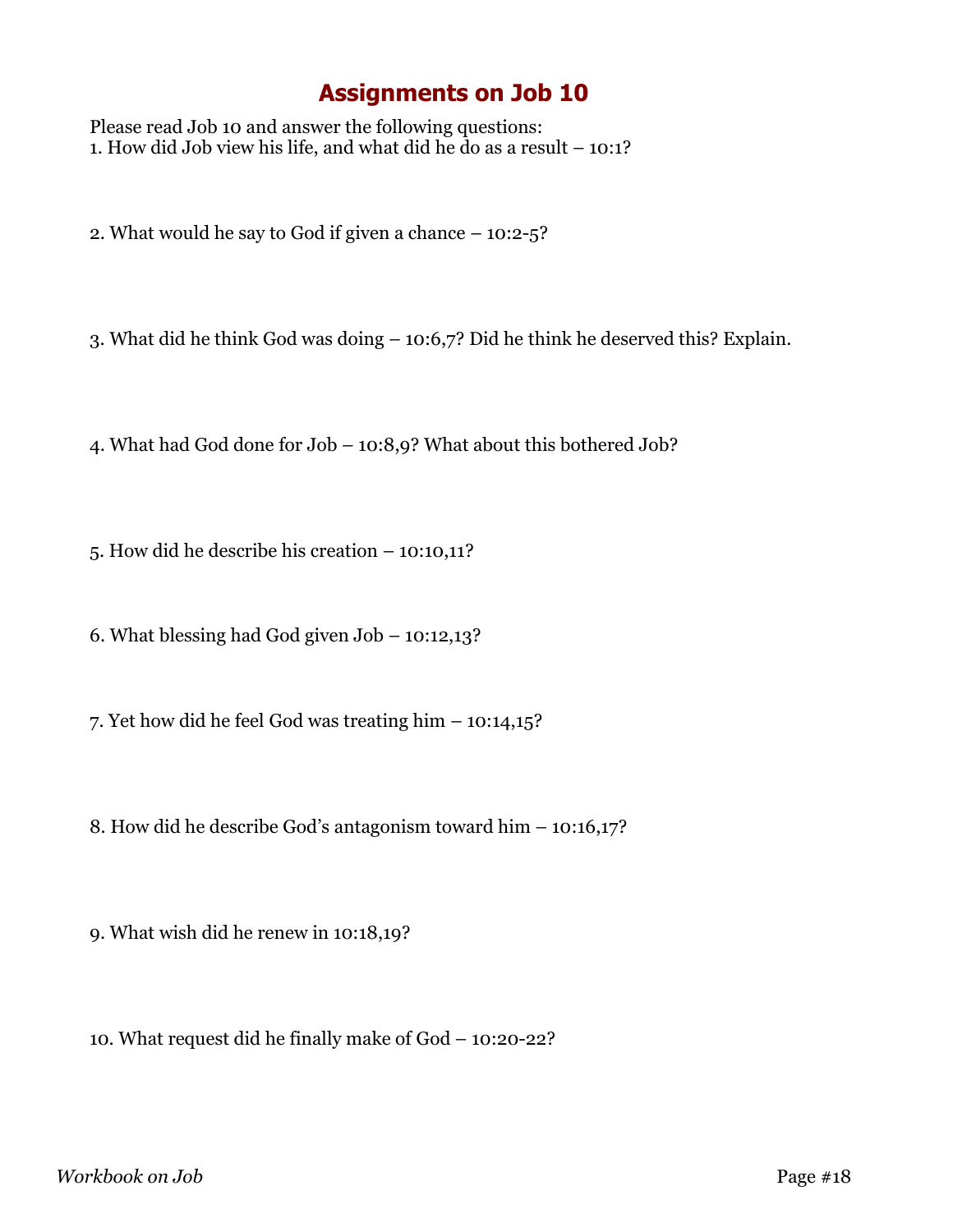Please read Job 11 and answer the following questions: 1. Who spoke in this chapter? How did he greet Job's previous speech – 11:1-3?

2. What did he say was Job's view of himself – 11:4?

3. In contrast, what did he say God would do if He did speak – 11:5,6? How did Job's circumstances compare to what he deserved?

4. Consider: Had God spoken to Zophar? How did he know what God would say if He spoke? Is it proper to speak for God when He has not spoken?

5. *Special Assignment:* Summarize the view Job's friends have expressed regarding why Job is suffering.

6. How did he describe God's deep things – 11:7-9? Explain his point. (Think: If knowing God's will is so difficult, how did Zophar know what God would say regarding Job in  $vv$  4-6)?

7. What power did he say God has? What are the implications regarding Job – 11:10,11?

8. Explain the comparison in 11:12. (Think: Some people today say, in effect, that man can descend from a wild donkey – or lower animals – given enough time! Observations?)

9. What did Zophar say would solve Job's problem – 11:13-15? (Think: So then, by implication, why was Job still suffering?)

10. How did Zophar describe Job's life if he would change – 11:16-19?

11. What would the future hold otherwise – 11:20? (Think: How did this apply to Job?)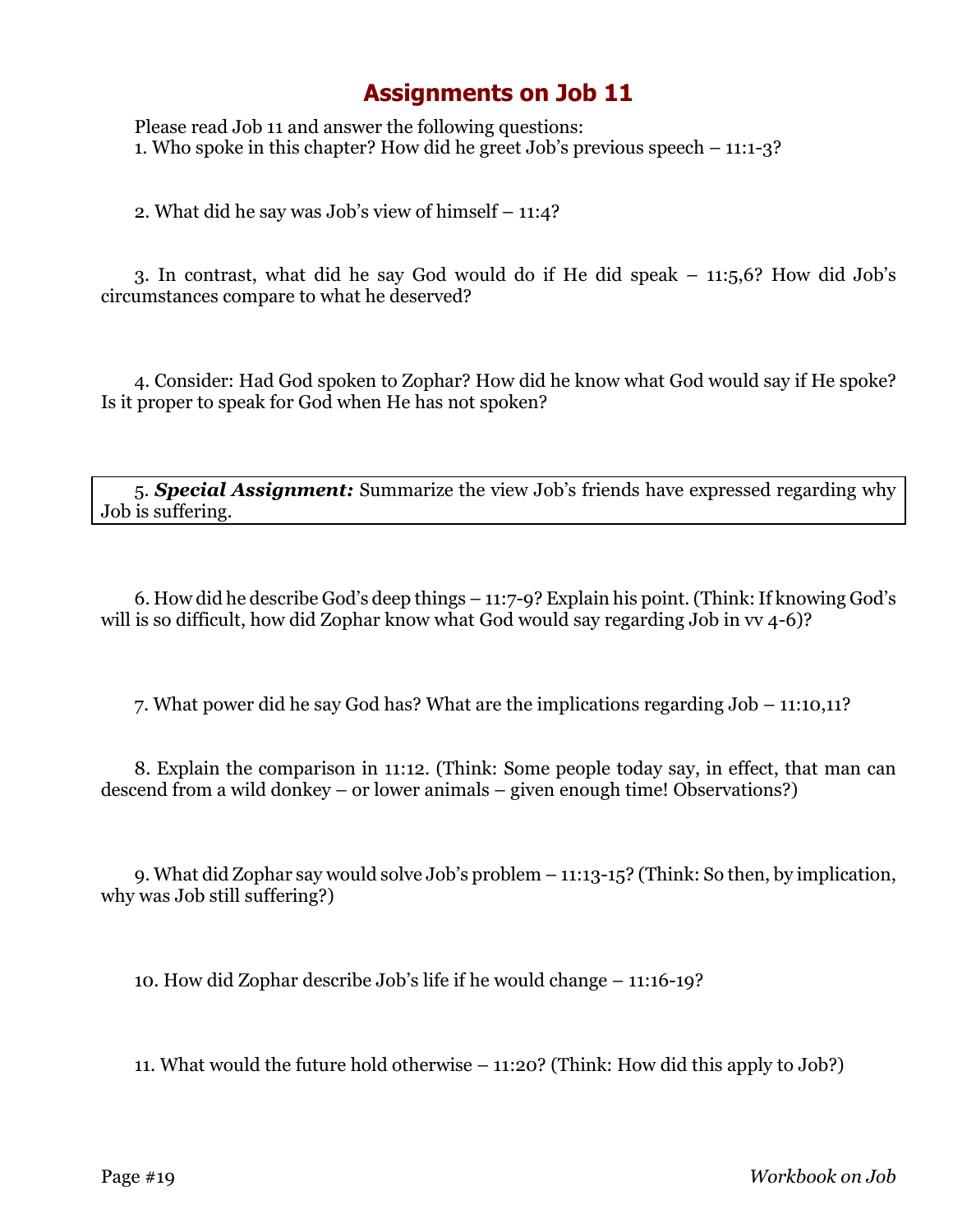Please read Job 12 and answer the following questions: 1. How did Job begin his response to Zophar – 12:2? Explain.

2. What claim did he make in 12:3? Why would he say this?

3. How did he feel he had been treated  $-12:4$ ? (Think: How does  $v_5$  fit the context?)

4. Explain Job's argument in 12:6. How does it contrast to what the friends had said?

5. To whom did Job appeal to confirm his views in 12:7,8?

6. What can we learn from these sources – 12:9,10? Explain.

7. To what principle did he appeal in 12:11,12?

8. To Whom did he refer in 12:13-15? How did he describe Him?

9. What does God do according to 12:16-19? (Think: What is the point?)

10. What do 12:20-23 show about God as compared to man?

11. What can He do for even leaders of men – 12:24,25?

12. *Special Assignment:* What is Job's point in this chapter? Why describe what God can do to men? What lesson should he and the friends learn?

*Workbook on Job* Page #20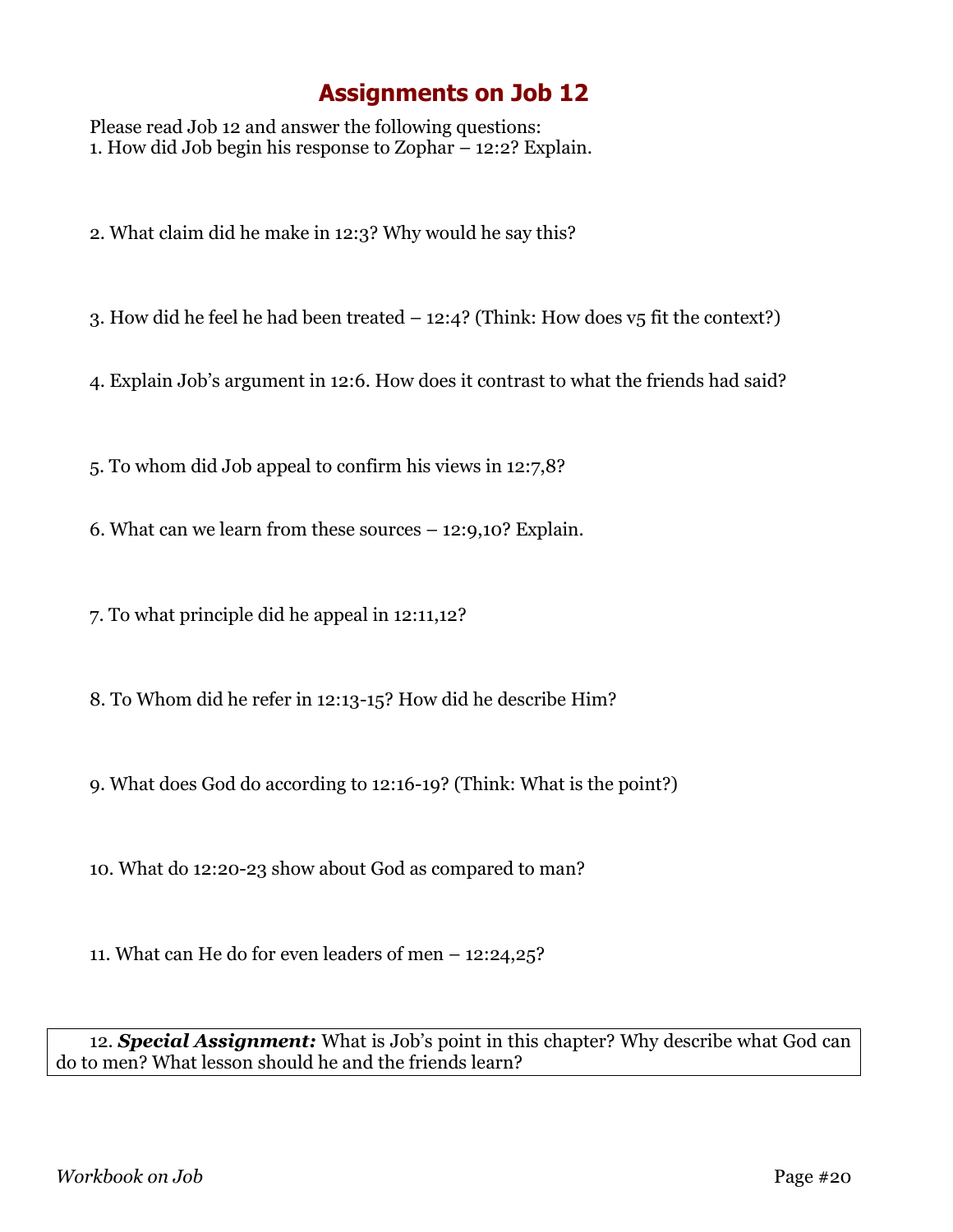Please read Job 13 and answer the following questions: 1. What did Job claim in 13:1,2? Where had he said this before? What was his point?

2. Describe Job's accusations against the friends in 13: 3-5. What did he say they should do if they were really wise? Explain his meaning. (Think: Are Job's accusations accurate?)

3. Of what did he accuse them in 13:6-8? In what sense was this true?

4. *Application:* What lessons can we learn from 13:4-8? How might people be similarly guilty today?

5. What did Job say the friends needed to be concerned about – 13:9-11? The friends had accused Job of sin, but what was his point to them?

6. How did he describe their arguments and sayings – 13:12,13? (Think: V14 is acknowledged to be difficult. What do you think it means?)

7. Despite his previous harsh sayings, what was Job's conclusion in 13:15,16?

8. How convinced was Job that his case was valid – 13:17-19?

9. What did he ask God to do so they could discuss Job's concerns – 13:20-22?

10. What questions did he ask God in 13:23-25? Explain.

11. What did he claim God did to him in 13:26-28?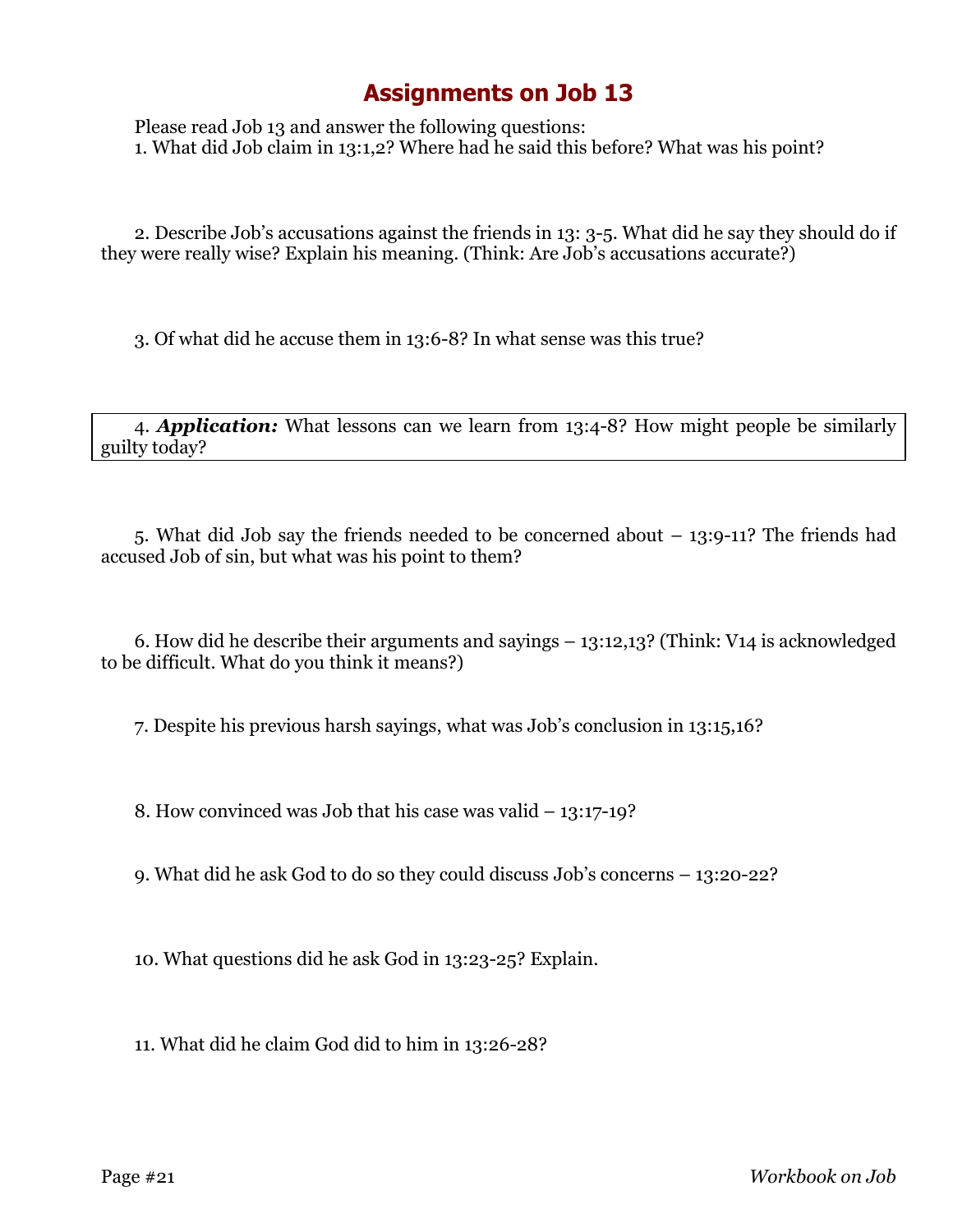Please read Job 14 and answer the following questions: 1. How did Job describe life in 14:1? What illustrations did he use in v2? Explain.

2. What question did he ask in 14:4? (Think: What is the point in context?)

3. What did he say about life in 14:5? What request followed in v6? Explain the connection.

4. What hope does a tree have in 14:7-9?

5. How does man compare to that tree – 14:10? Explain. (Think: Did Job understand the concept of resurrection from the dead? Could this have contributed to that fact that he and his friends emphasized rewards/punishment for sin during this life?)

6. What illustration did he use in 14:11,12? Explain.

7. So what request did he make in 14:13?

8. Explain the significance of his question in 14:14. What did this have to do with his problems (cf. vv 14,15)? (Think: Did Job hope for reward after death?)

9. What did he say regarding his sins in 14:16,17? What do you think he meant?

10. What illustrations did he use in 14:18,19, and what application did he make?

11. What happens (according to Job) when man "passes on" – 14:20-22?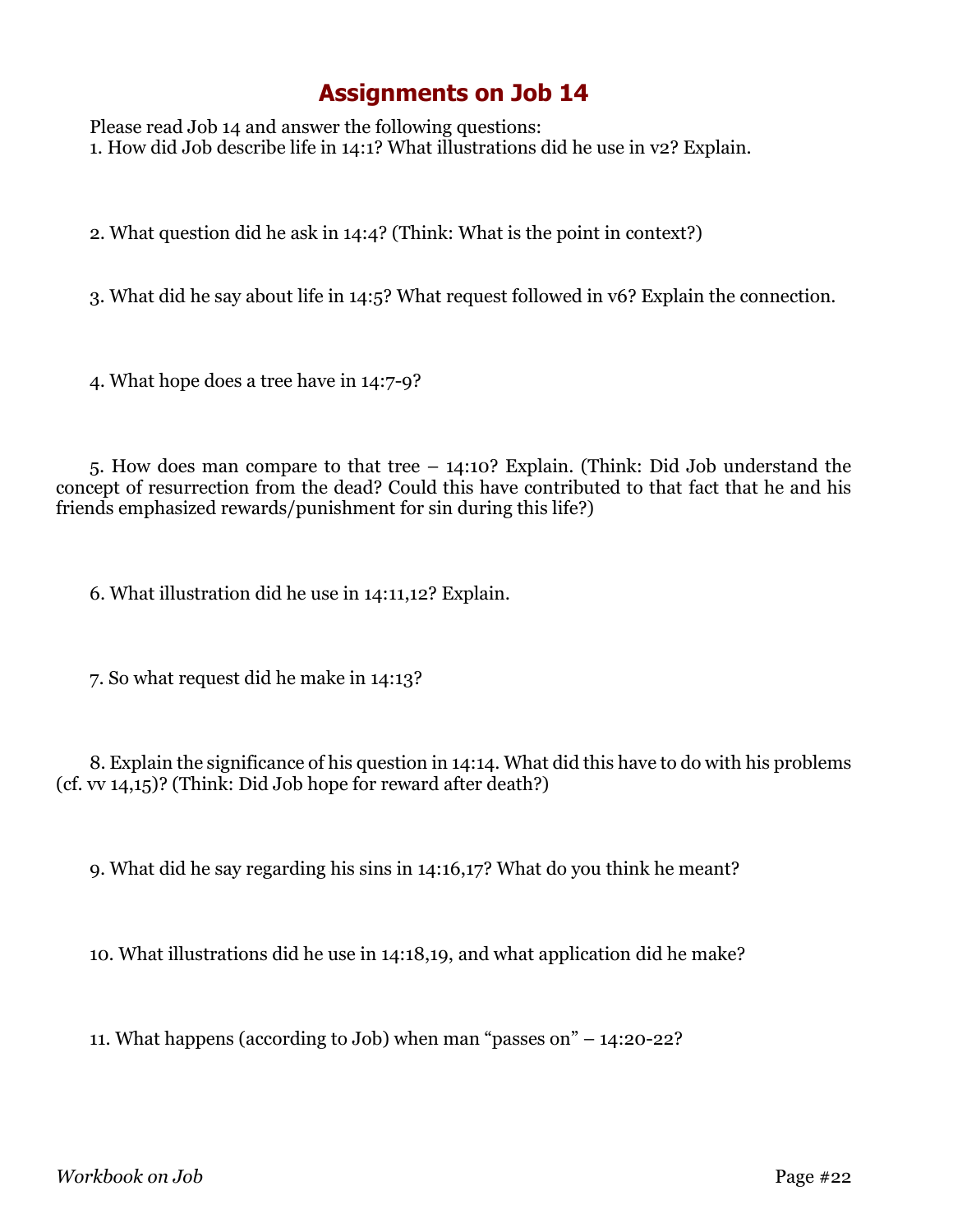Please read Job 15 and answer the following questions: 1. Who spoke next? What did he say about Job's speech – 15:1-3?

2. How did he explain Job's answers – 15:5? How he prove Job's guilt (v6)?

3. What comments did he make about Job's wisdom – 15:7-9?

4. To what authority did he appeal – 15:10? Where else had this claim been made?

5. How did he say Job was treating God's message – 15:11-13?

6. What argument did he make in 15:14-16? (Think: How did this apply to Job?)

7. What sources did he claim for his view in 15:17-19?

8. Describe the troubles he ascribed to wicked men in 15:20-22.

9. What troubles come on him according to 15:23,24?

10. How does such a man treat  $God - 15:25,26?$ 

11. What will such a man suffer according to 15:27-30?

12. Describe and explain the illustrations used in 15:32,33.

13. What conclusions did Eliphaz reach – 15:34,35? How do his arguments fit Job's case?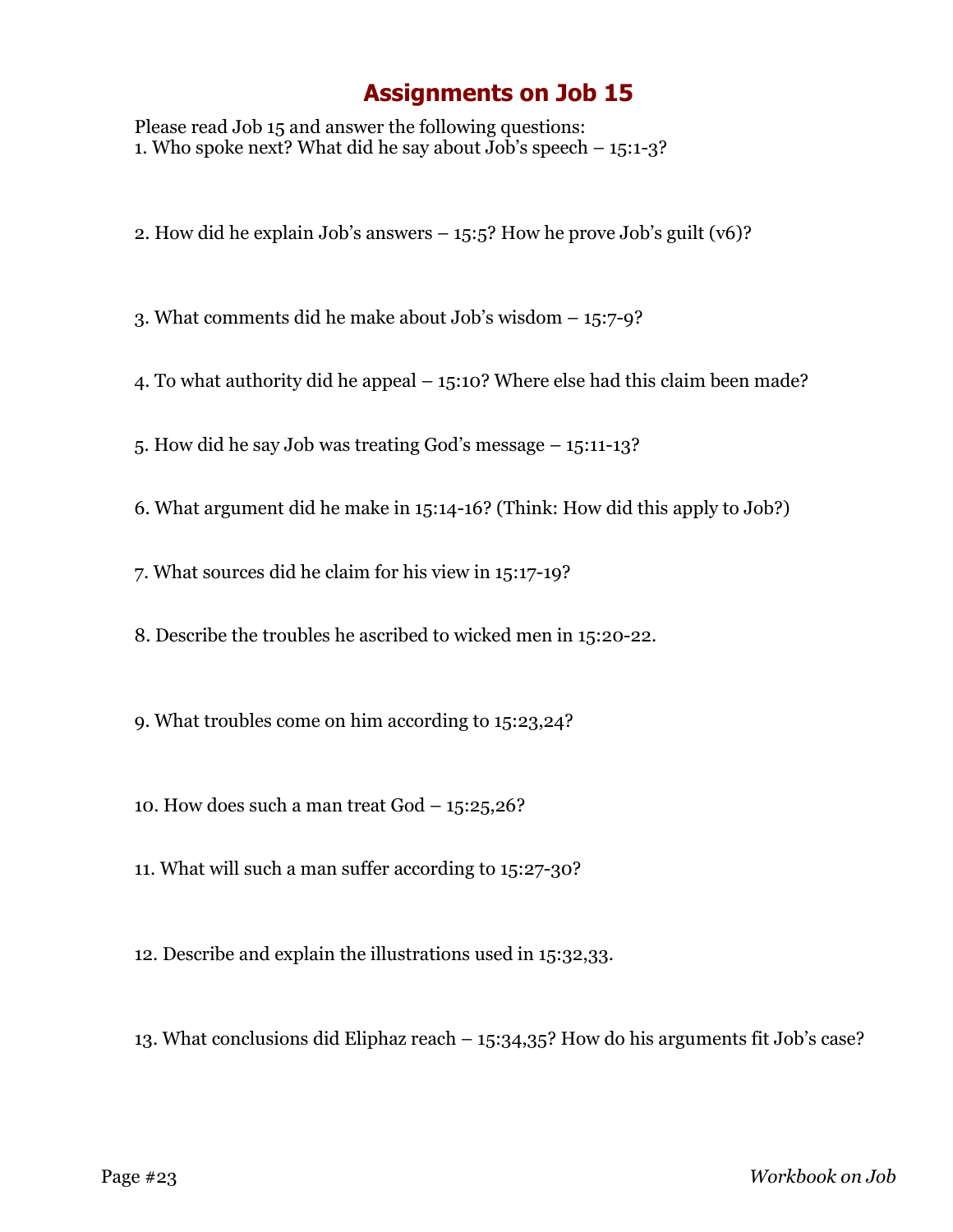Please read Job 16 and answer the following questions: 1. How did Job evaluate the comfort the friends gave – 16:1-3? Is he correct? Explain.

2. If they were in his place, how could he act? But how would he act instead – 16:4,5?

3. How did he feel he was being treated – 16:6-8?

4. What had God done to him – 16:9-11?

5. How did other people treat him (especially the ungodly and wicked)?

6. Instead of letting him be at ease, how did he say God had dealt with him – 16:12-14?

7. How did he describe his grief – 16:15,16? What was sackcloth (see other passages)?

8. With all his suffering and the friends' accusations, how did he view his guilt – 16:17?

9. What request did he make regarding his blood and his cry – 16:18? Meaning?

10. How did his friends treat him? So where did he place his trust – 16:19,20?

11. For what did he hope before he died – 16:21,22?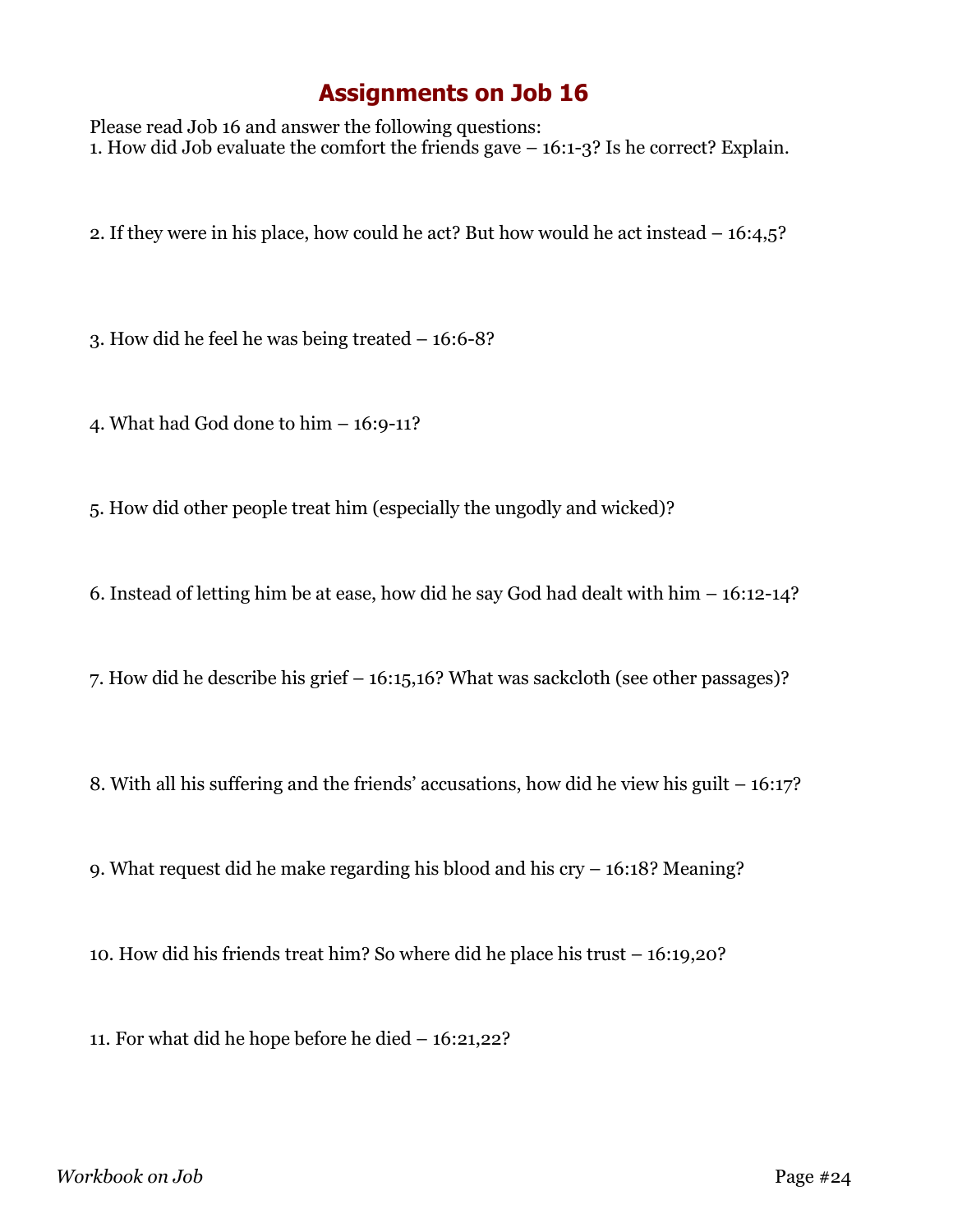Please read Job 17 and answer the following questions: 1. How did Job view his life  $-17:1?$ 

2. How did he view his friends – 17:2?

3. What had been done according to 17:4? (Think: Who did it and to whom was it done? Explain. How does v3 fit?)

4. What improper conduct does 17:5 describe, and what is the consequence? (Think: To whom did Job refer? Explain the meaning.)

5. How did Job describe his life in 17:6,7?

6. How should good people react to Job's problems – 17:8,9?

7. What did he invite people to do in 17:10, and how did he describe them? (Think: Explain the point.)

8. What ideas is he expressing in 17:11? (Think: What did others say – v12? Explain.)

9. What future did Job foresee in 17:13-15?

10. What is Sheol – 17:16? (Think: To whom/what did he refer?)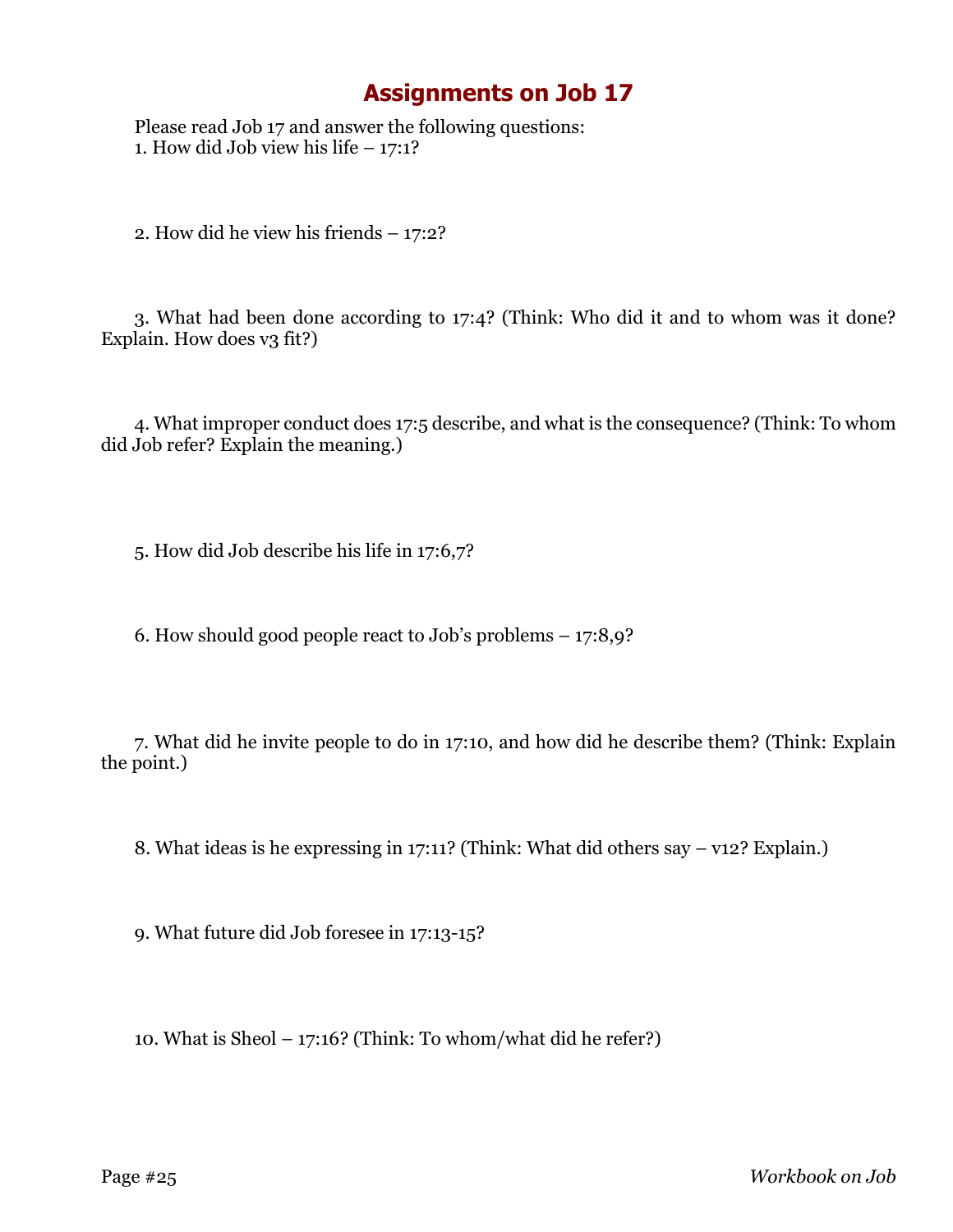Please read Job 18 and answer the following questions: 1. Who spoke next? How did he respond to Job's speech  $-18:1,2$ ?

2. What did he think about how Job viewed his friends – 18:3? How did he say Job treated himself  $(v_4)$ ?

3. What did he say regarding the wicked man's light – 18:5,6? Explain his meaning.

4. Explain what he said about the wicked man's strength and counsel – 18:7?

5. What problems does the wicked man have according to 18:8-10? Explain the significance of the net, snare, etc.

6. How do fears affect the wicked man – 18:11?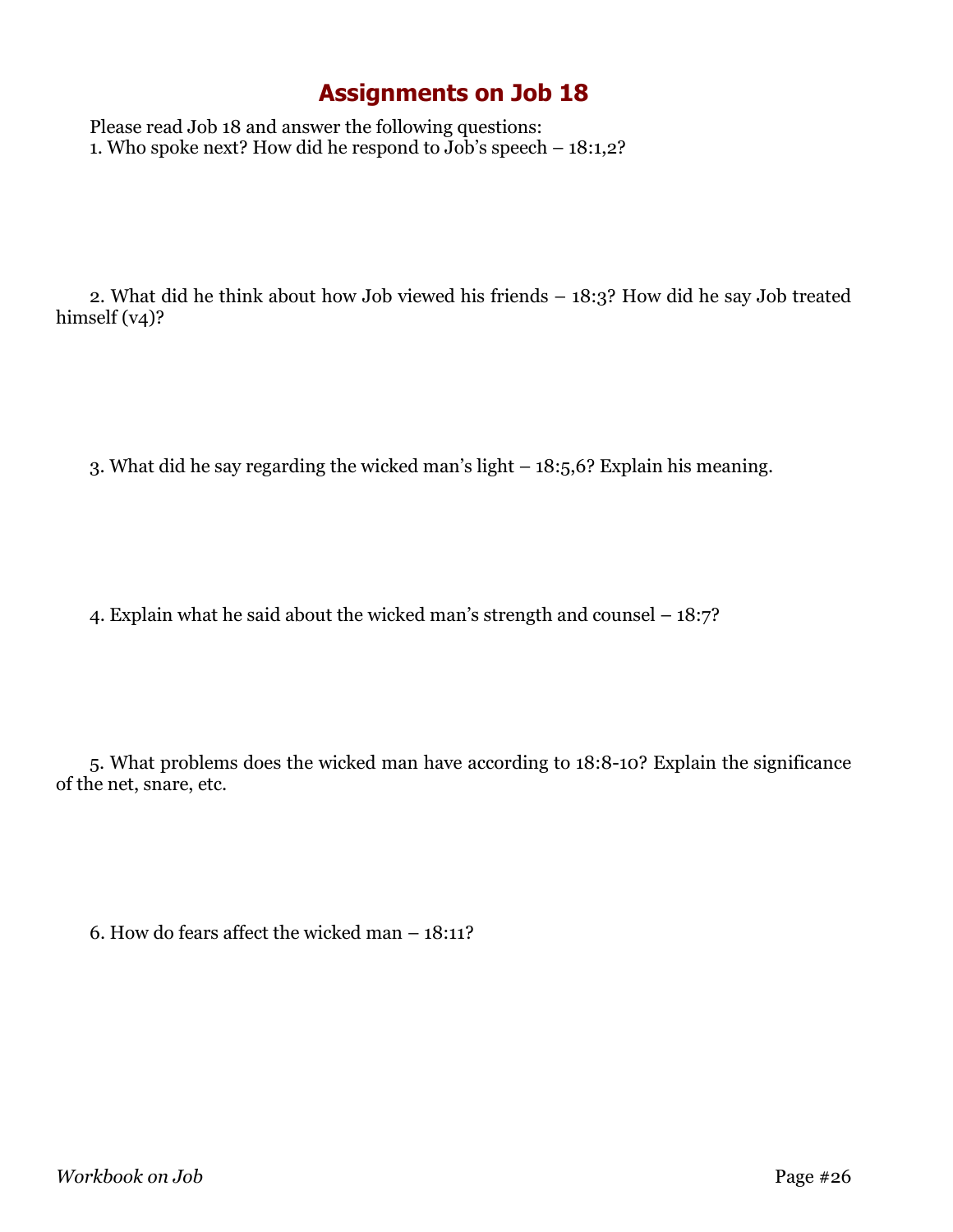7. What happens to his strength, skin, etc. – 18:12,13? What is the firstborn of death? (Think: How would this relate to Job's case?)

8. What happens to his tent or dwelling place – 18:14-16?

9. How do people think of him when he is gone – 18:17,18?

10. What happens to his family – 18:19? (Think: How would this fit Job's case?)

11. How do people who know of such a man view his case – 18:20?

12. How did Bildad conclude his speech – 18:21? Summarize in you own words the point he has tried to make throughout the speech.

13. *Special Assignment:* Put Bildad's speech in context of the debate with Job. How would his speech relate to the discussion of Job's suffering? What would be the application to Job?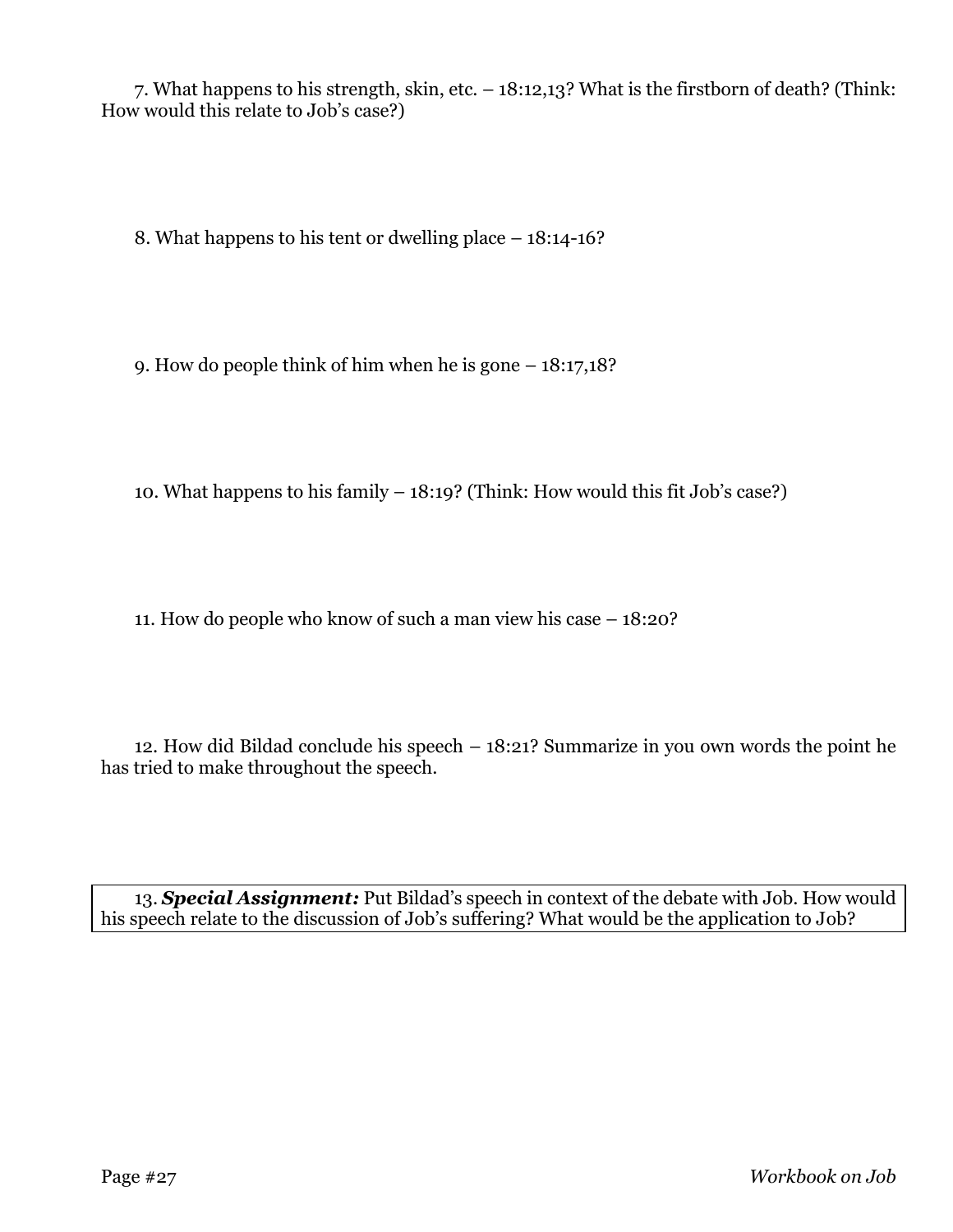Please read Job 19 and answer the following questions: 1. How did Job begin his response to Bildad – 19:2,3?

2. What is Job's point regarding his error in 19:4? Besides the friends, who did he think wronged him (vv 5,6)?

3. What was the result of his cries  $-19:7$ ? How had God treated him (vv 8,9)?

4. List the things Job said God had done to him in 19:10-12.

5. How did his friends and loved ones react to his problems – 19:13,14?

6. How did his servants treat him – 19:15,16?

7. How was his relationship with his family and friends affected – 19:17-19?

8. What had happened to his health – 19:20? How did he want the friends to treat him as a result (vv 21,22)?

9. What did he want done with his words – 19:23,24? (Think: Why might he want this? Do you suppose he really thought it might ever happen?)

10. Despite his complaints, what confidence did he express regarding God in 19:25-27?

11. What warning to the friends did Job give in ending his speech – 19:28,29?

12. *Application:* What should we learn regarding false accusation against others?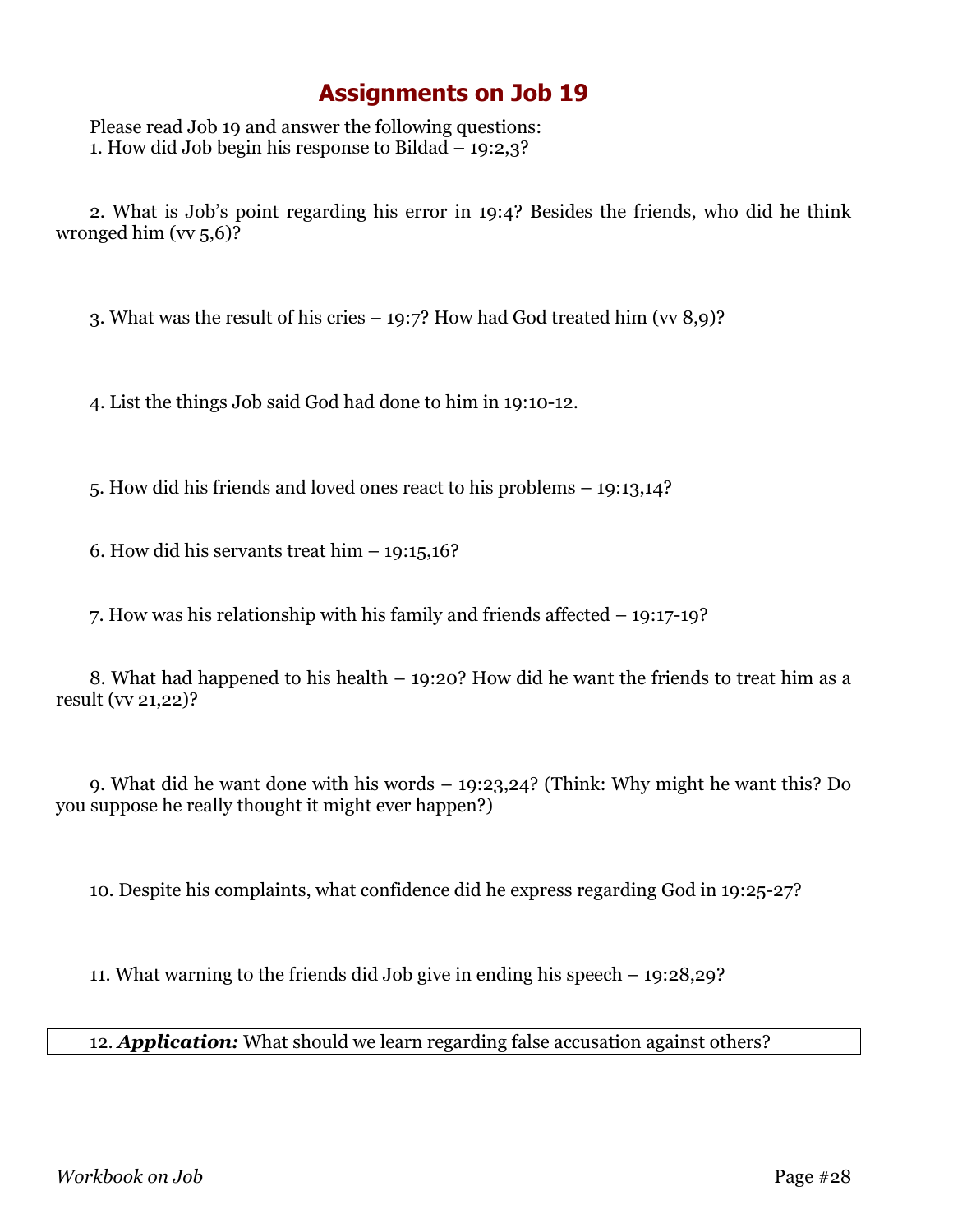Please read Job 20 and answer the following questions: 1. Who spoke next? What motivated him to speak – 20:1-3?

2. What theme did he take up? If a wicked man had some joy, what would result – 20:4,5?

3. How did he describe the end result of the wicked man – 20:5-9?

4. What comes of his blessings – 20:10-13?

5. What happens to the food and riches he enjoys – 20:14,15?

6. What consequences will result from his sins – 20:16-18?

7. What evils has he committed and what is the result – 20:19-21? (Think: Was this the case regarding Job's suffering?)

8. At what time/circumstances will these problems come upon him – 20:22,23?

9. How is his suffering described in 20:24-26?

10. How will the wicked man's evil be revealed – 20:27-29?

11. *Special Assignment:* Did Zophar deny that the wicked man ever enjoys any good in life? What was his point?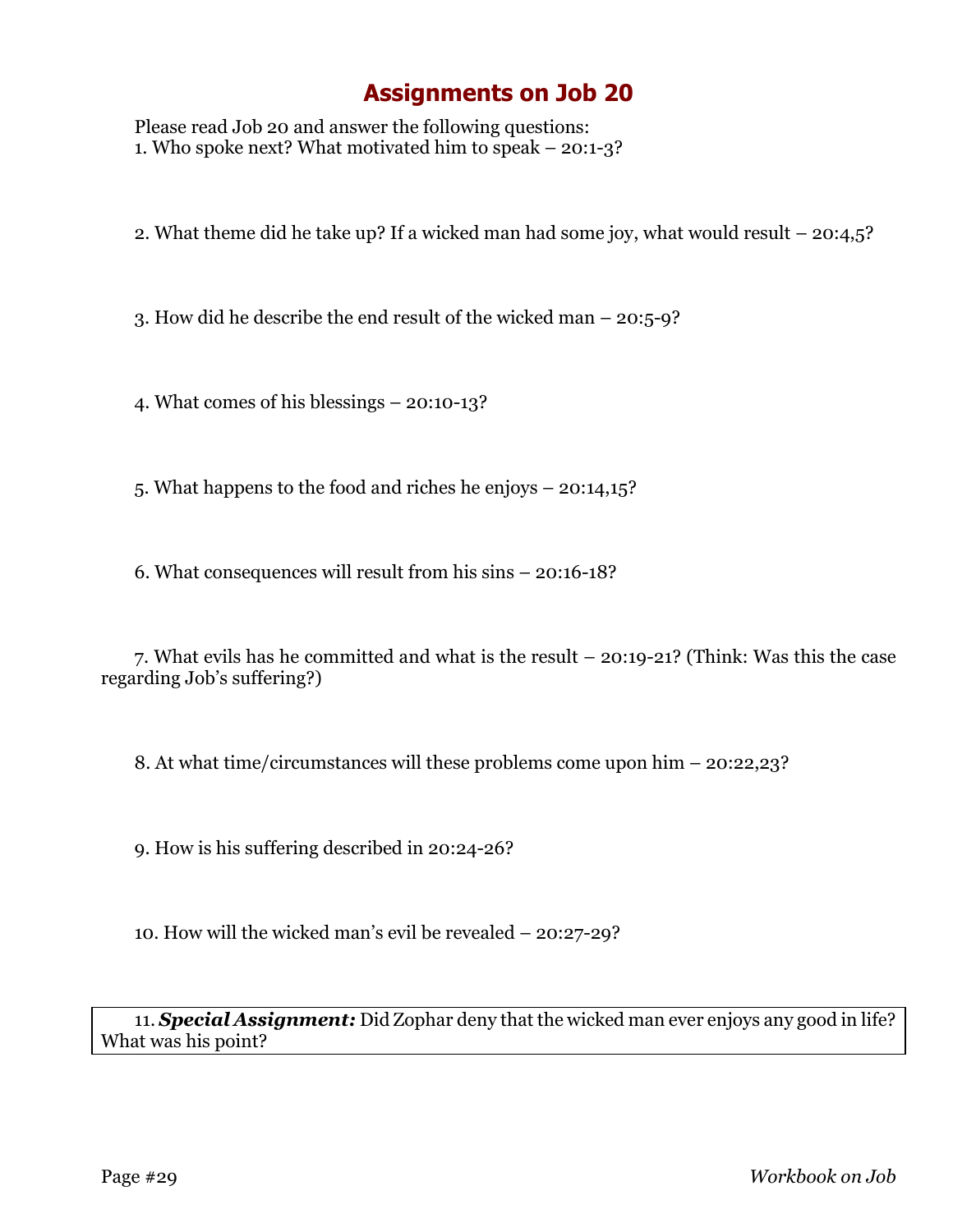Please read Job 21 and answer the following questions: 1. What did Job ask the friends to do, and then what did he expect of them – 21:1-3?

2. What would Job do if his suffering was from man? What should the friends do when they saw his condition  $-21:4,5$ ?

3. What did Job say often happens to wicked people – 21:7-9? How did this compare to the friends' view?

4.What happens to their animals and children – 21:10-12?

5. How did he summarize their lives and death – 21:13-15? How had they treated God?

6. What did Job ask regarding the wicked in 21:17,18? (Think: What is his point?)

7. What claims are made regarding the wicked man's children in 21:19? What does Job say about that (v21), and so what should happen (v20)?

8. What contrast is made between men in 21:23-26? (Think: What would this prove in the discussion?)

9. What did Job accuse the friends of saying – 21:27,28?

10. Explain Job's point in 21:29? Yet what will happen to the wicked (v30)?

11. In contrast to the friends' claims, what did Job imply is not done to the wicked – 21:31? What is their end ( $\vee$  32,33)?

12. What did he conclude regarding the friends' argument?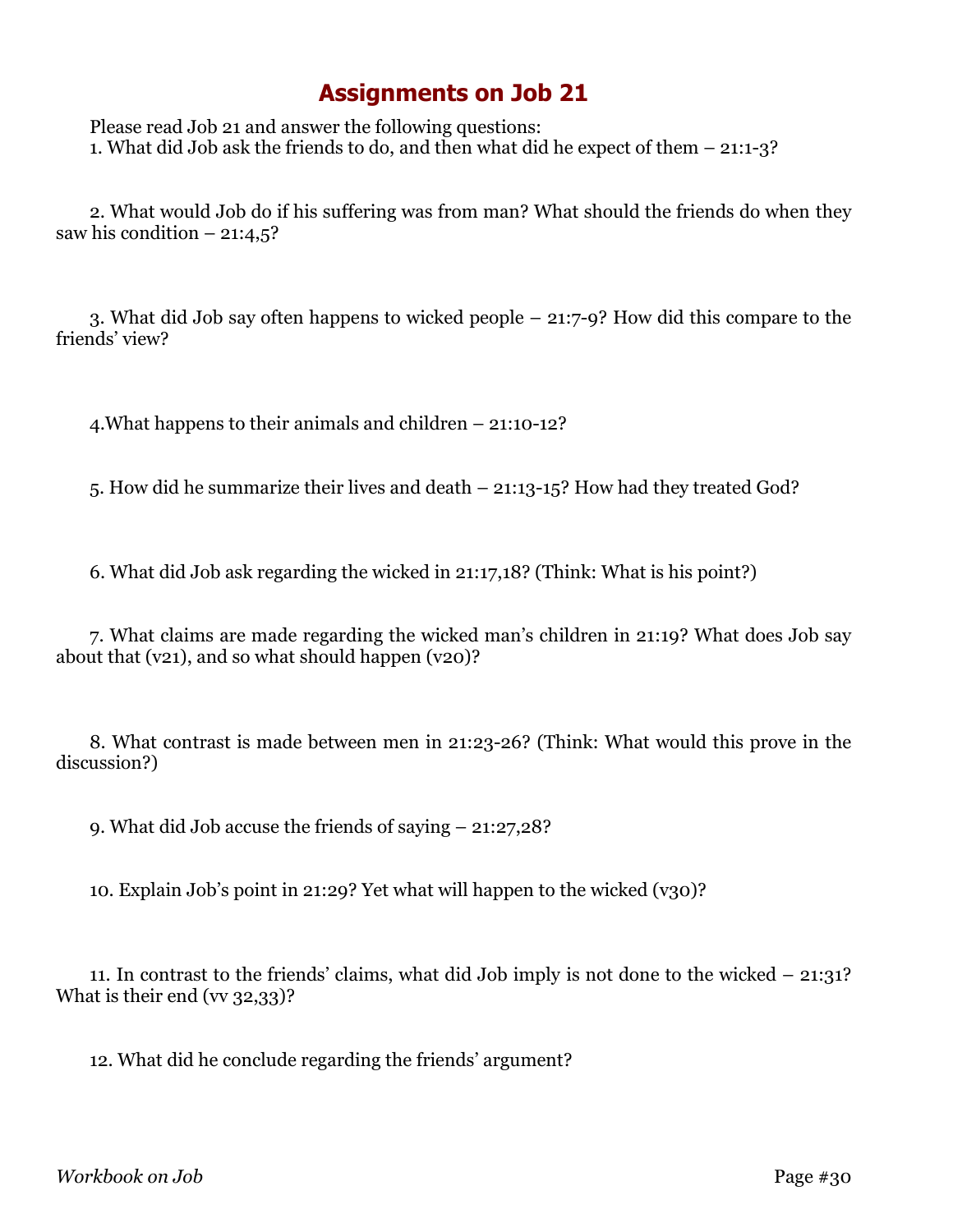Please read Job 22 and answer the following questions: 1. Who spoke next? How did he challenge Job's claims – 22:2-4? Explain his point.

2. What direct accusation did he make against Job – 22:5?

3. List the sins he accused Job of in 22:6-9. What proof did he offer?

4. What consequences did he say would come on Job as a result – 22:10,11?

5. What did he accuse Job of saying in 22:12-14?

6. What did he ask (rhetorically) to imply Job had done in 22:15,16?

7. What do wicked men say, why should they not say it, and what do the righteous think about  $it - 22:17-20?$ 

8. What did he claim Job should do to solve his problems – 22:21-23?

9. What blessings would Job then receive – 22:24-27?

10. What is the point of 22:28-30?

11. *Special Assignment:* This chapter states the friends' view as clearly as is stated anywhere. What they have implied earlier is here bluntly affirmed. Summarize their view.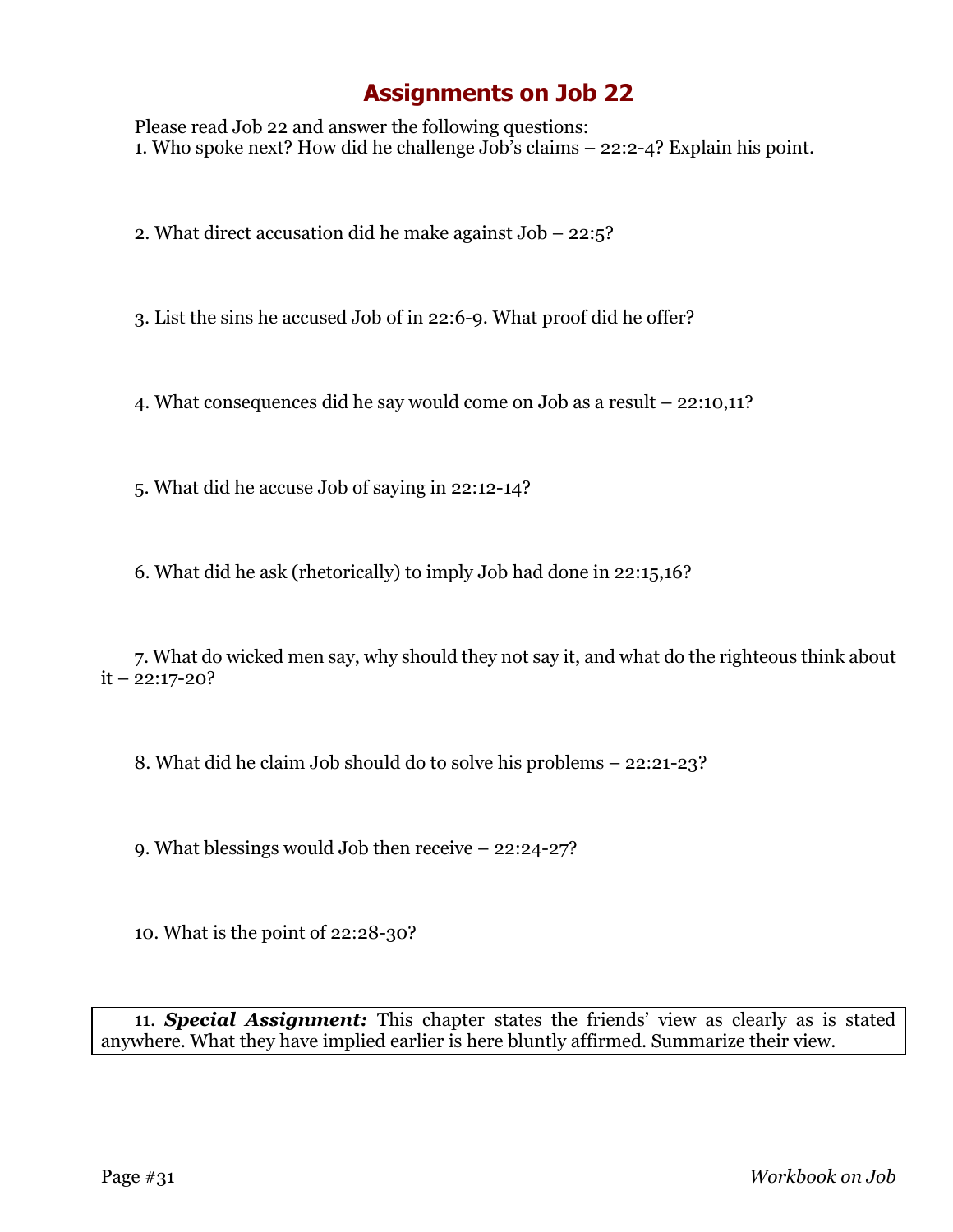Please read Job 23 and answer the following questions: 1. What reason did Job offer for his complaint – 23:2?

2. What wish did he express – 23:3?

3. What would he do if his wish was granted  $-23:4,5$ ?

4. What did he hope would result – 23:6,7?

5. What problem did Job have that hindered him from accomplishing his wish – 23:8,9?

6. What did he believe would result from his trials – 23:10?

7. What confidence did he continue to express about himself – 23:11,12? (Think: How did this compare to Eliphaz' comments?)

8. What confidence did he express regarding God – 23:13,14?

9. Yet how did he still view God – 23:15-17?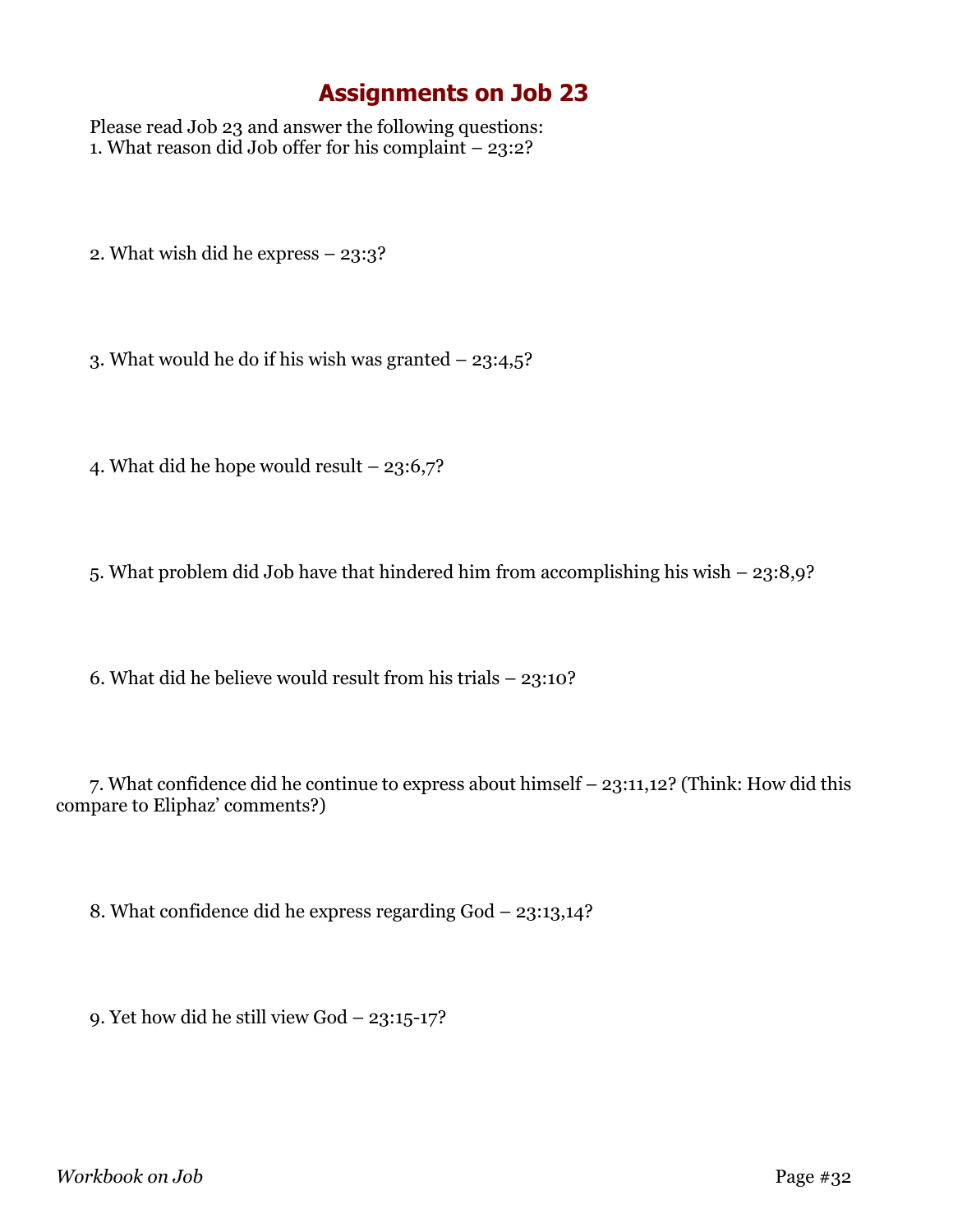Please read Job 24 and answer the following questions: 1. What sins did Job say some people commit – 24:2-4?

2. What consequences did the poor and needy suffer as a result – 24:5-8?

3. What other sins do some commit – 24:9,10?

4. What consequences do these sins bring – 24:11,12?

5. Describe other sins that Job said some commit – 24:13-17?

6. What time of day do men choose to do these evils? Why?

7. What should happen to people who do such things – 24:18-20?

8. Why should such people suffer – 24:21?

9. What does God do to men – 24:22-24? (Think: To what men does this apply? Just evil men? What is the point?)

10. What challenge did Job issue to end his speech – 24:25?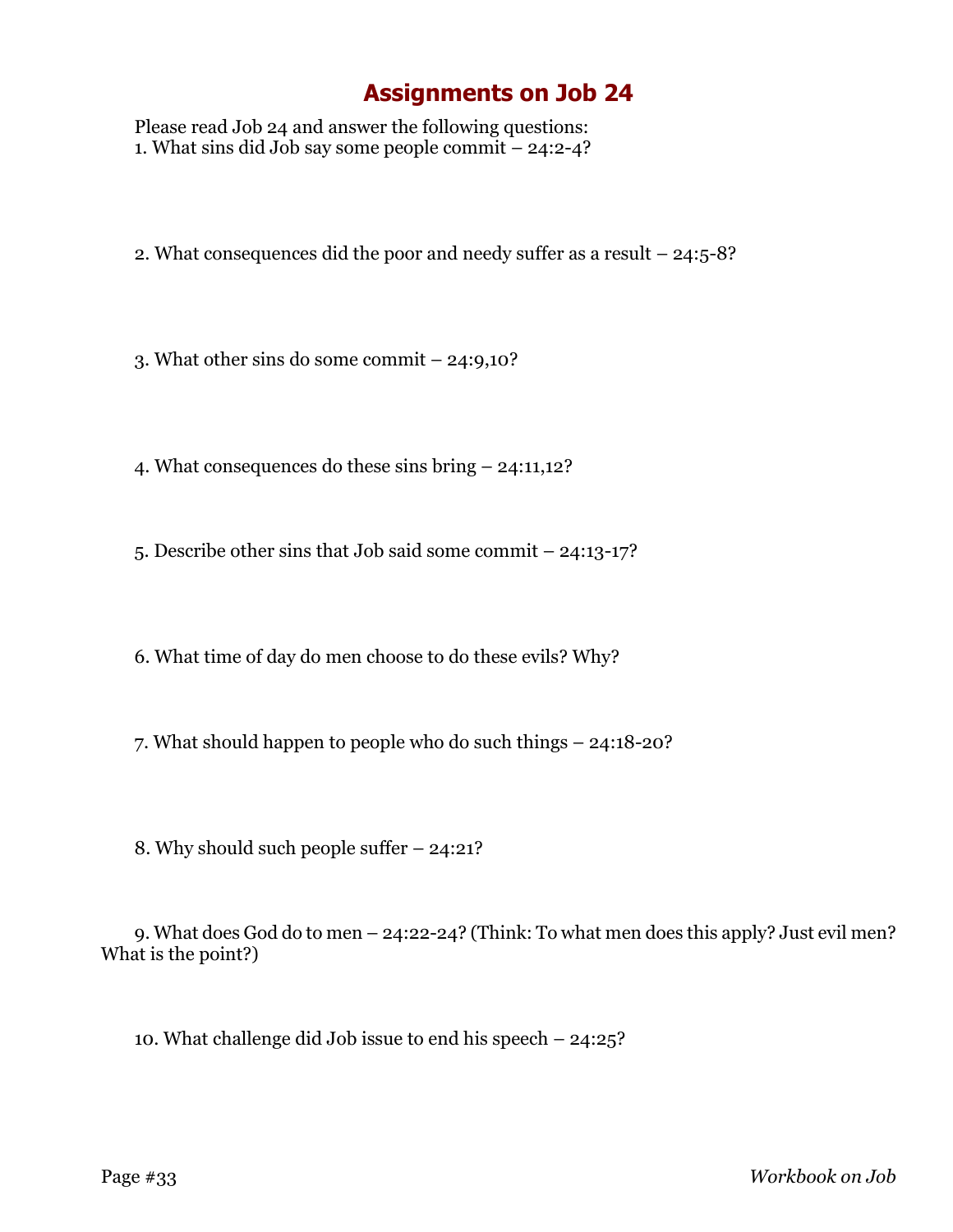#### **Assignments on Job 25 & 26**

Please read Job 25 & 26 and answer the following questions: 1. Who spoke in chap. 25? What did he say about  $\overline{G}$  in  $-$  25:2,3?

2. What application did he make in 25:4?

3. What illustration did he use in 25:5 and what was his application in v6?

4. Explain the point. What application did this have to the discussion about Job's suffering? (Think: If the point was correct as applied to Job, who else should be suffering?)

5. What questions did Job ask the friends in 26:2,3? Explain his point.

6. Explain the point of 26:4.

7. What is Sheol – 26:6? What is the condition of the dead and Sheol –  $vv$  5,6?

8. What did Job say God has done – 26:7-10? In what sense is this true?

9. How did Job describe God's power in 26:11-13?

10. What application did Job make of his examples of God's greatness – 26:14?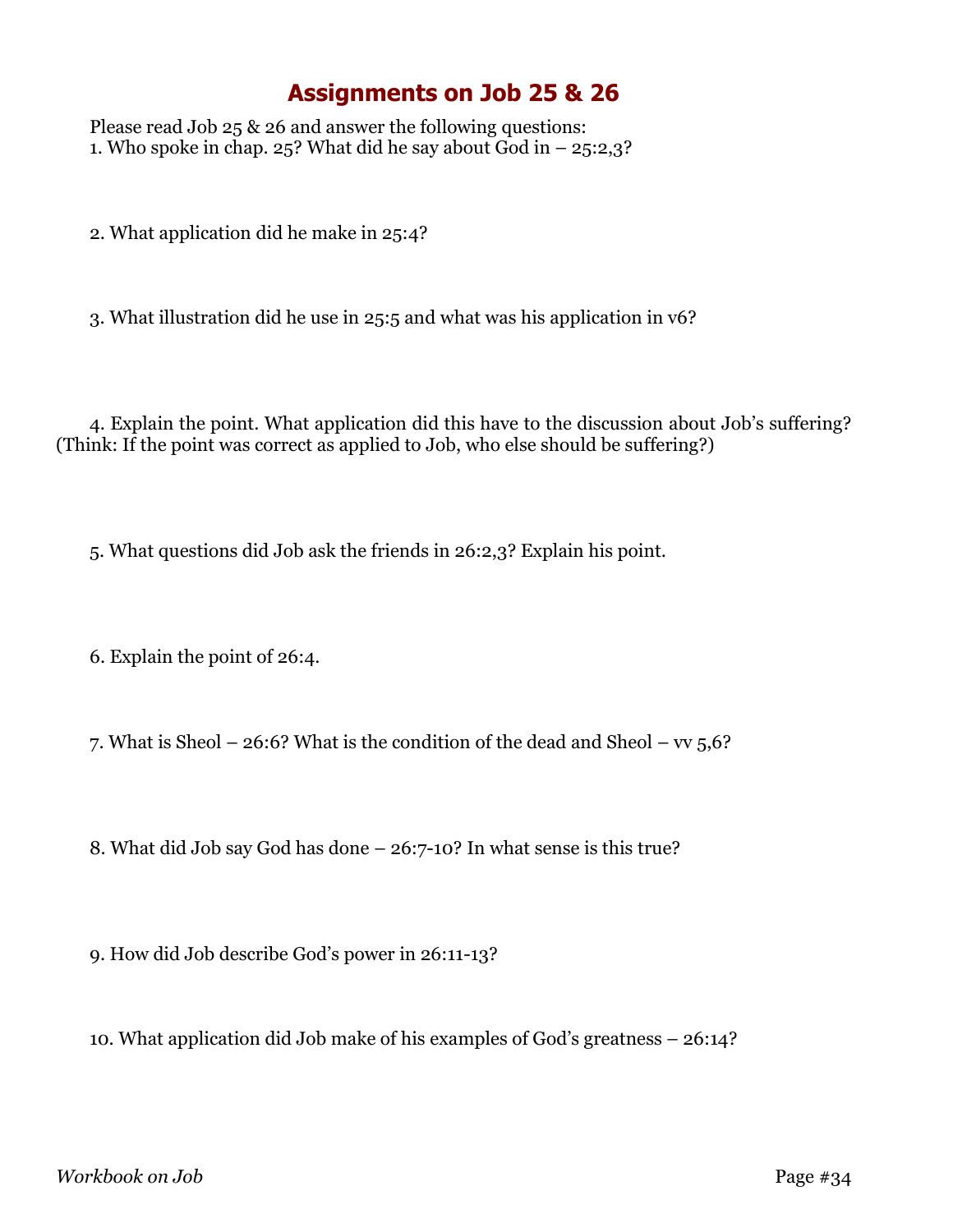Please read Job 27 and answer the following questions: 1. At this point Zophar should have spoken again, but what happened instead?

2. What commitment did Job make in 27:4, and how did he emphasize it in vv 2,3? (Think: How did this reply to the friends?)

3. What did he affirm in 27:5,6? What connection did this have to the discussion?

4. What question did he ask about the wicked in 27:7,8? What is the point?

5. What advantage does the wicked man lack – 27:9,10?

6. What did Job commit himself to  $d_0 - 27:11$ ? Why was he surprised at the friends' ignorance  $(v12)?$ 

7. What is the portion of a wicked man according to 27:13,14? (Think: Did Job believe this would necessarily happen in this life?)

8. What would happen when the wicked man dies – 27:15-17?

9. How did Job describe the wicked man's house? What would happen to the wicked man himself –  $27:18,19$ ?

10. How did Job describe the wicked man's end in 27:20-23? (Think: Based on his earlier statements, did he believe this would happen in this life?)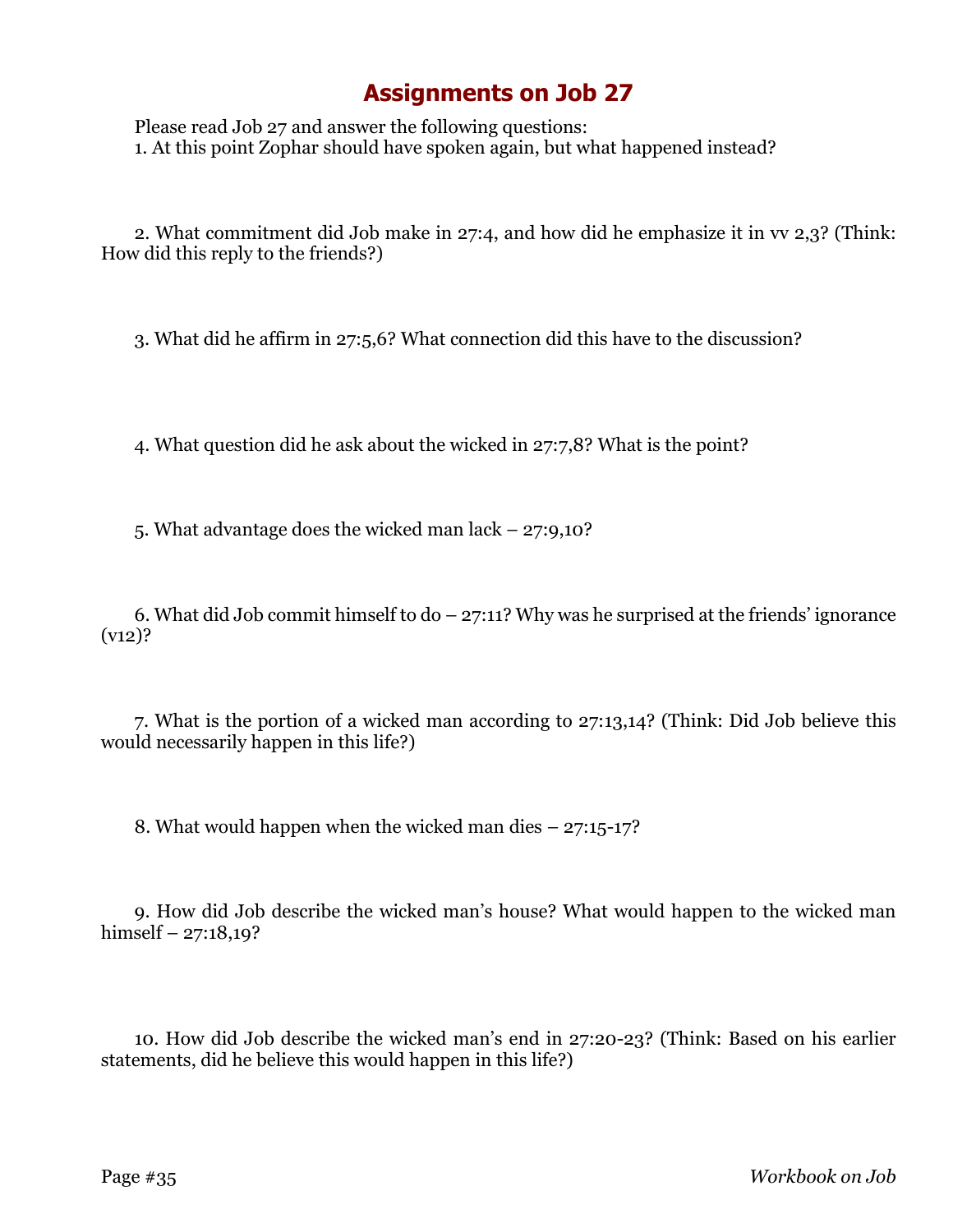Please read Job 28 and answer the following questions: 1. What subject did Job introduce in 28:1-4?

2. How did he describe places where men seek ore?

3. Where/how would gems and valuable metals be found – 28:5,6?

4. Who/what would not find it  $-28:7,8$ ? (Think: Why not?)

5. What methods do men use to find it  $-28:9-11$ ?

6. What did Job contrast to the gems and metals men seek – 28:12,13? What is his point?

7. Where can wisdom not be found, and how can it not be obtained – 28:14,15?

8. What has less value than wisdom – 28:16-19?

9. Who does not know where to find wisdom – 28:20-22?

10. Who then does know how/where wisdom is found – 28:23? What illustrations demonstrate His knowledge (vv 24-26)?

11. What conclusions can man learn from God regarding wisdom – 28:27,28?

12. *Application:* What lessons should we learn from Job's discussion of wisdom?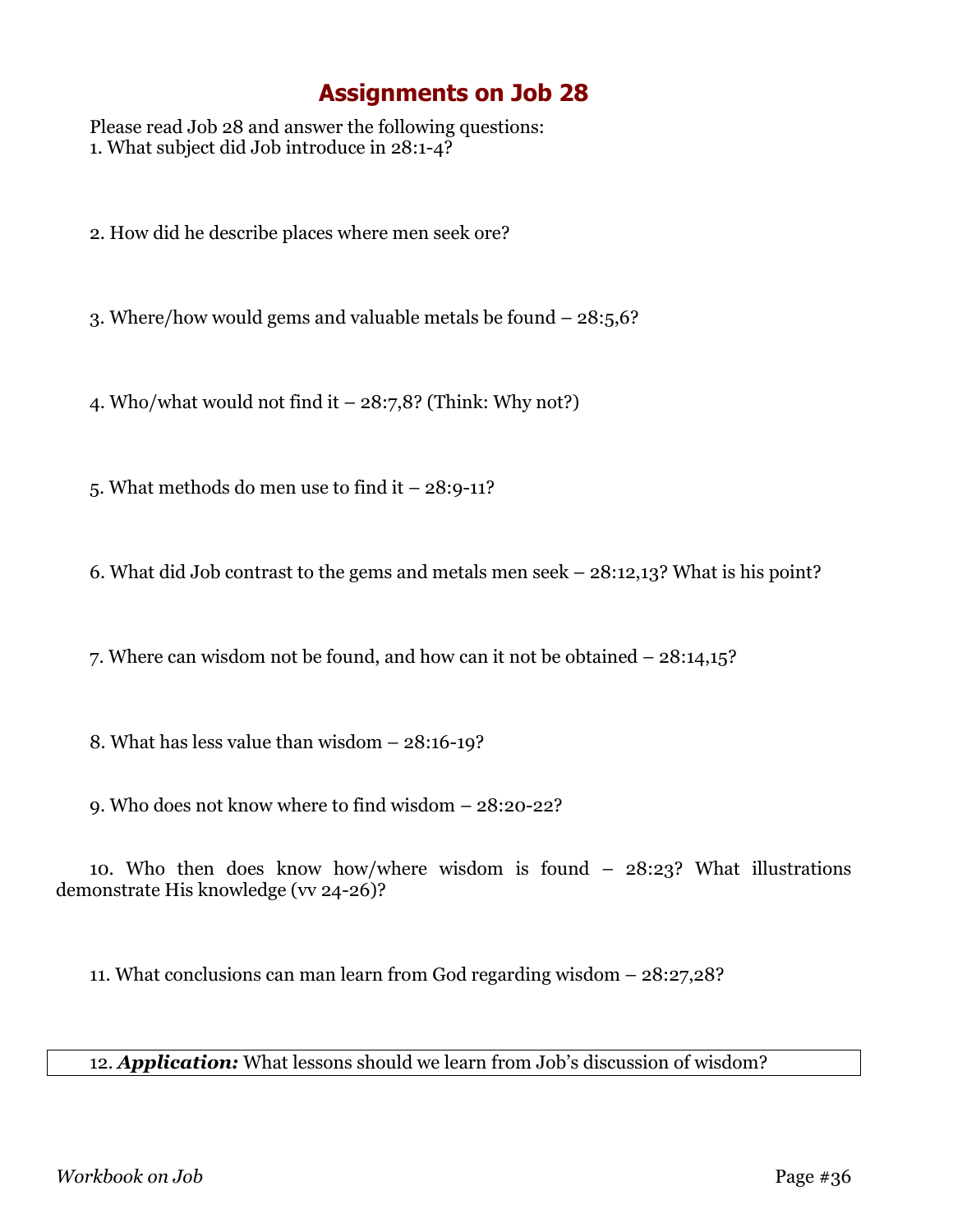Please read Job 29 and answer the following questions: 1. What wish did Job express beginning in 29:2? Read the chapter and state its theme.

2. To what time of his life did he refer, and what did God do for him then – 29:3,4?

3. Who was with him then  $-29:5$ ? Explain v6.

4. Describe how other people treated him and explain the significance – 29:7-10. (Think: What does this imply regarding Job's status in the community?)

5. How did people express approval of Job – 29:11?

6. Whom did he describe that he had helped – 29:12-17? (Think: Explain v17.)

7. *Special Assignment:* Explain how Job's description of his conduct contrasted to how the friends had described him. What was Job's point?

8. What had Job expected his future would hold – 29:18-20? Explain.

9. How had people reacted to Job's words – 29:21-23?

10. How did he summarize the way others treated him – 29:24,25?

11. *Special Assignment:* How did Job's view of his past differ from his present?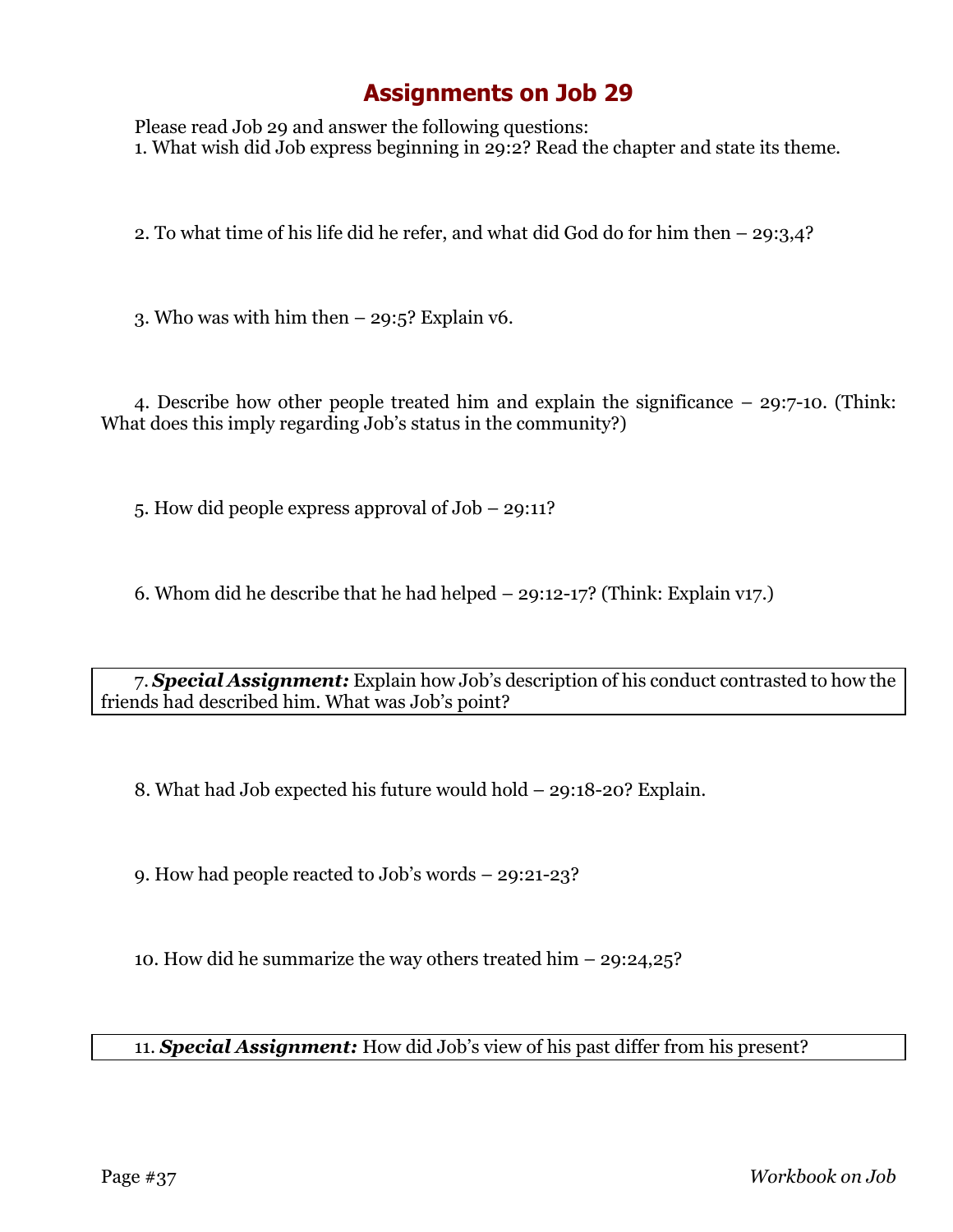Please read Job 30 and answer the following questions. Note the contrast between Job's suffering in chap. 30 and his previous blessings in chap. 29.

1. How did people treat Job after his suffering began? What kind of people did he refer to here  $-30:1,2?$ 

2. What kind of people did he describe in 30:3-5? What was his point?

3. What more did he say about them in 30:6-8?

4. How did such men treat Job – 30:9-11? What was Job's point?

5. How did he describe his treatment at the hand of these people in 30:12-15?

6. What problems had he experienced according to 30:16-18?

7. How did he feel he had been treated – 30:19-21? Who did he think did this to him?

8. What illustrations did he use in 30:22-24, and what conclusions did these lead to?

9. How had Job treated troubled people – 30:25?

10. What did he expect as a result, but what came to him instead – 30:26-28?

11. How did he conclude his description of his suffering – 30:29-31?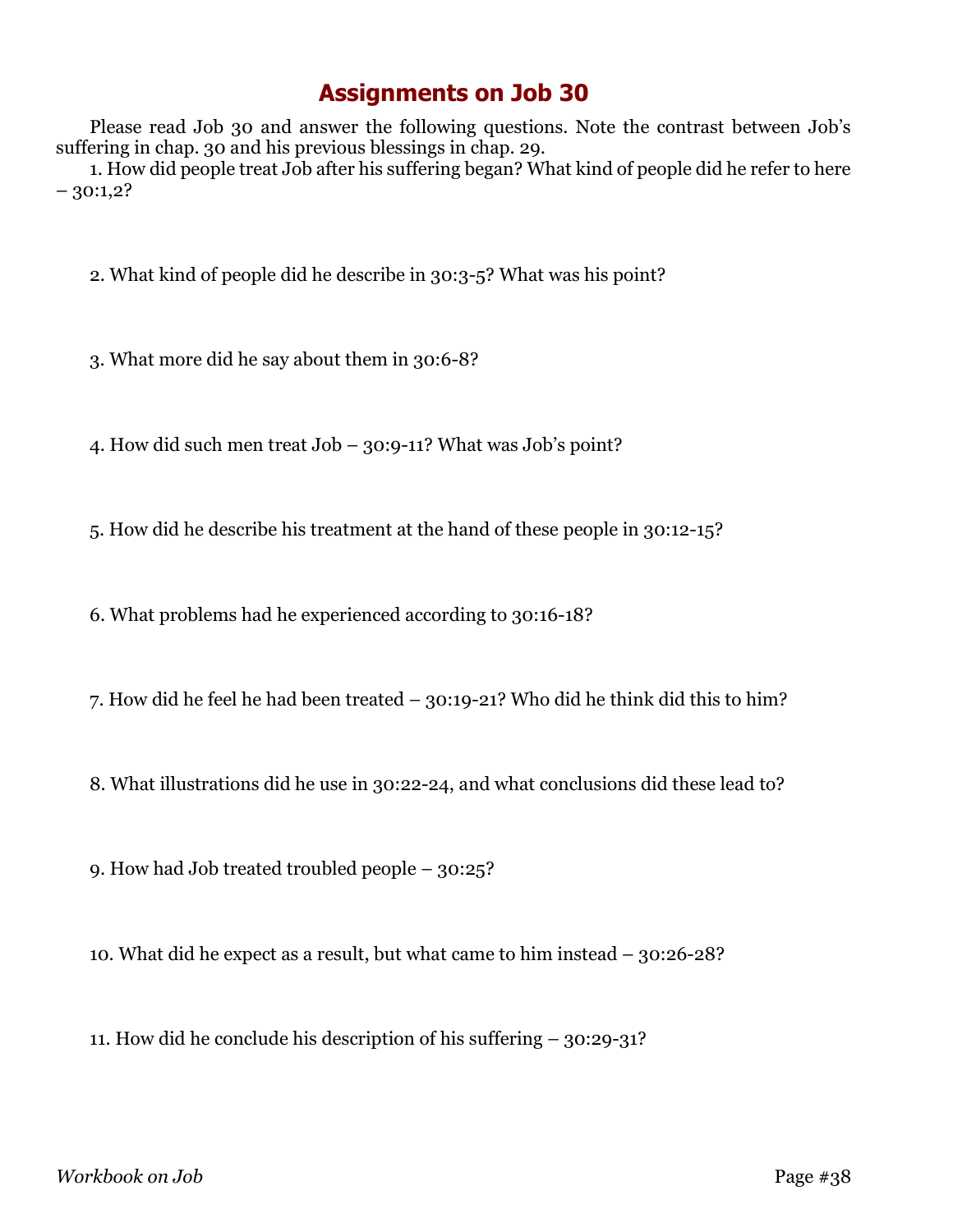Please read Job 31 and answer the following questions: 1. What commitment had Job made –  $31:1-4$ ? Why had he done so? What should we learn?

- 2. What error did he deny committing in 31:5-8? What consequences would come otherwise?
- 3. What did he deny doing in 31:9-12? How did he describe the consequences of that error?
- 4. Whom did he not mistreat according to 31 12-15? What reason did he give for this?
- 5. Whom had he treated properly according to 31:16-18? What had he done for them?

6. Whose needs had he cared for according to 31:19-23? What consequence would he accept if not?

7. What error had he avoided according to 31:24,25?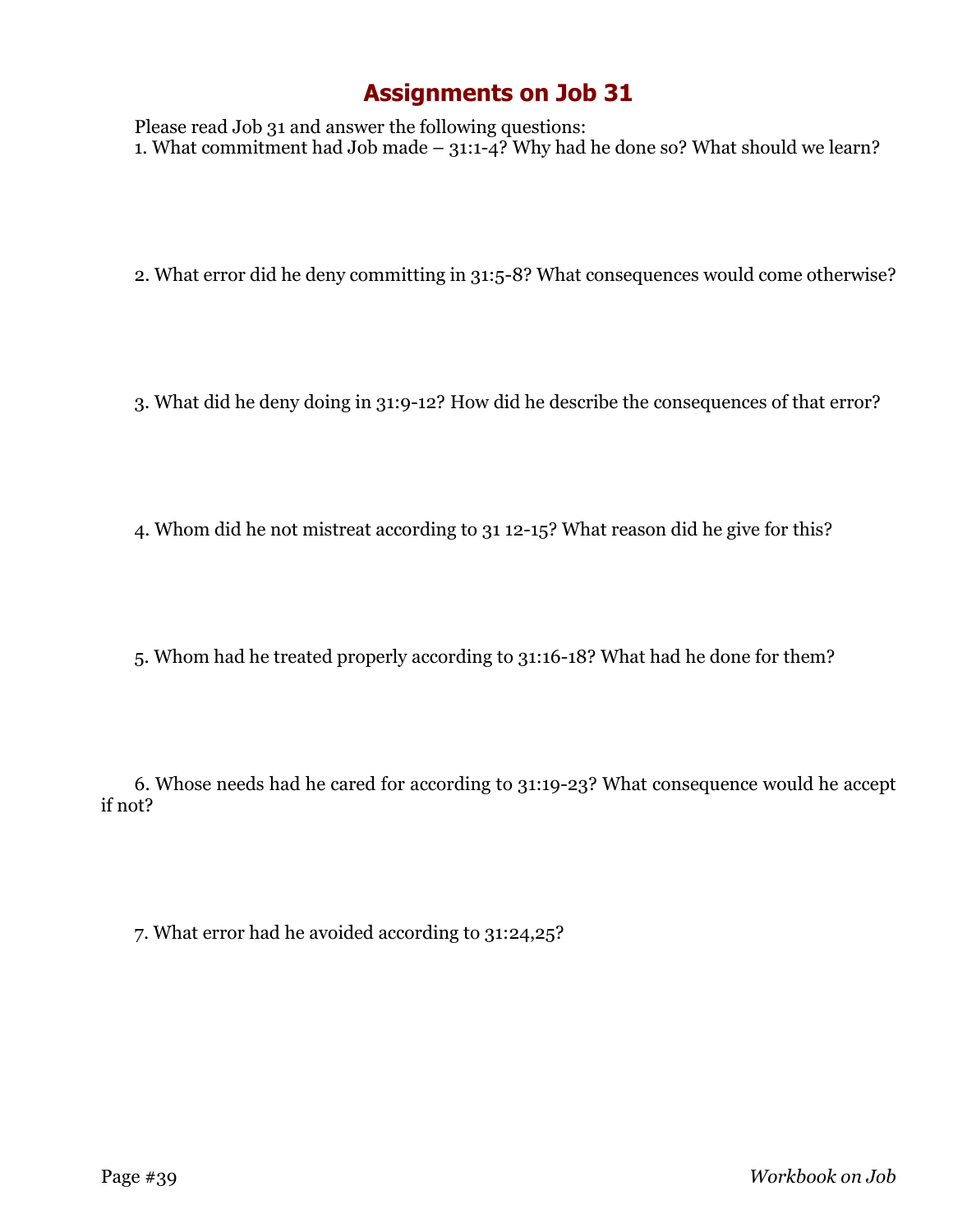8. In 31:26-28, what had he avoided doing? Why?

9. How had he treated his enemies – 31:29,30?

10. How had he treated sojourners – 31:31,32? Who would testify regarding this?

11. What had Adam done that Job did not do – 31:33,34?

12. Upon whom did he call to vindicate or accuse him – 31:35-40? What consequence would he then accept?

13. *Special Assignment:* How does this chapter fit the discussion between Job and his friends? What is Job's point?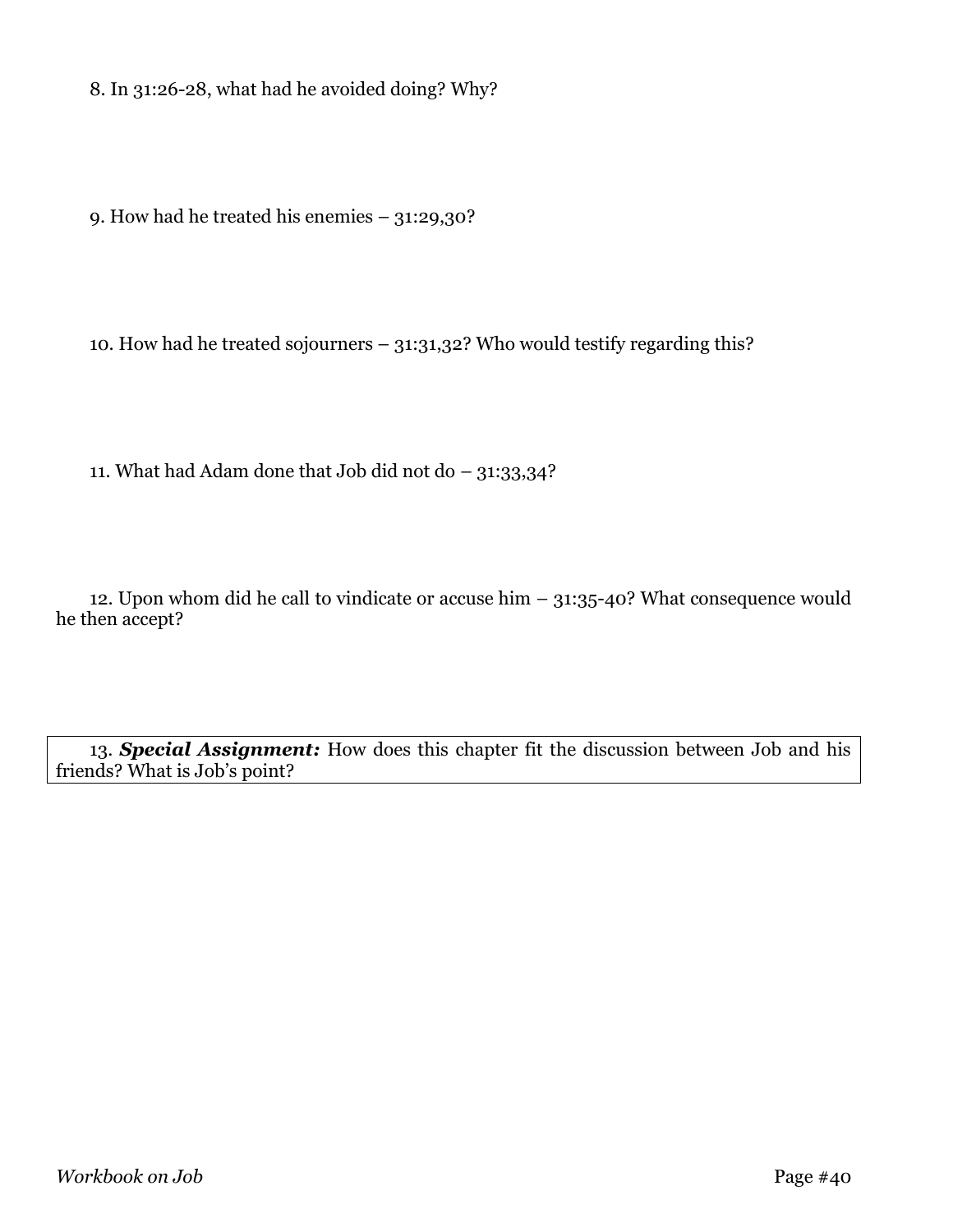Please read Job 32 and answer the following questions: 1. Who spoke next –  $32:1-3$ ? What do we know of his background?

2. Why was he upset with Job?

3. Why was he upset with Job's friends?

4. *Special Assignment:* As Elihu speaks, try to decide how he fits the discussion. How did his view differ from the friends? Was he inspired? Did he speak the whole truth?

5. Why did Elihu say he had waited to speak – 32:4-7? (Think: Is this wise?)

6. Why had he finally decided to go ahead and speak – 32:7-10?

7. What did he say against the friends  $-32:11,12$  (cf. vv 3,5)? (Think: Was he right?)

8. How does 32:14-16 express Elihu's intent?

9. What further reasons did he give for speaking in 32:17-20?

10. What guidelines or principles did he intend to follow – 32:21,22? Why? Are these good principles to follow in such discussions?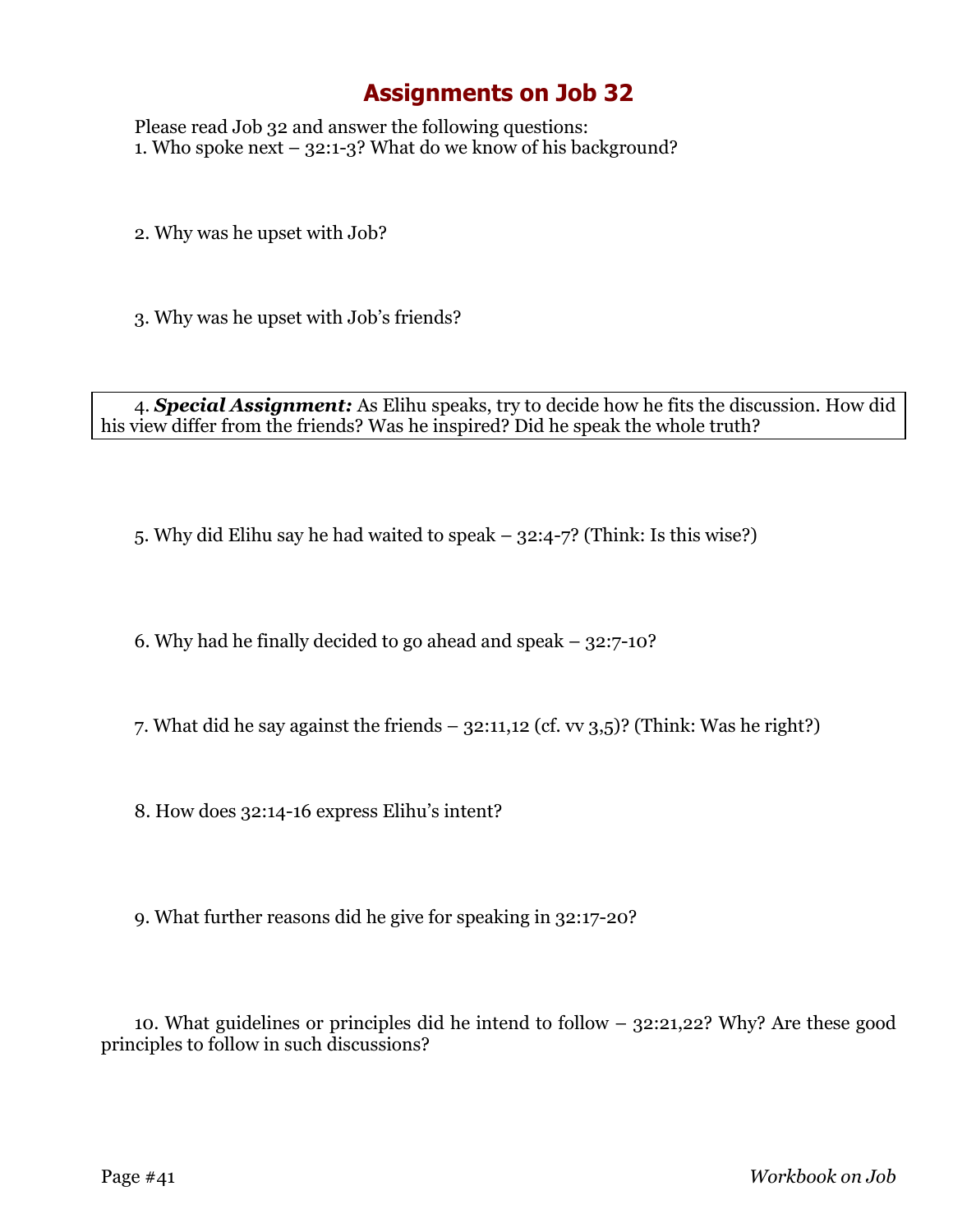Please read Job 33 and answer the following questions: 1. How did Elihu describe his speech  $-33:2-4$ ?

2. Why did he say Job should not fear his speech – 33:5-7?

3. How did he restate Job's position – 33:8-11? How accurate was his description?

4. What reason did he give for opposing Job's speech – 33:12,13? Explain.

5. What means did he say God might use to teach a man – 33:14-16?

6. How would such teaching benefit a man  $-$  33:17,18?

7. What means did he say in 33:19-22 God might use and what benefit would it have? (Think: How well did this fit Job's case? Was this a correct explanation of why Job was suffering?)

8. What purpose might a messenger or mediator serve in such a case – 33:23-25?

9. What might be the result of such chastisement – 33:26-30?

10. How did Elihu conclude his speech – 33:31-33?

11. *Special Assignment:* How was Elihu's speech like that of the three friends and how did it differ?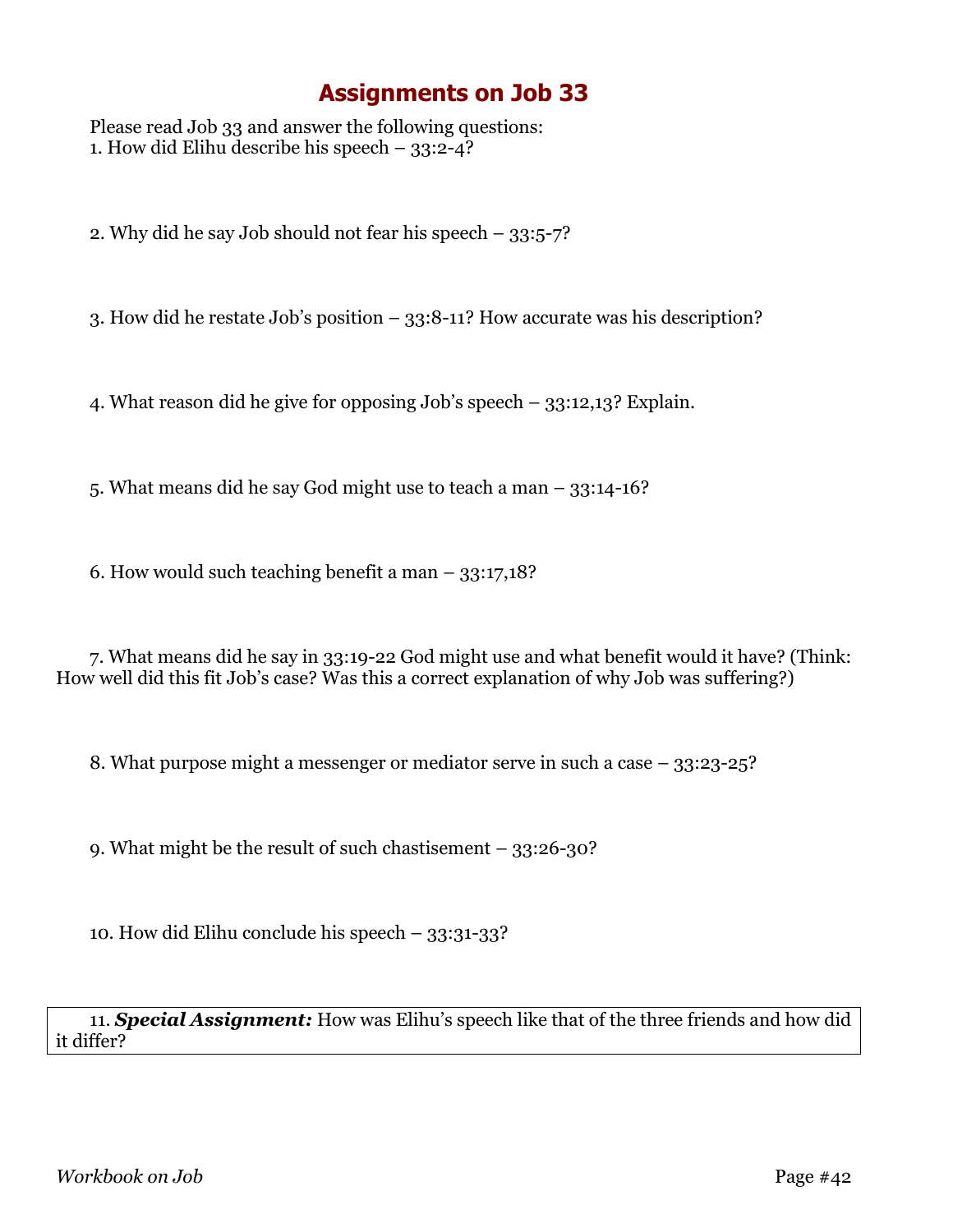Please read Job 34 and answer the following questions: 1. How did Elihu challenge men to consider his words – 34:1-3?

2. How did he state Job's position in 34:4-6? (Think: Is this an accurate description?)

3. What more did he say about Job in 34:7-9? To what extent was this correct?

4. What did Elihu say about God in 34:10-12? How did this contrast to Job's statements? (Think: To what extent is Elihu correct?)

5. What power does God have – 34:13-15? What is the point in context?

6. How did God treat powerful and rich people – 34:16-20? What would this show?

7. What power does God have according to 34:21-23? What is the point?

8. How does God treat men? For what reason does He so act – 34:24-28?

9. How does man's power compare to God's according to 34:29,30?

10. What does Elihu say in 34:31-33 regarding suffering? How would this apply in the context of the discussion regarding Job's suffering? (Think: Is this a proper application to Job?)

11. What accusations did Elihu make against Job in 34:34-37? Are his statements justified?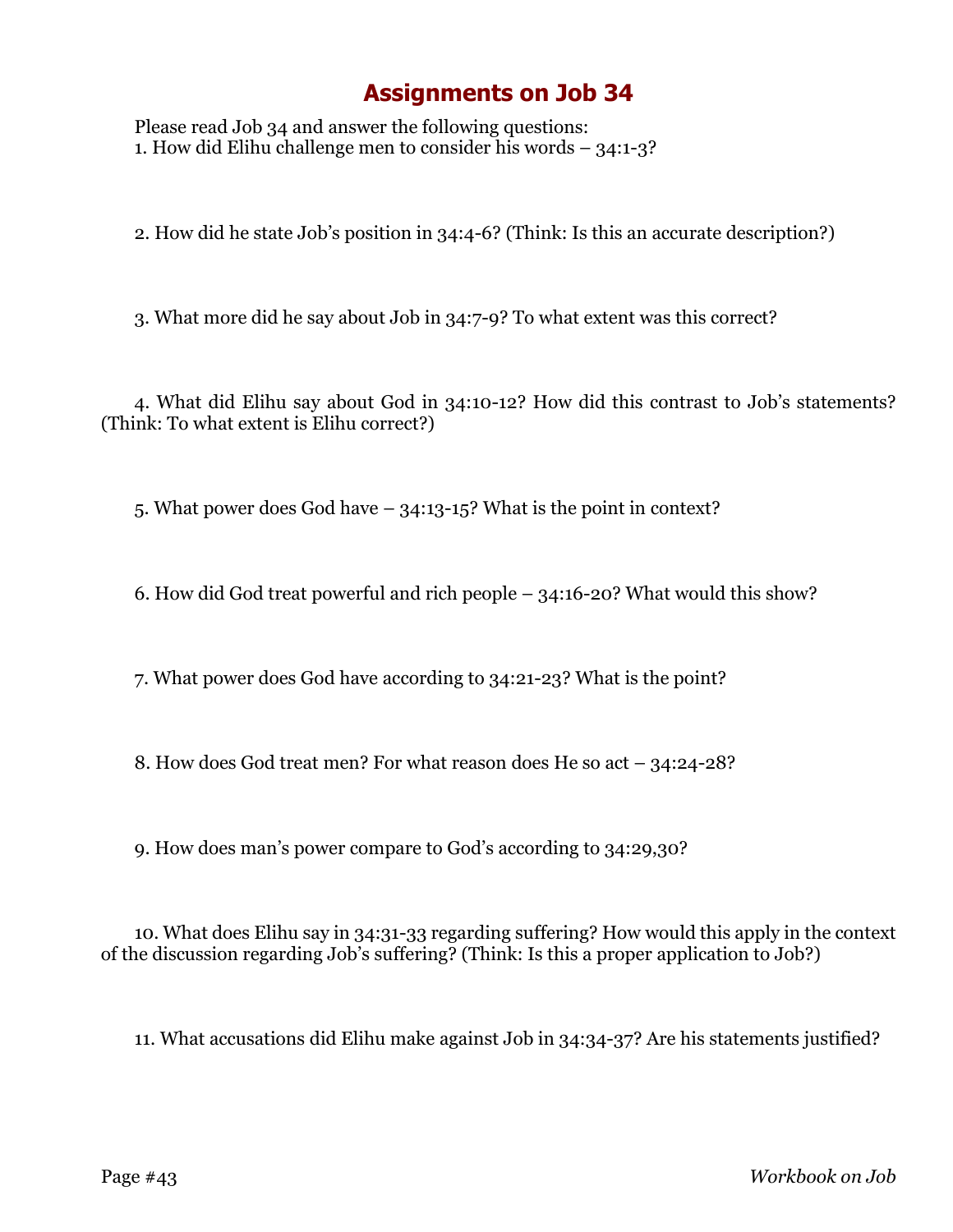Please read Job 35 and answer the following questions: 1. In 35:2 what did Elihu say Job's statements implied? Had Job said this? If so, how?

2. What else did he accuse Job of saying – 35:3? In what sense had Job said this?

3. What illustration did Elihu ask Job to consider – 35:5?

4. What application did he make in 35:6-8? Explain the point. (Think: How did this apply to Job?)

5. Describe or explain the point of 35:9-12.

6. What application would Elihu expect his point to have to Job?

7. What quality of God did Elihu claim God possesses that Job missed – 35:13,14?

8. What must men do to see this quality in God? Explain the point.

9. So what conclusion did Elihu reach regarding Job – 35:16?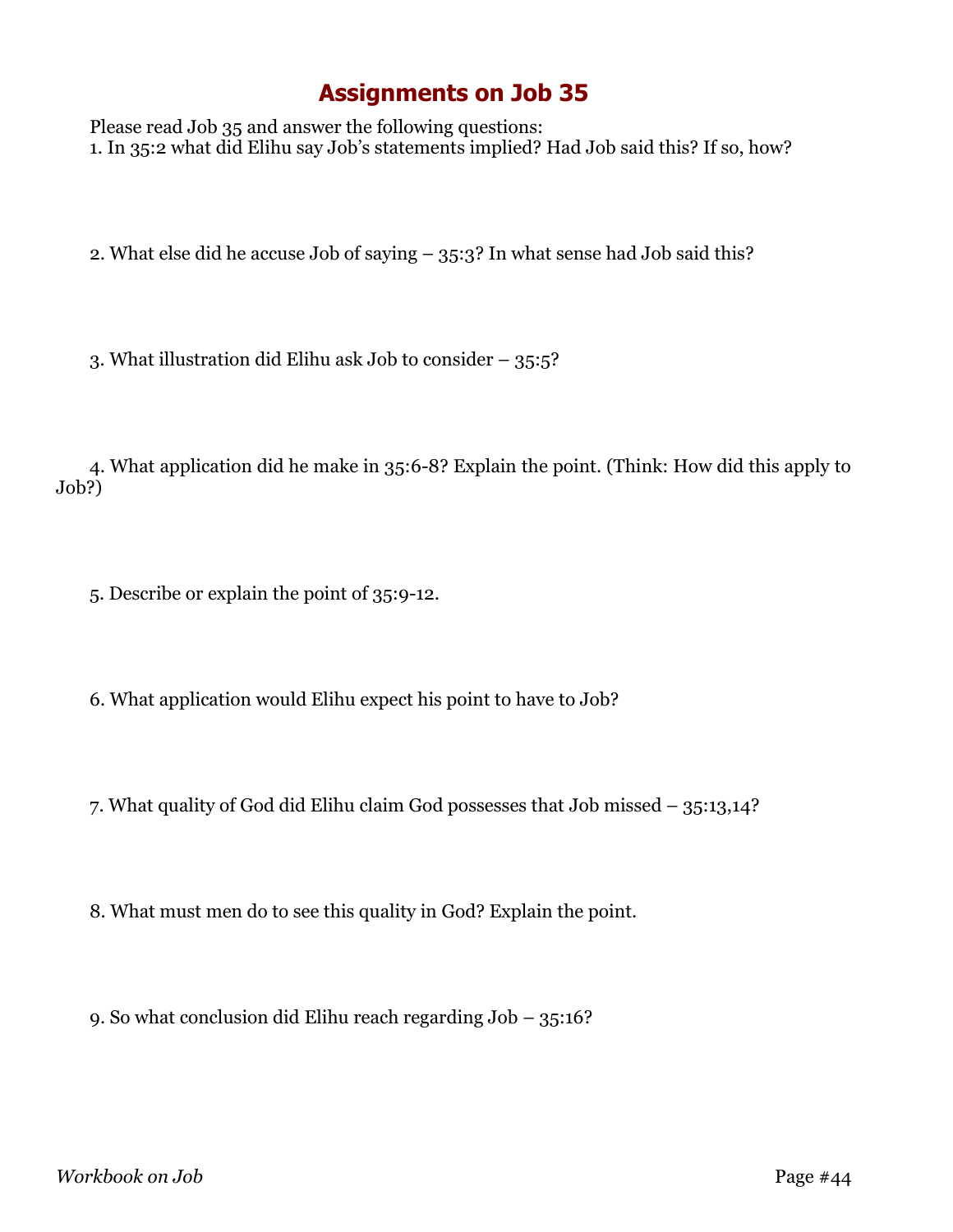Please read Job 36 and answer the following questions: 1. What did Elihu say regarding his speech in 36:1-4?

2. What did he say in defense of God's justice – 36:5-7? (Think: How did this differ from the friends' view?)

3. When people have afflictions, what does God do – 36:8,9? (Think: Compare this to the friends.)

4. What happens to people, depending on their service to God – 36:10-12? (Think: In what sense is this true?)

5. What does God do to the hypocrites – 36:13-15?

6. What would God have done (v16)? But what had he done instead – 36:17,18? (Think: Compare this to the friends' view.)

7. What did Elihu suggest Job might do in his affliction – 36:19-21?

8. How is God unique – 36:22,23?

9. Because God is unique, what should we do, and what can we not do – 36:24-26?

10. What does God do that shows His greatness – 36:27-29?

11. What force of nature did Elihu describe in 36:30-33?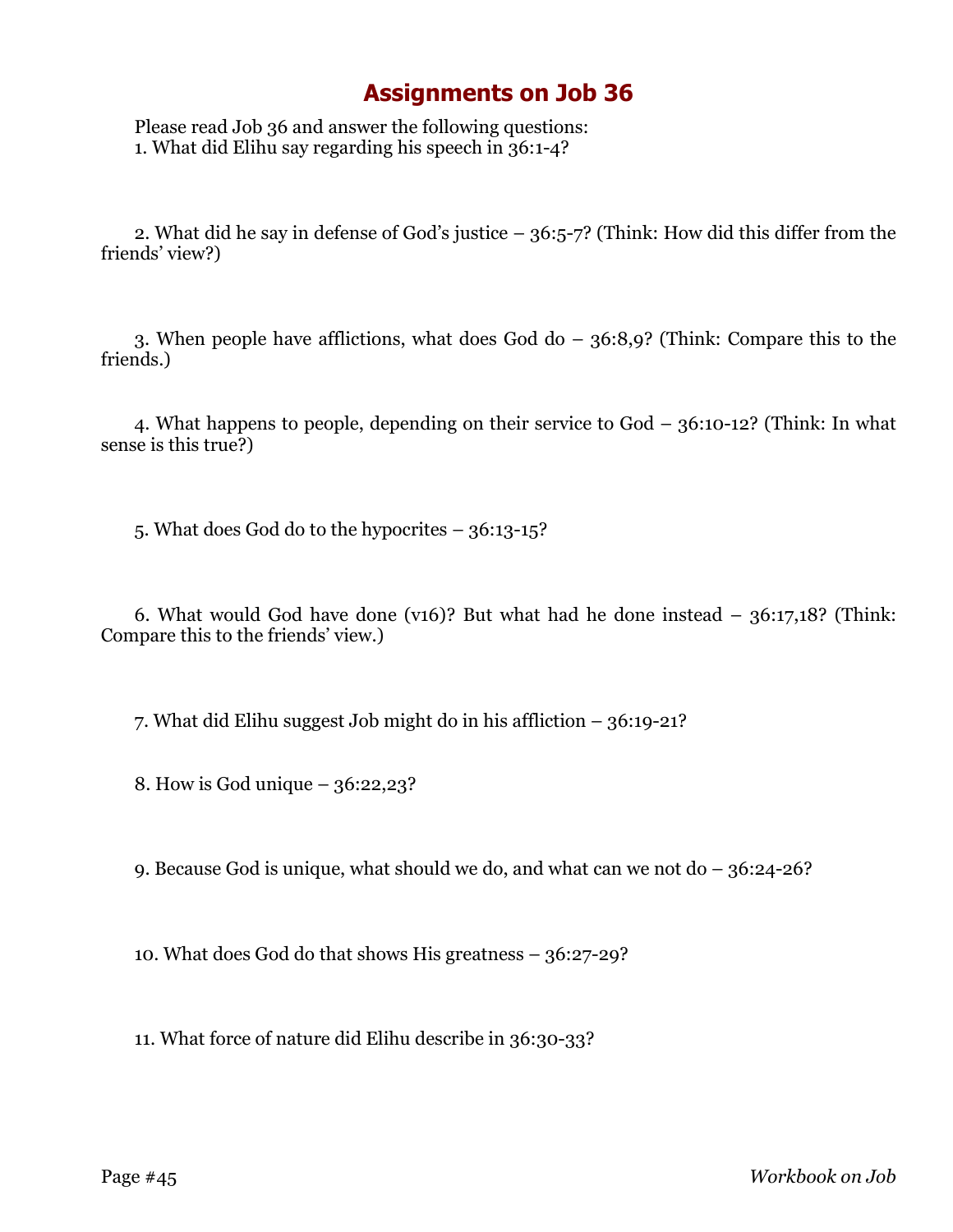Please read Job 37 and answer the following questions: 1. What power does God exercise, and how does it make men feel – 37:1-4?

2. What follows afterward – 37:6? What point is Elihu making about God  $(v_5)$ ?

3. How are men and animals affected – 37:7,8? Explain.

4. What other effects follow – 37:9-12?

5. What purposes may this accomplish  $-37:13$ ? Explain how the same acts could cause such varying results.

6. What questions did Elihu expect Job to consider as a result  $-37:14-16$ ?

7. What does this show about God? What does it show about men (like Job) – 37:16-18?

8. What could this mean for a man who wants to speak to God – 37:19,20? How might this answer some of Job's statements?

9. What is demonstrated as the storm clears – 37:21,22?

10. What is Elihu's conclusion regarding God – 37:23,24?

11. *Special Assignment:* Summarize what we learned from Elihu. What did he teach Job? How did his views differ from the friends? Where was he right and where was he wrong?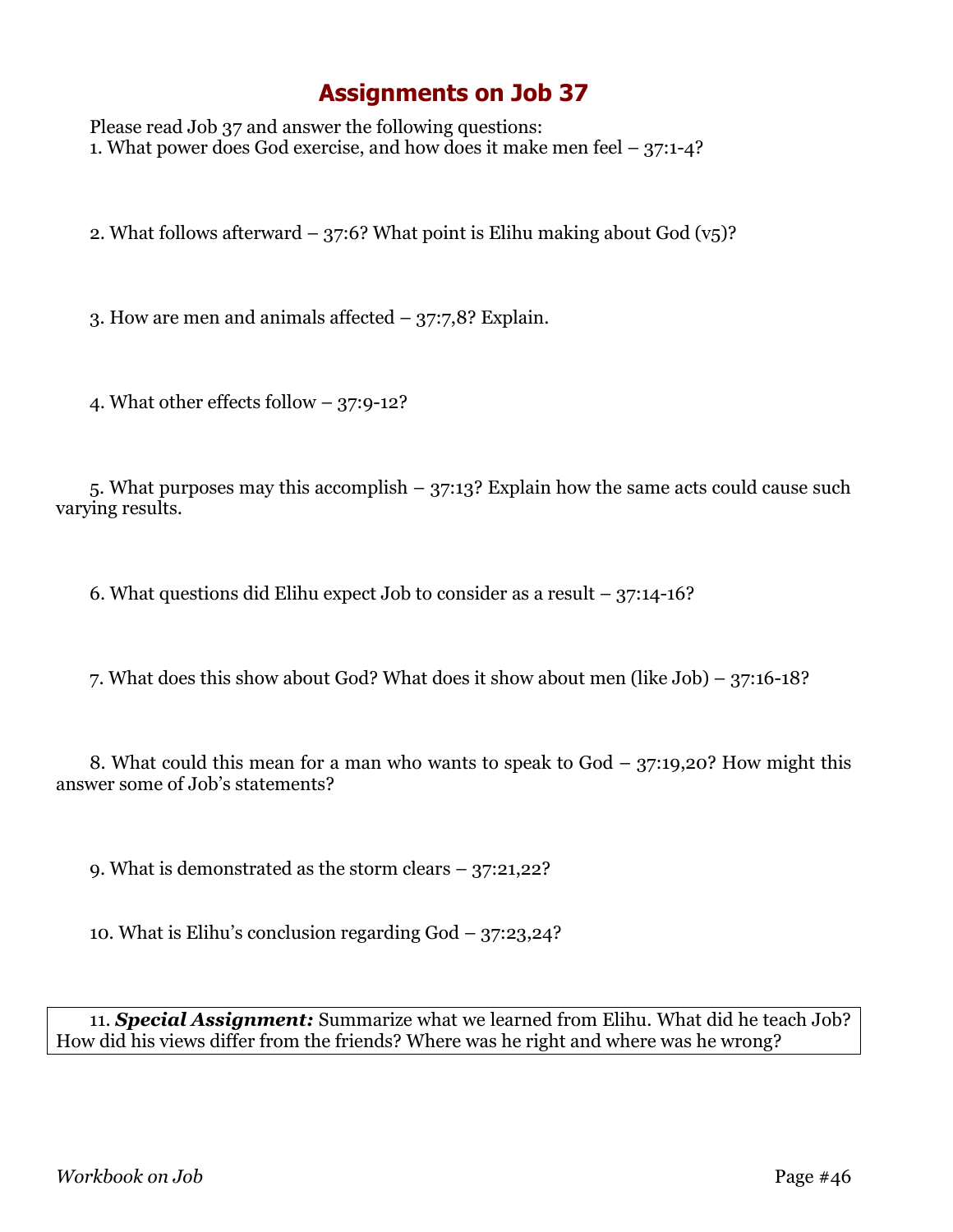Please read Job 38 and answer the following questions: 1. Who spoke next, to whom did He speak, and what means did He use to speak – 38:1?

2. What did He say about Job's knowledge? What challenge did He extend – 38:2,3?

3. What act of God is described in 38:4-7? What did He ask Job about it? Explain.

4. What aspect of nature is described in 38:8-11, and what did God ask about it?

5. What power is described in 38:12-15? Explain.

6. List the other aspects of nature mentioned in 38:16-18. What did God ask about each?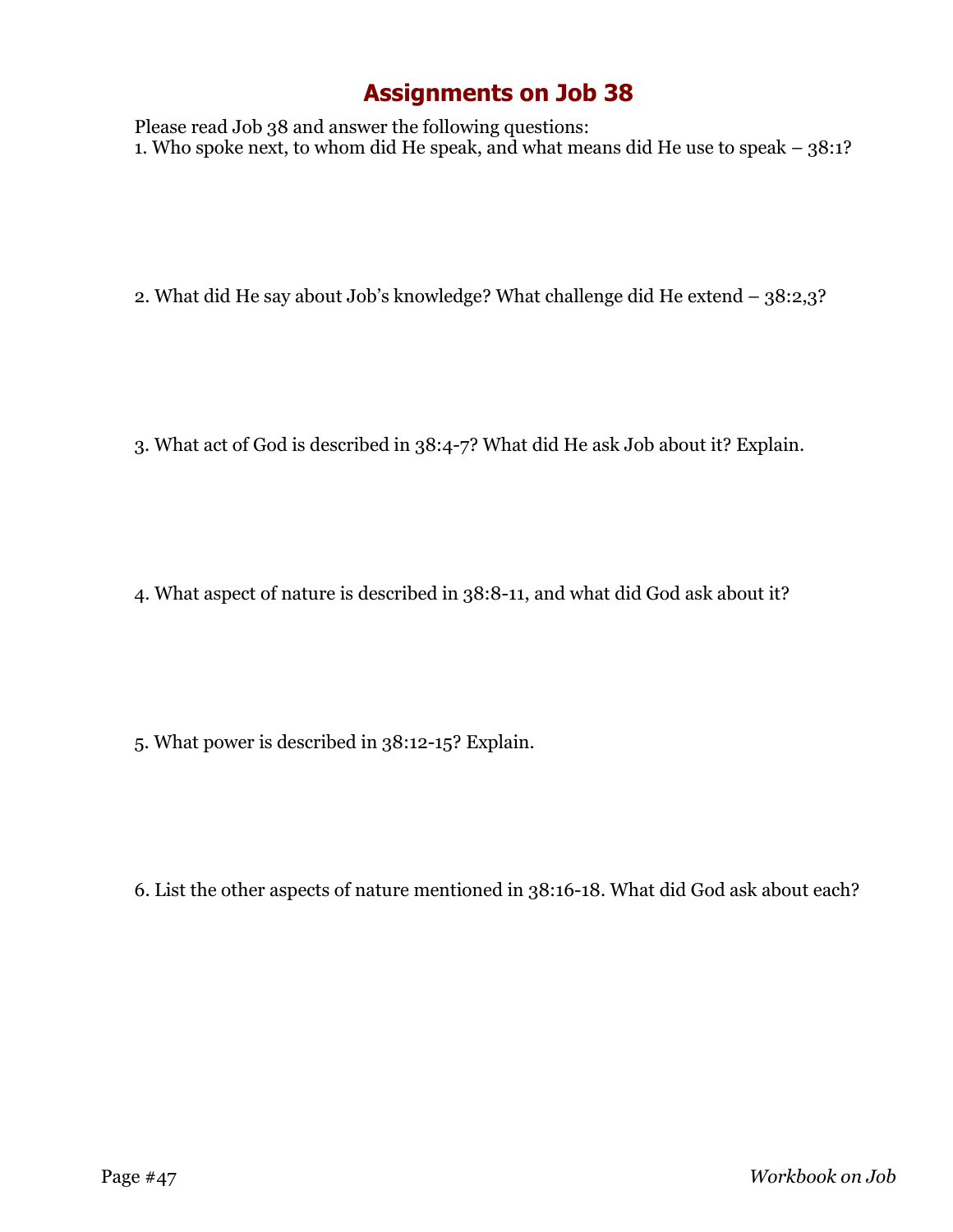7. What was Job asked to explain in 38:19-21? Why could Job not know the answer?

8. Describe the next aspects of nature mentioned in 38:22-24.

9. What else did God ask about in 38:25-30? What does rain do? What is the point?

10. Where did God draw Job's attention in 38:31-33?

11. What limits did Job (and all men) face according to 38:34-38?

12. What final aspect of nature did God ask about in 38:39-41?

13. *Application:* Explain the point of God's questions? What lessons should be learned by Job and by all of us?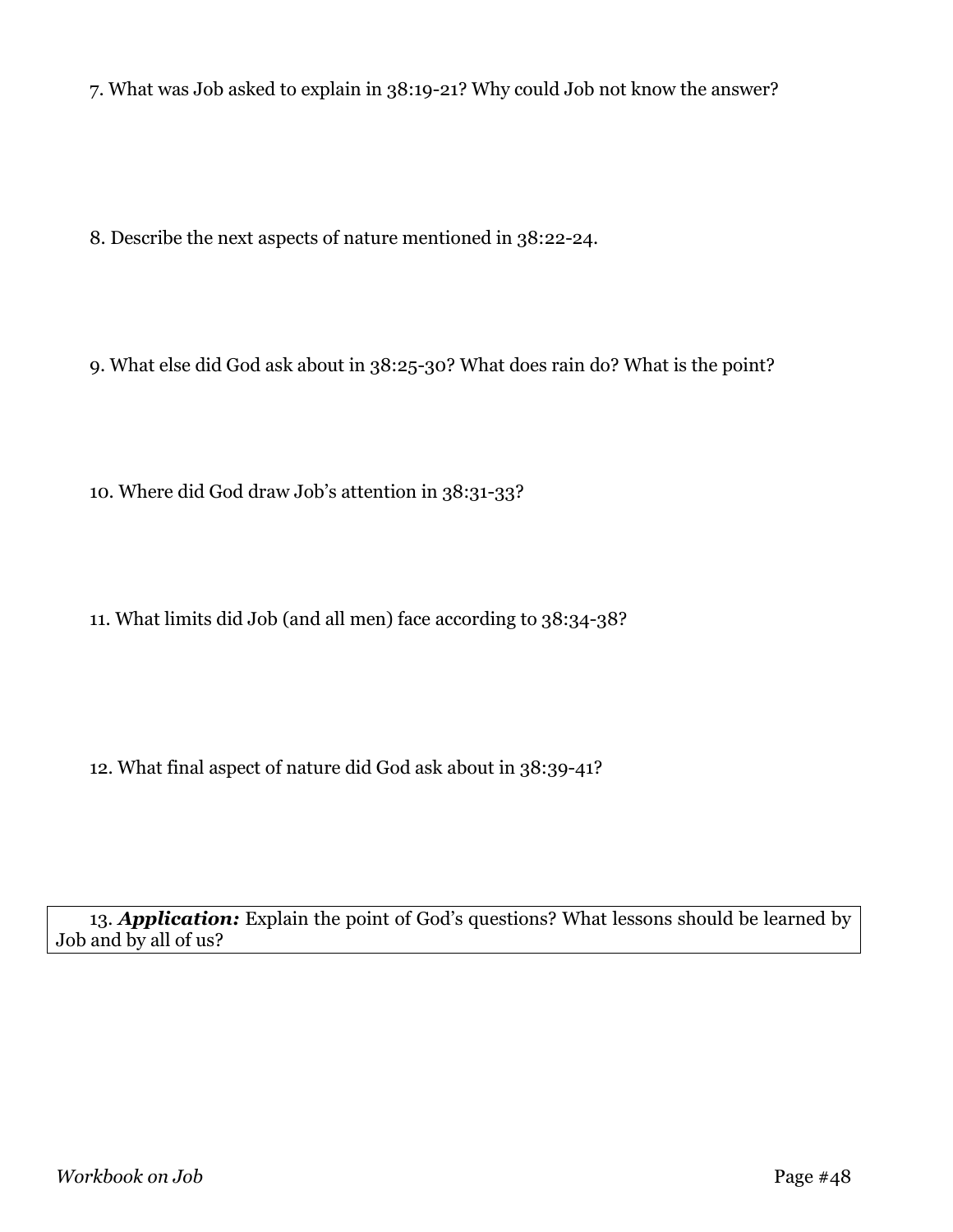Please read Job 39 and answer the following questions: 1. What animals did God ask Job about in 39:1-4, and what did He ask?

2. What animals are discussed in 39:5-8? How are they described?

3. What animal is described in 39:9-12? What did God say about it?

- 4. What animal is discussed in 39:13-18? In what ways is it foolish?
- 5. Why does this animal have these characteristics? What advantage does she have?
- 6. What animal did God discuss in 39:19-25? What characteristic do vv 19,20 emphasize?
- 7. How does he act as a result of this characteristic?
- 8. What else did God ask Job in 39:26?
- 9. What animal is discussed in 39:27-30, and what did God say about it?

#### 10. *Special Assignment:* What point is God making to Job in all these examples?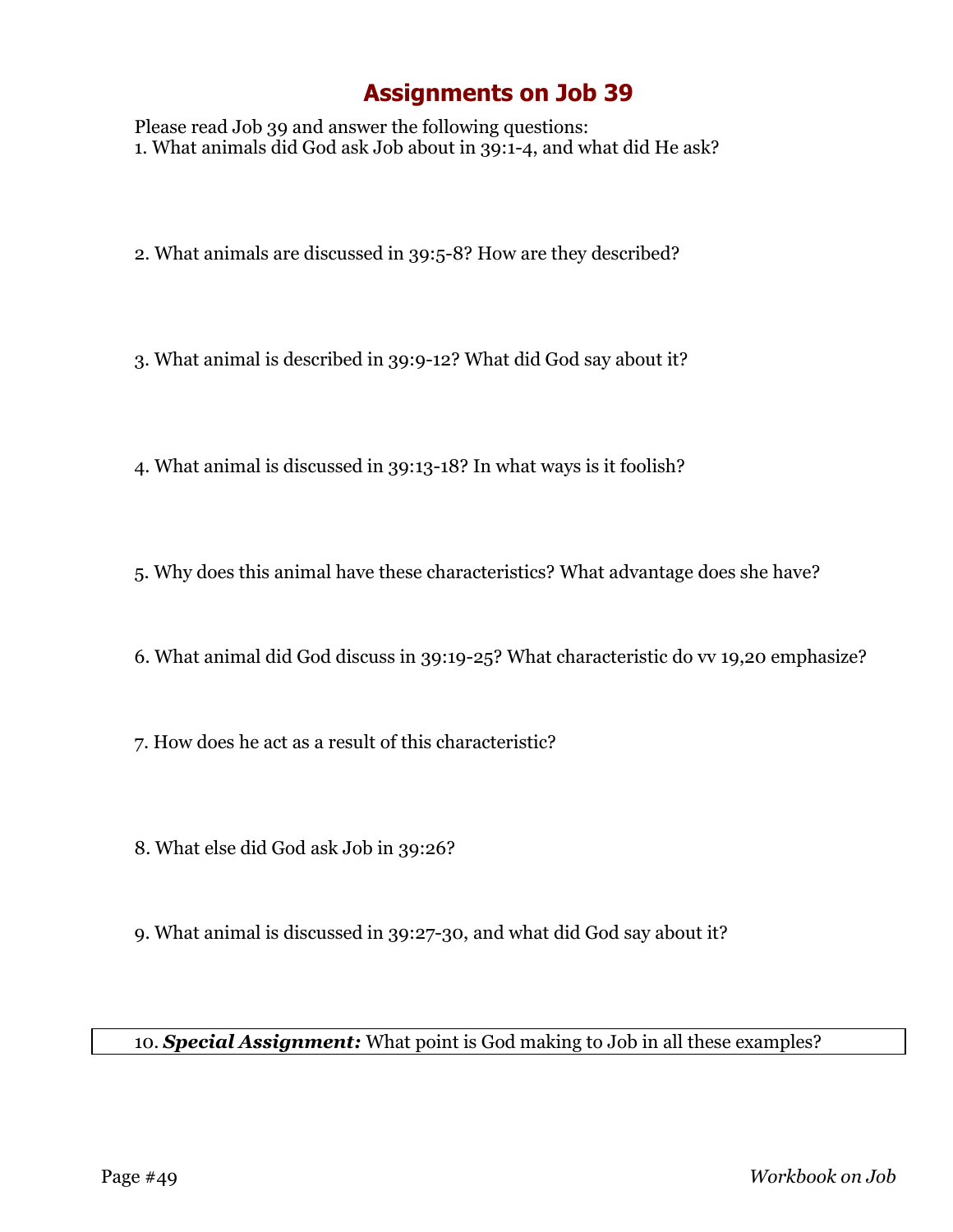Please read Job 40 and answer the following questions: 1. So what point was God making to Job according to 40:1,2?

2. How did Job respond  $-$  40:3-5? Explain his point.

3. How did God proceed to speak to Job? What did He intend to do – 40:6,7?

4. What lesson did God intend to teach Job – 40:8,9? Explain. (Think: Why did God rebuke Job? Was Job wrong to claim he was righteous and was not suffering for sin?)

5.What did God challenge Job to do if he was so great – 40:10,11?

6. If Job was so great, what should he do to proud, wicked people – 40:11-13? If Job did this, what would God do (v14)?

7. *Special Assignment:* Explain God's point here. What did this have to do with God's accusations against Job?

8. What animal did God challenge Job to consider – 40:15? What was it built like (vv 16-18)?

9. How did it get its food, and where did it rest – 40:19-22? How did it treat other animals?

10. How did God describe its courage – 40:23,24?

11. *Special Assignment:* What animal would this description fit? What is the point?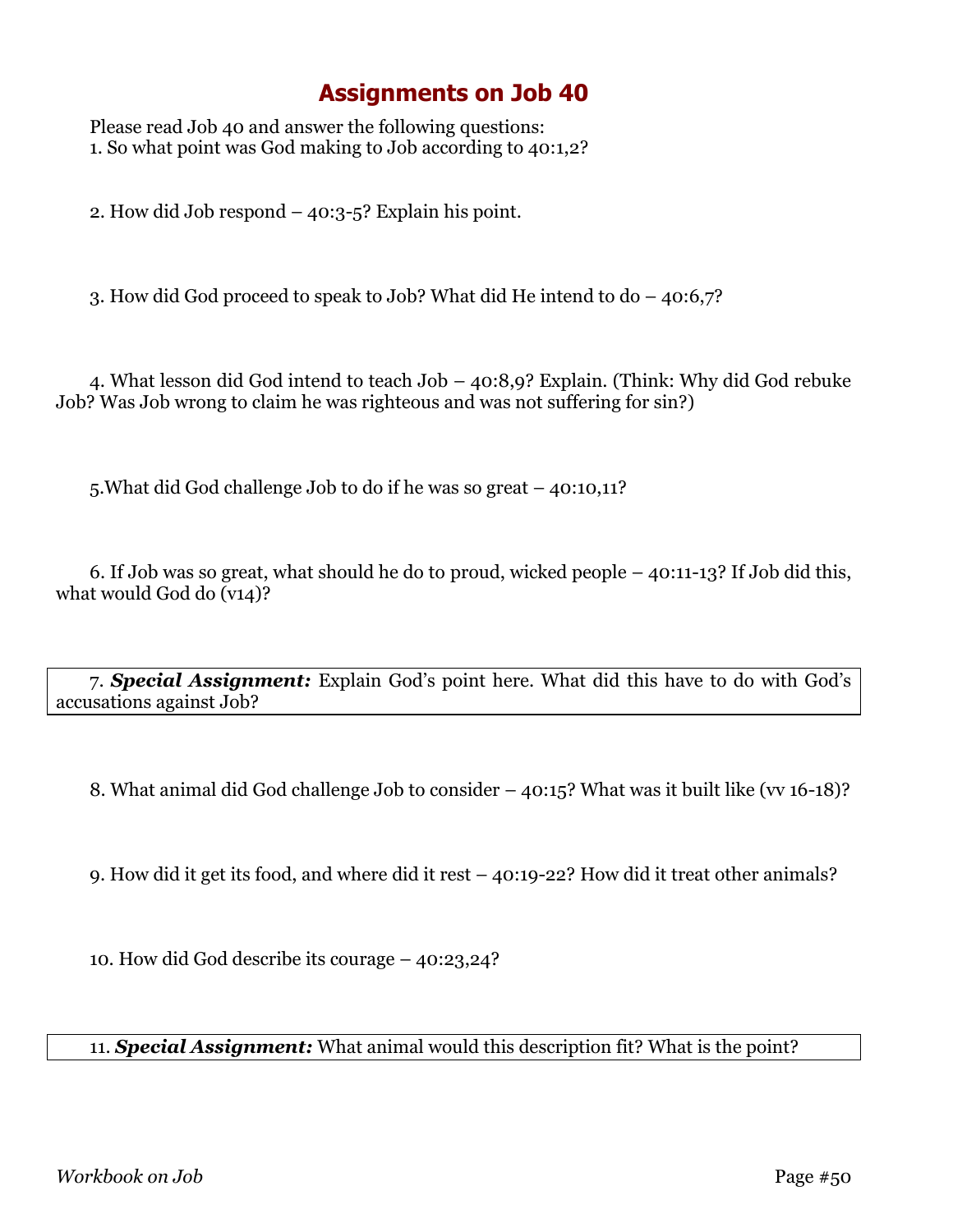Please read Job 41 and answer the following questions:

1. What animal did God ask about in this chapter? What did God ask in 41:1-3? (Please reserve your conclusions about what animal this is till you complete the chapter.)

2. What else did God ask in 41:4-7? What is the point?

3. What point is made in 41:8-11 regarding fighting with such an animal? What is the application to God (vv 10,11)?

4. What do 41:12-14 say regarding this animal? Explain.

5. How are his scales described – 41:15-17?

6. What comes from his nose and mouth – 41:18-21? (Think: Is this literal? Does it prove God's point if it is not literal?)

7. *Special Assignment:* Prepare a report about either the power of the electric eel to produce electric shocks or the power of the bombadier beetle to make "bombs."

8. How strong and powerful is the animal – 41:22-25?

9. What happens when he is attacked with weapons – 41:26-29?

10. How did God conclude the description in 41:30-34?

11. *Special Assignment:* Decide what animal you believe is here described. What are your reasons? (Note: Some common suggestions are crocodile or dinosaur/dragon/sea monster.) Is it necessary for us to know exactly what animal this is to get the point?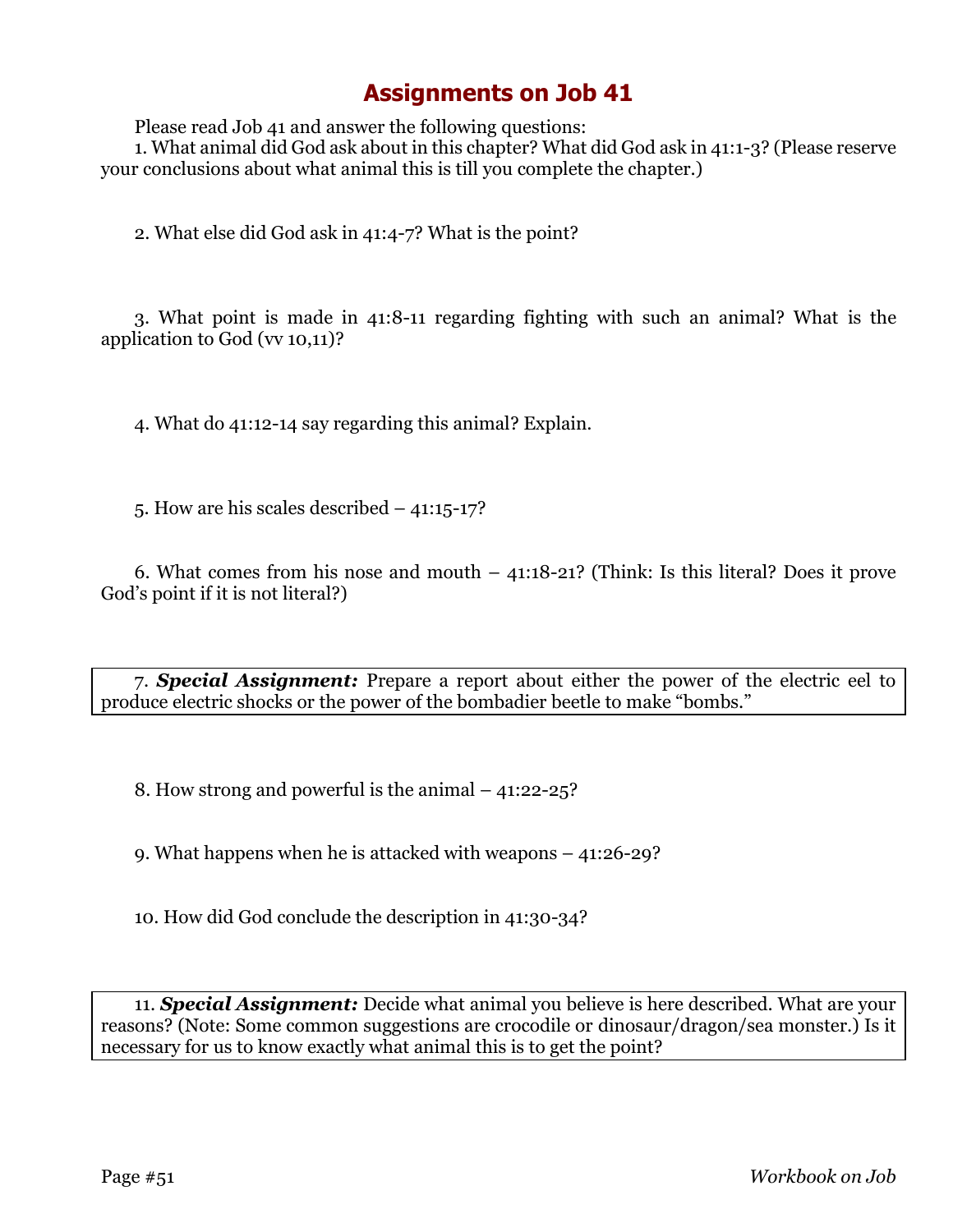Please read Job 42 and answer the following questions: 1. What conclusion did Job reach regarding God  $-$  42:2? What did he confess (v3)?

2. Explain Job's conclusion in 42:4,5. What can we learn?

3. How did Job then view his own conduct – 42:6?

4. *Special Assignment:* Did Job repent for having claimed he was not suffering as punishment for his sins? For what did he repent?

5. *Application:* What can we learn from Job regarding repentance and confession?

6. Describe God's rebuke of Job's three friends. What were they required to  $d_0 - 42:7-9$ ?

7. *Application:* What conclusion should we reach regarding the friends' view of suffering and their view of Job's sins?

8. Summarize the blessings God gave Job in the end – 42:10-17.

9. *Special Assignment:* Did God ever (in the text) directly explain to Job the specific reason why he had suffered (as in chap. 1,2)? What lesson did He teach Job? In what sense was this what Job really needed to learn?

10. *Application:* List other viewpoints that people hold today where the lessons Job learned need to be applied. How can the book help us today?